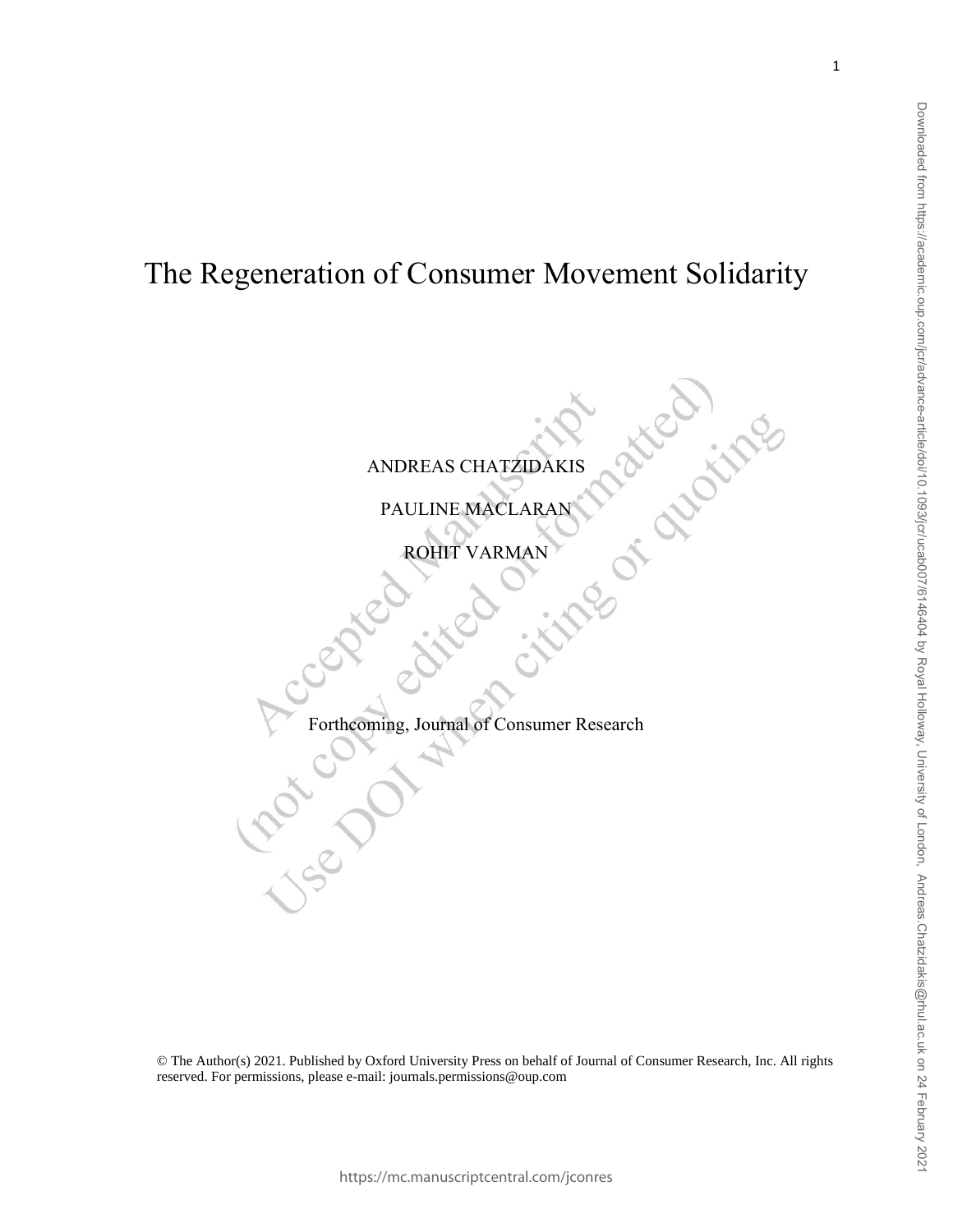Andreas Chatzidakis (corresponding author) is a Professor in the School of Business and Management, Royal Holloway University of London, Egham Hill, Egham, Surrey, TW20 0EX, UK, andreas.chatzidakis@rhul.ac.uk. Pauline Maclaran is a Professor in the School Of Business and Management, Royal Holloway University of London, Egham Hill, Egham, Surrey, TW20 0EX, UK, Pauline.Maclaran@rhul.ac.uk. Rohit Varman is a Professor in the Department of Marketing, University of Birmingham, University House, Edgbaston, Birmingham, B15 2TT, UK, r.varman@bham.ac.uk. The authors thank the editor, the associate editor, and the three anonymous reviewers for their very constructive comments. In addition, the authors thank Giana Eckhardt for her continuing support, as well as Olga Kravets, Güliz Ger, Antonis Vradi,s and Alan Bradshaw for their invaluable insights on earlier drafts of this article. Supplementary materials are included in the web appendix accompanying the online version of this article.

**Running Head:** CHATZIDAKIS, MACLARAN, AND VARMAN

**Editor:** Eileen Fischer and Linda L. Price

Lac

**Associate Editor:** Eileen Fischer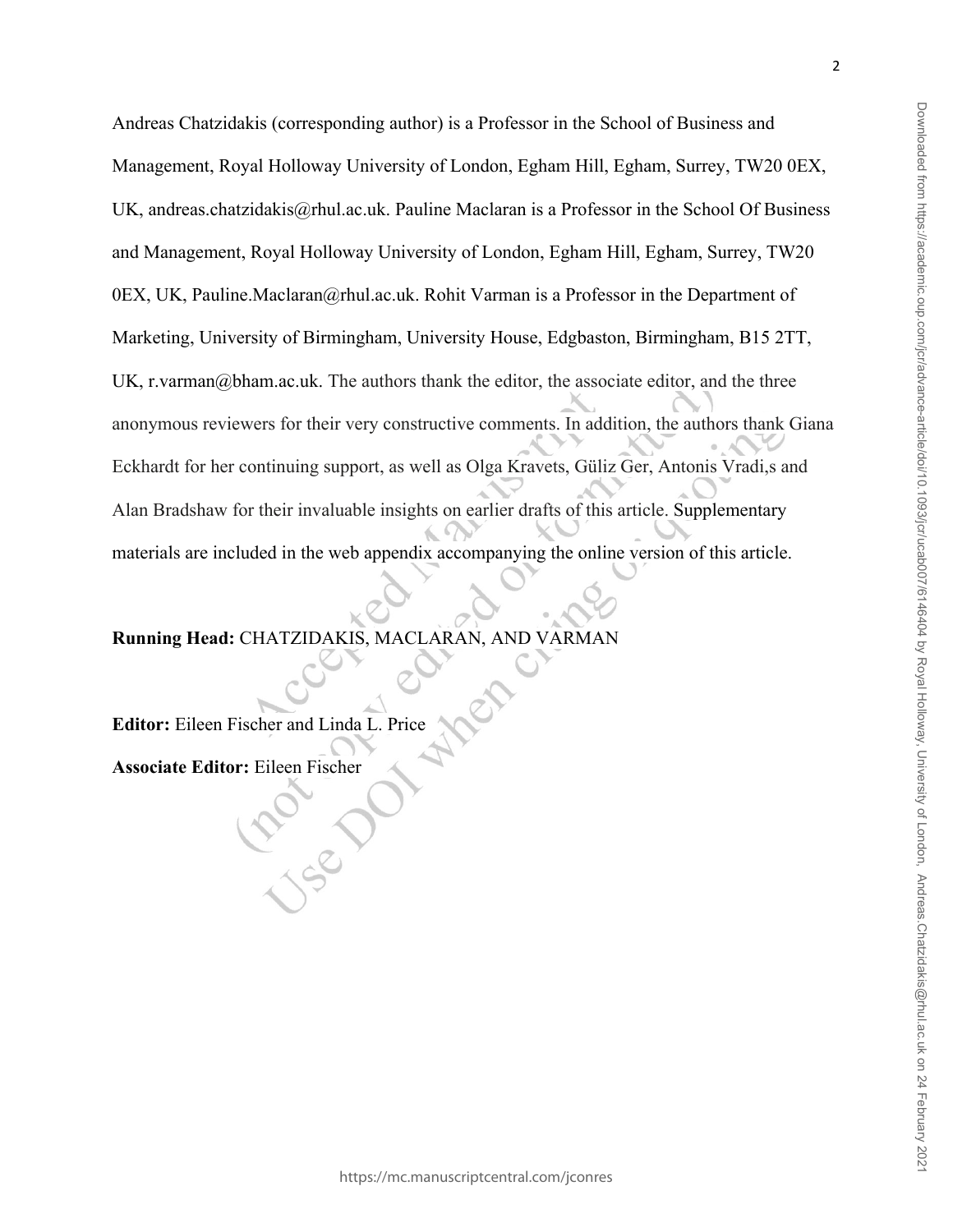# Consumer research has focused on the various resources and tactics that help movements achieve a range of institutional and marketplace changes. Yet, little attention has been paid to the

# persistence of movement solidarity, in particular its regeneration, despite a range of threats to it. Our research unpacks mechanisms that help consumer movement solidarity to overcome threats*.*  Drawing on a six-year ethnographic study of consumer movements in Exarcheia, a neighborhood in central Athens, Greece, we find that consumer movement solidarity persists despite a cataclysmic economic crisis that undermines their prevalent ideology and the emotional fatigue that is common in such movements. Three key mechanisms serve to overcome these threats: performative staging of collectivism, temporal tactics, and the emplacement of counter-sites. Overall, our study contributes to consumer research by illuminating how threats to solidarity are overcome by specific internal mechanisms that enable the regeneration of consumer movement solidarity.

**ABSTRACT**

*Keywords:* new social movements, consumer movements, solidarity, collective consumer action, consumer activism consumer activism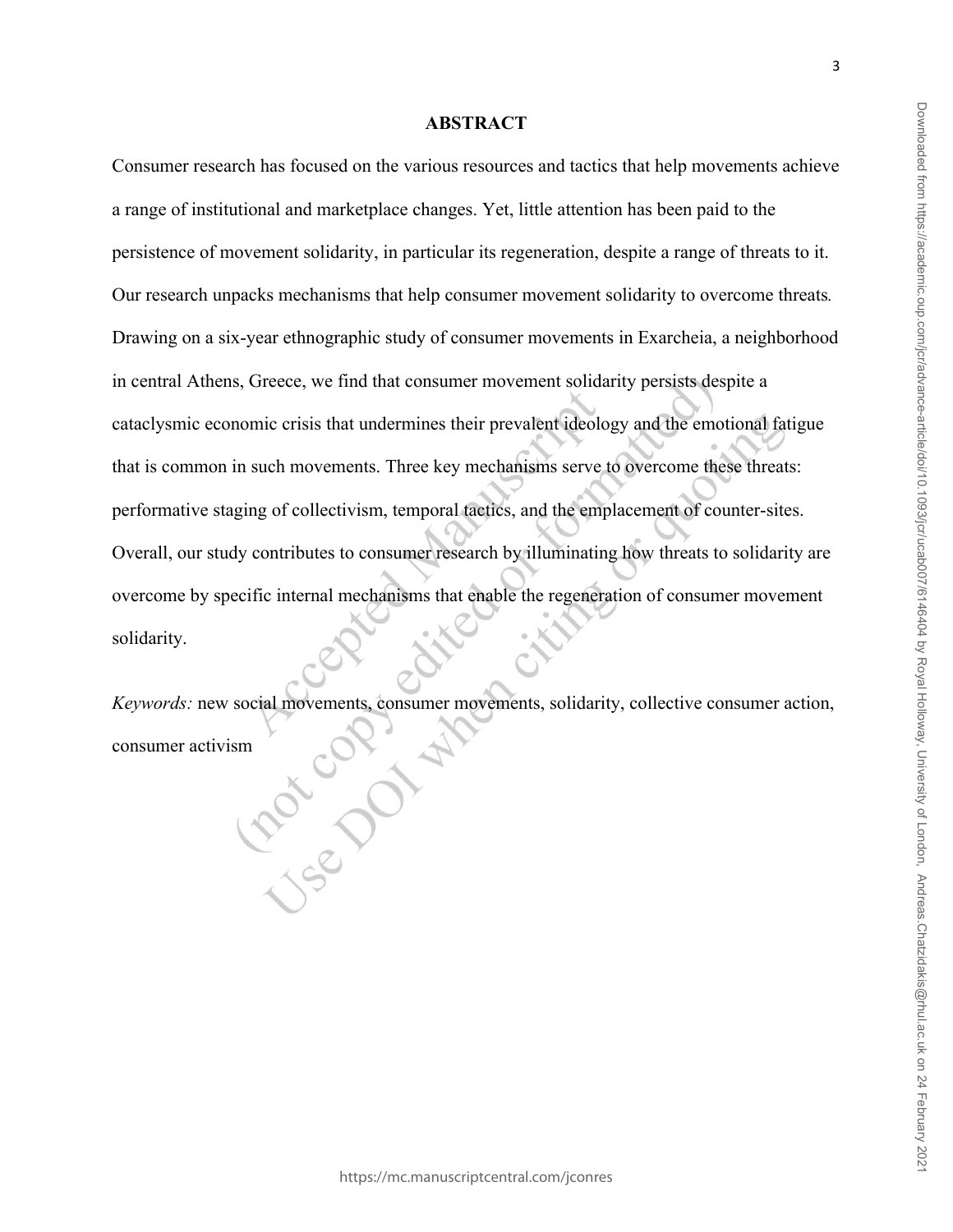Consumer research shows that identifications, ideologies, and methods of protest are key explanatory factors in understanding how consumer movements achieve their goals (e.g., Gollnhofer, Weijo, and Schouten 2019; Kozinets and Handelman 2004; Kozinets 2002; Scaraboto and Fischer 2013; Thompson and Arsel 2004; Thompson and Coskuner-Balli 2007; Weijo, Martin, and Arnould 2018). Deployed artfully, such resources and tactics have been understood to foster the success of movements, particularly as they engage with a variety of marketplace and state actors across different institutional fields (Handelman and Fischer 2018). Despite these advances, past studies do not explain how consumer movements persist when their original ideological frameworks and emotional energy become threats to their continuity. We contribute to this body of research by examining how consumer movements regenerate solidarity, or reconfigure and reproduce commitment to collective consumer action, despite facing a range of threats.

Goldstone and Tilly (2001, 183) define threat as "the costs that a social group will incur from protest, or that it expects to suffer if it does not take action." They argue that there is a limited understanding of how threats impact persistence of social movements because threats are often erroneously treated as the flip side of opportunity and increased threat is equated with reduced opportunities. Consumer research has overlooked threat as an independent factor whose dynamics greatly influence how solidarity is shaped and maintained in consumer movements.

A number of instances illustrate the persistence of movements and continued commitment of participants despite overwhelmingly adversarial threats. Consider, for instance, the Dakota Access Pipeline or the Occupy movements, where participants refused to leave their protest sites despite difficult weather and severe physical and legal threats. Movements such as the Zapatistas of Chiapas, Mexico, or the Liverpool dockers in the UK failed in many of their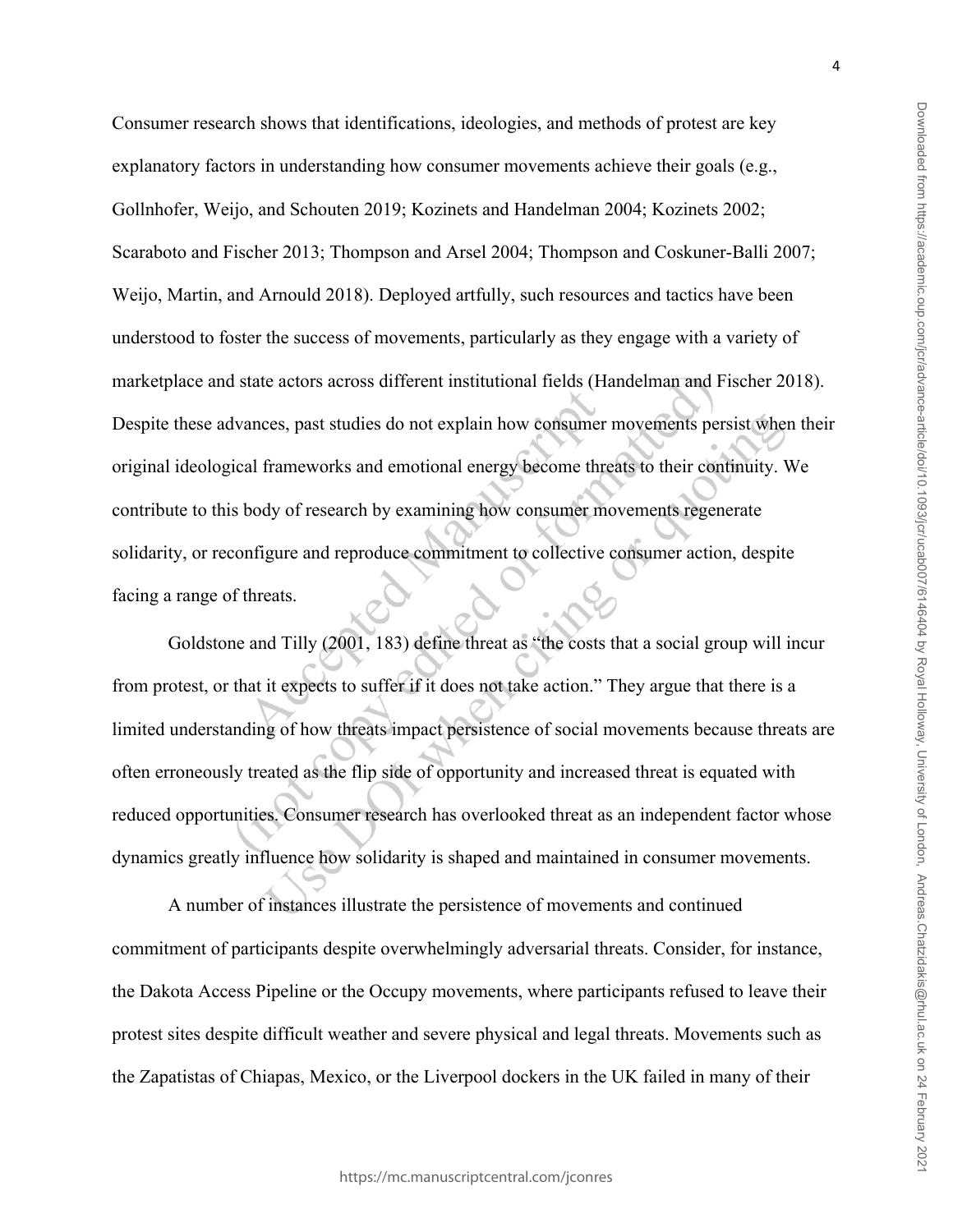declared objectives but have been unanimously hailed as modern examples of movement unionism and lasting commitment to collective action. Similarly, despite the deployment of different forms of violence by the state and corporations in India, anti-corporate protestors continue to offer resistance (Varman and Belk 2009; Varman and Al-Amoudi 2016). How do such movements regenerate their solidarity in the face of threats? Despite several studies on activism in consumer research, there is little understanding of how consumer movement solidarity regenerates itself.

Our research setting is Exarcheia, an Athenian neighborhood that has long been a stronghold of urban resistance. Because of the Greek crisis (*Economist* 2015), Exarcheia has witnessed a proliferation of native understandings and practices of solidarity (e.g., Arampatzi 2017; Rakopoulos 2016; Vradis and Dalakoglou 2011). Concurrently it represents a "weak" civil society context (Leontidou 2010), whereby consumer movements are relatively deprived of topdown institutional and marketplace resources (Handelman and Fischer 2018). This makes our ethnographic site an excellent context for studying threats to solidarity and underlying mechanisms that contribute to solidarity regeneration. In this research, we identified two key threats to consumer movements—ideological ossification and emotional fatigue. First, the economic crisis made the core ideology of resisting consumer capitalism (e.g., Kozinets and Handelman 2004) a potential threat to the movements because, facing unprecedented budget contraction (e.g., Ross, Melroy and Carlson 2020), many consumers no longer had access to mainstream markets and non-essential items. Under such conditions of scarcity, the ideological fixation on resisting consumer capitalism became a threat to the commitment of members of consumer movements. Second, because of personal experiences and their relationships with others in the movements, members started experiencing emotional exhaustion that contributed to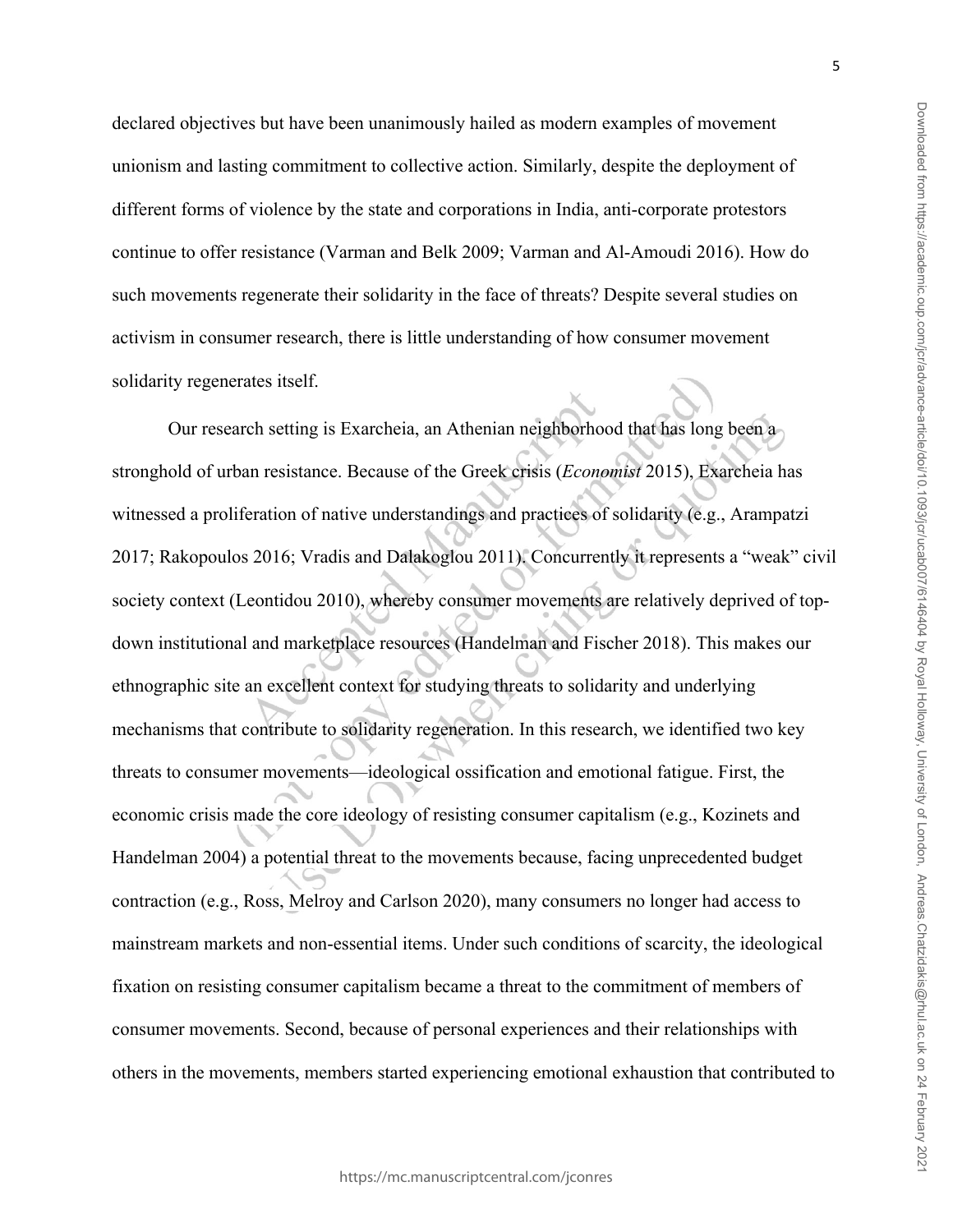a sense of pessimism, burnout, and reduction in commitment. As a result, emotional fatigue increasingly became a threat to consumer movements. This six-year ethnography illustrates how in the face of these threats, solidarity is regenerated by the mechanisms of performative staging of collectivism, temporal tactics, and emplacement of counter-sites.

Our study contributes to the consumer movement and activism literature by offering insights into how consumer movement solidarity is both reconfigured and reproduced (i.e., regenerated, a term we use that incorporates both meanings) in the face of threats through key internal mechanisms. Drawing on Tarrow (2011, 23), we understand mechanisms as "a delimited class of changes that alter relations among specific sets of elements in identical or closely similar ways over a variety of situations." In examining mechanisms, we highlight the under-theorized issues of consumer solidarity and its regeneration in the face of threats. Subsequently, we propose a conceptualization of consumer movement solidarity that is regenerative, as opposed to preexisting or automatically reproduced. Our study also provides new insights into consumer collectives and the multifaceted nature of time and place in contemporary consumer movements.

#### **SOLIDARITY**

Solidarity has conceptual cognates with a long history in disciplines such as anthropology (Gill and Kasmir 2008), sociology (Howell, Doan, and Harbin 2019), and human geography (Oosterlynck, Schuermans, and Loopmans 2017). Notwithstanding, the role of consumption remains largely underexamined. For example, although consumers are default participants in "social and solidarity economies" (Bergeron et al. 2015), anthropological studies have foregrounded the work of producers and activists (e.g., Rakopoulos 2015). To some extent, such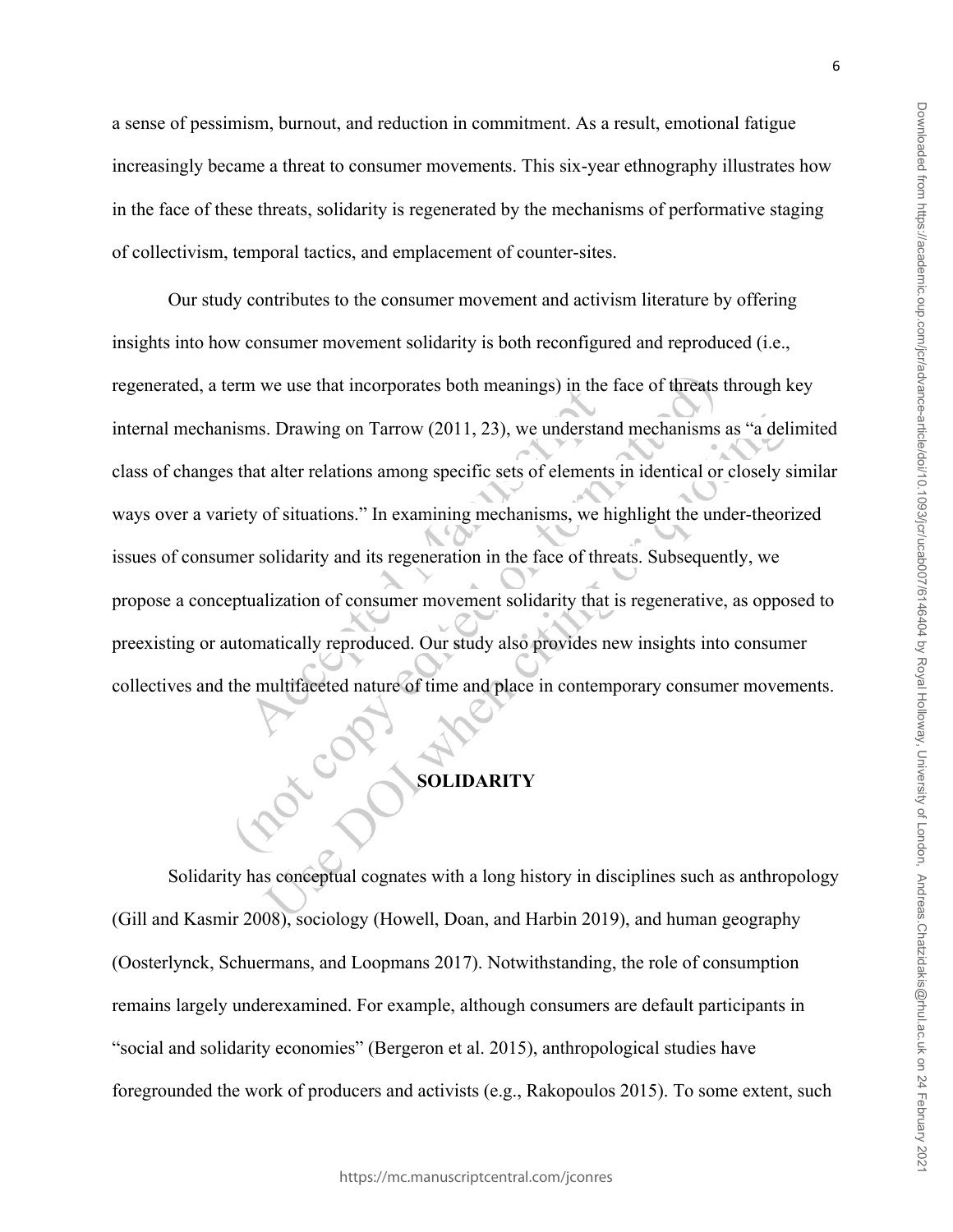studies have attended to consumers' "external solidarity" (Hunt and Benford 2004, 439), namely, identification with other groups such as producers and activists, but have not examined consumers' "internal solidarity", that is the identifications and relationships that give them a sense of belonging and commitment to collective consumer action.

The question of solidarity has been central to any imagination of communal order (Nisbet 1966; Weber 1947). While Tönnies (1955) interpreted precapitalist societies as bounded naturally together by high levels of organic solidarity, in the rise of capitalism he saw loss of togetherness and organic solidarity. In a significant departure from this approach, Durkheim (1933) attended to collective activity in capitalist societies and found it spontaneous and natural. Based on this analysis, Durkheim reversed Tönnies' terminology and associated the idea of mechanical solidarity or solidarity based on homogeneous segments, such as family, kinship, and territorial districts, with the social bonds that characterize traditional societies. Instead, he built on the idea of a living body, in which different parts come together to create life as organic solidarity, in order to describe capitalist forms of solidarity based on the mutuality arising out of reciprocal arrangements and individual differences. Taking this argument further, Weber (1947) observed that both associative relationships based on instrumental rationality (e.g., market transactions) and communal relationships based on affect, emotions, or traditions (e.g., family ties) coexist in the contemporary world and create solidarity.

Some scholars have pointed to a depletion in solidarity and threats to it (Bauman 2001; Beck 1986; Sennett 1998). In fact, Stjernø (2004) points to the growth of the middle class, individualism, and consumerism as the most important threats to solidarity in contemporary times. Many others have observed how, despite individual differences and instrumental rationality, togetherness and we-ness continue to be reinvented in contemporary societies (Cohen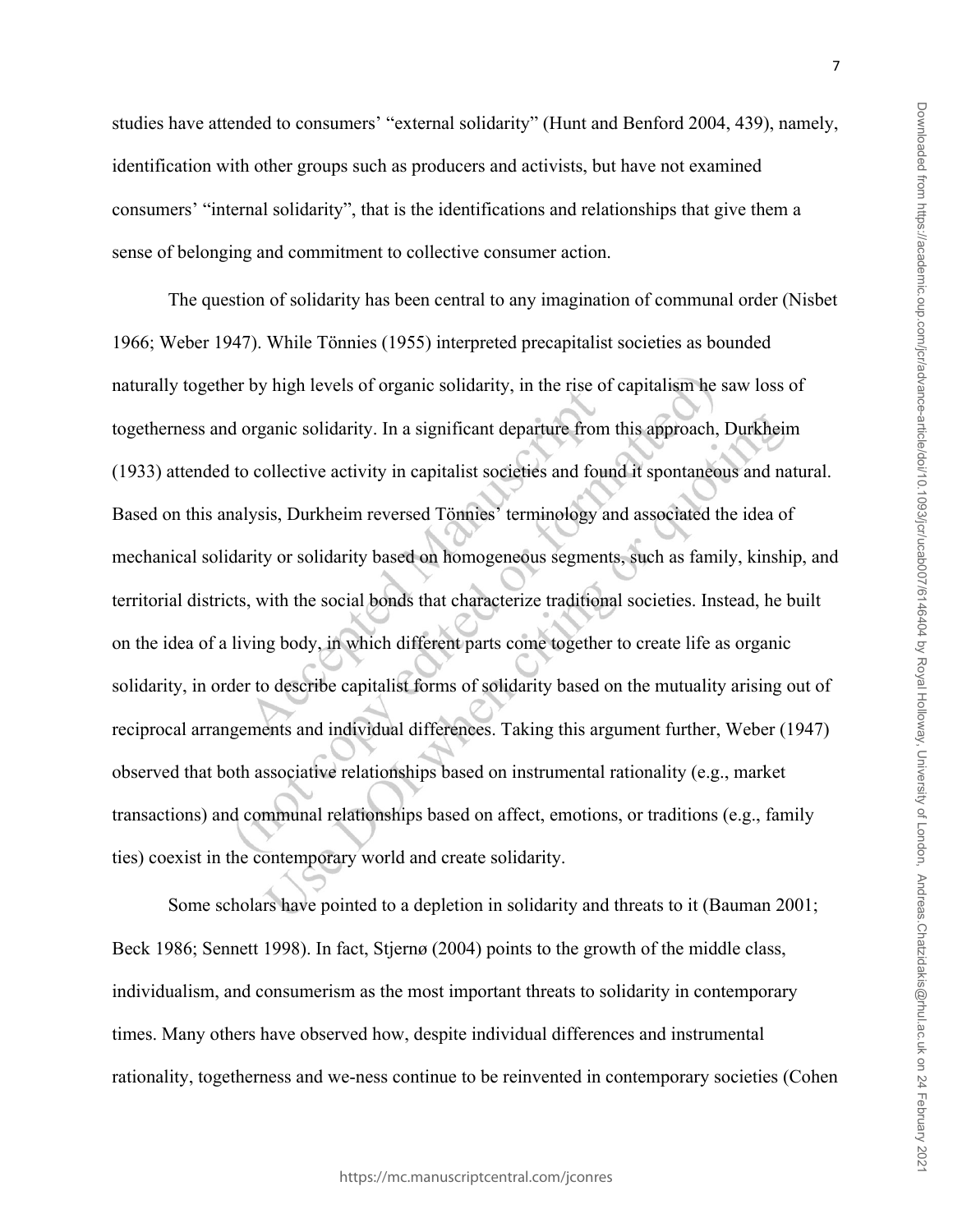1985; Gusfield 1975). Moreover, Komter acknowledges that the bases of solidarity have become increasingly individualized, abstract, and diversified. As a result, there has been a rise in segmented solidarity, in which separate, autonomous social segments connect with other segments, no longer out of necessity and mutual dependency, but on the basis of voluntariness. This does not mean that "thick" solidarity as conceptualized by Durkheim no longer exists, but rather that the current social world is also witnessing "thin" solidarity (Komter 2005, 198).

Scrip street

#### **Solidarity in Consumer Research**

Solidarity in consumer research has primarily been studied as internal solidarity or as a glue that keeps people together in different contexts of consumption. For example, Cova (1997) draws attention to consumer tribes or communities as units of analyses, paying attention to "linking value" instead of use-value in consumption. According to Cova (1997, 307), "the goods and services which are valued are mainly those which, through their linking value, permit and support social interaction of the communal type." Thus, linking value as a social glue is similar to the idea of solidarity. In a later piece, Cova and Cova (2002, 614) point more explicitly to the roles of linking value as a social glue, and of rituals in their emphasis on "societing" as a key element in tribal marketing approaches.

Building on Mafessoli's work on radical individualism, some consumer researchers specifically focus on "rituals of solidarity" (Arnould and Thompson 2005). Here, solidarity is akin to communal experiences and sociality (e.g., Belk 2010; Weinberger and Wallendorf 2012). For example, Schouten and McAlexander's (1995) ethnography of Harley-Davidson bikers draws our attention to the role of consumption in the creation of solidarity. Similarly, Muñiz and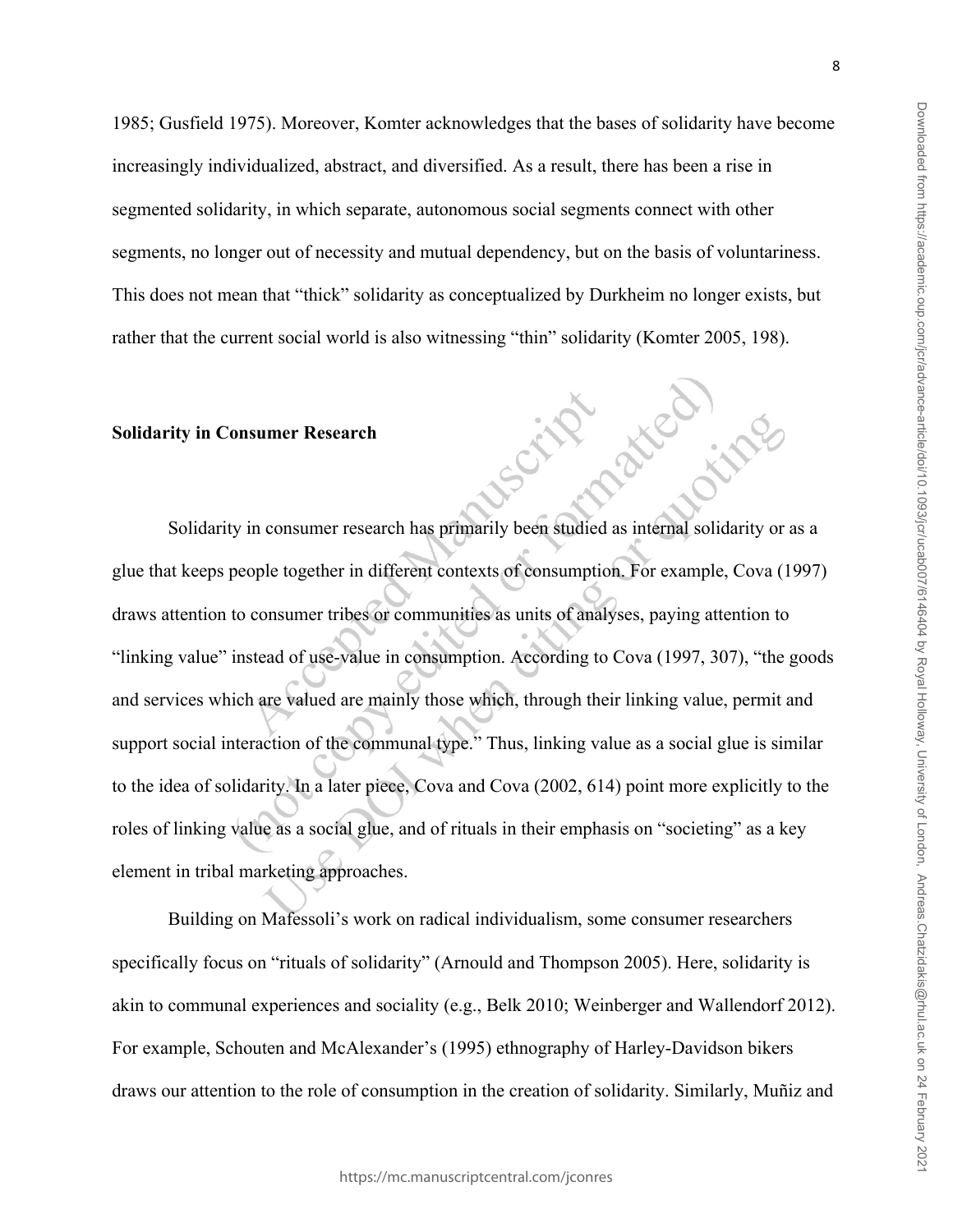O'Guinn (2001) suggest that members of a brand community are related by a shared consciousness, rituals and traditions, and a sense of moral responsibility. Consciousness is a relationship between members that creates a sense of belonging for participants and helps them derive a sense of solidarity. Furthermore, Muñiz and Schau (2005) and Belk and Tumbat (2005) attend to the religious and ritualistic dimensions that bind consumers of cult brands together to sustain solidarities. These studies also point to the role of faith in cult brands in the creation of solidarity across consumers. In doing so, such research, while broadening Durkheim's (1933) interpretation, does not negate the central idea of similarity as the basis of solidarity.

Broadening the Durkheimian bases of solidarity, such as the family, division of labor, rituals, and religion, Giesler (2006, 283) argues that gift systems, such as Napster, are consolidated systems of social solidarity based "on a structured set of gift exchange and social relationships among consumers." From this perspective, gift systems are based on reciprocities and obligations to give, to receive, and to repay (Mauss 1925). A key element in Giesler's reading of solidarity is the idea of the interdependency that gift systems create and which, by implication, sustains solidarity. Importantly, Giesler suggests that interdependency, as in Durkheim's sense, is not structurally imposed, but is a result of consumer choice. Likewise, the idea of bolstering solidarity through voluntary interdependence is also echoed in later consumer studies (e.g., Thomas, Price, and Schau 2013; Vikas, Varman, and Belk 2015).

To summarize, previous consumer studies have referred to solidarity as a social glue (Giesler 2006; Muñiz and O'Guinn 2001), contingent on various rituals (e.g., Cova 1997; Cova and Cova 2002; Muñiz and O'Guinn 2001) and/or contrarian sets of ideals that create new interdependencies (Giesler 2006; Kozinets 2002; Vikas et al. 2015). However, such studies have not unpacked solidarity as a core concept let alone examined its regeneration in the face of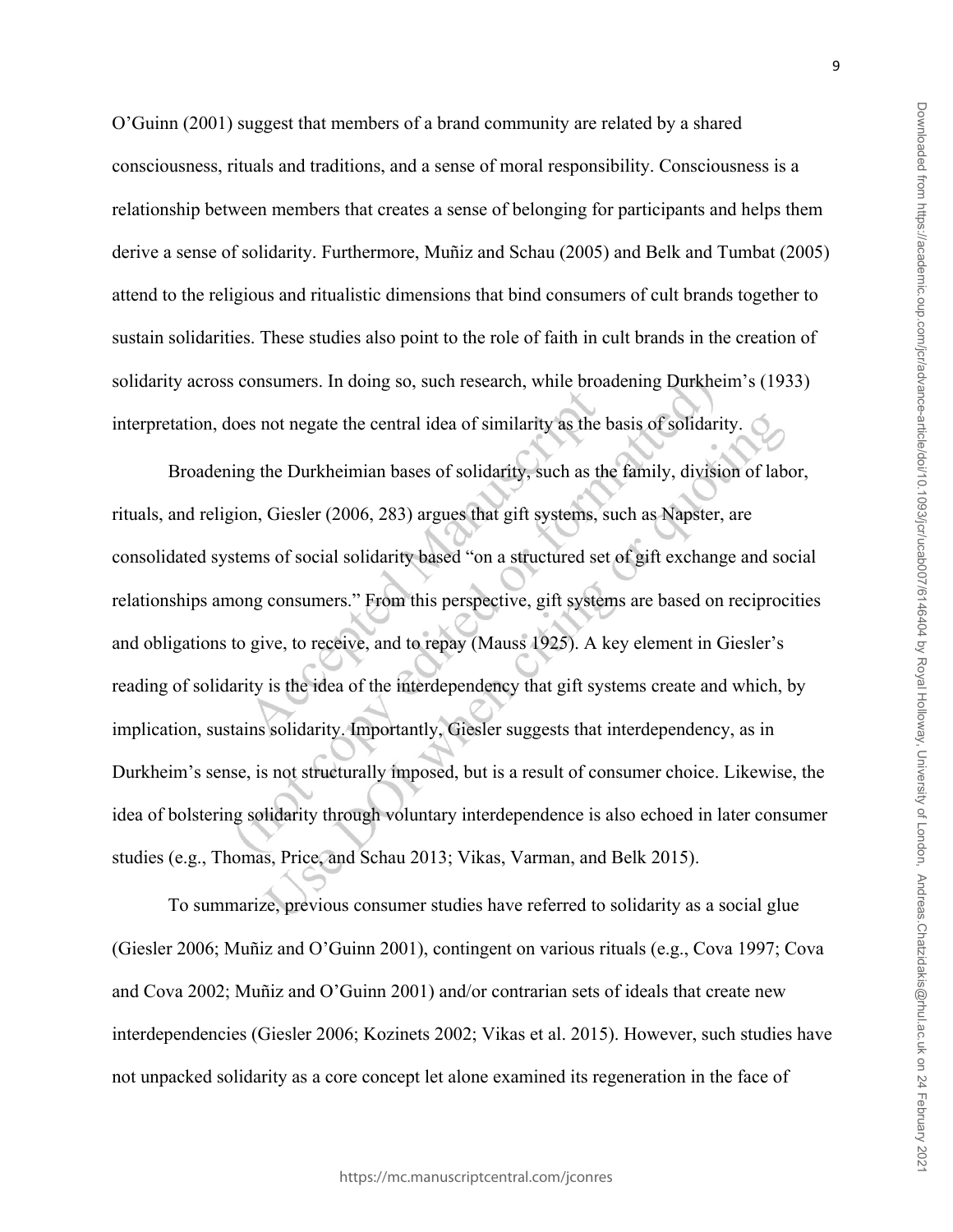threats. Attention to solidarity thus remains marginal. For example, in their study of an anticonsumption movement against Coca-Cola in India, Varman and Belk (2009) allude to the role of solidarity within a nationalist movement; however, they do not elaborate on it, let alone explain its regeneration. A similar ellipsis is evident in research on political consumerism that examines market engagements emerging from societal concerns associated with production and consumption (Boström, Micheletti, and Oosterveer 2019; Holzer 2006; Shah et al. 2007; Stolle, Hooghe, and Micheletti 2005). Some scholars allude to the importance of solidarity (e.g., Micheletti and Stolle 2008; Micheletti, Stolle, and Berlin 2012), yet there is no explanation of how solidarity is regenerated.

In conclusion, consumer research has fallen short in providing conceptual clarity in terms of how solidarity regenerates in consumer movements and adapts to various threats that are likely to undermine its existence. Our purpose is to explain the regeneration of solidarity in a movement, and thus deepen understanding of the nature and role of this significant concept in consumer research.

#### **Solidarity in New Social Movement Research**

Solidarity in New Social Movement (NSM) research is often conflated with collective identifications (della Porta 2006) and/or a more instrumental sense of "common interest" recognition (Tarrow 2011, 11). The underlying assumption is that characteristics such as these lead to continued levels of higher solidarity. For instance, the consolidation of a strong collective identity, with clear boundaries between "we" and "they," is viewed as a key component of movement solidarity (Melucci 1998) and so is the existence of unified "interpretive schemata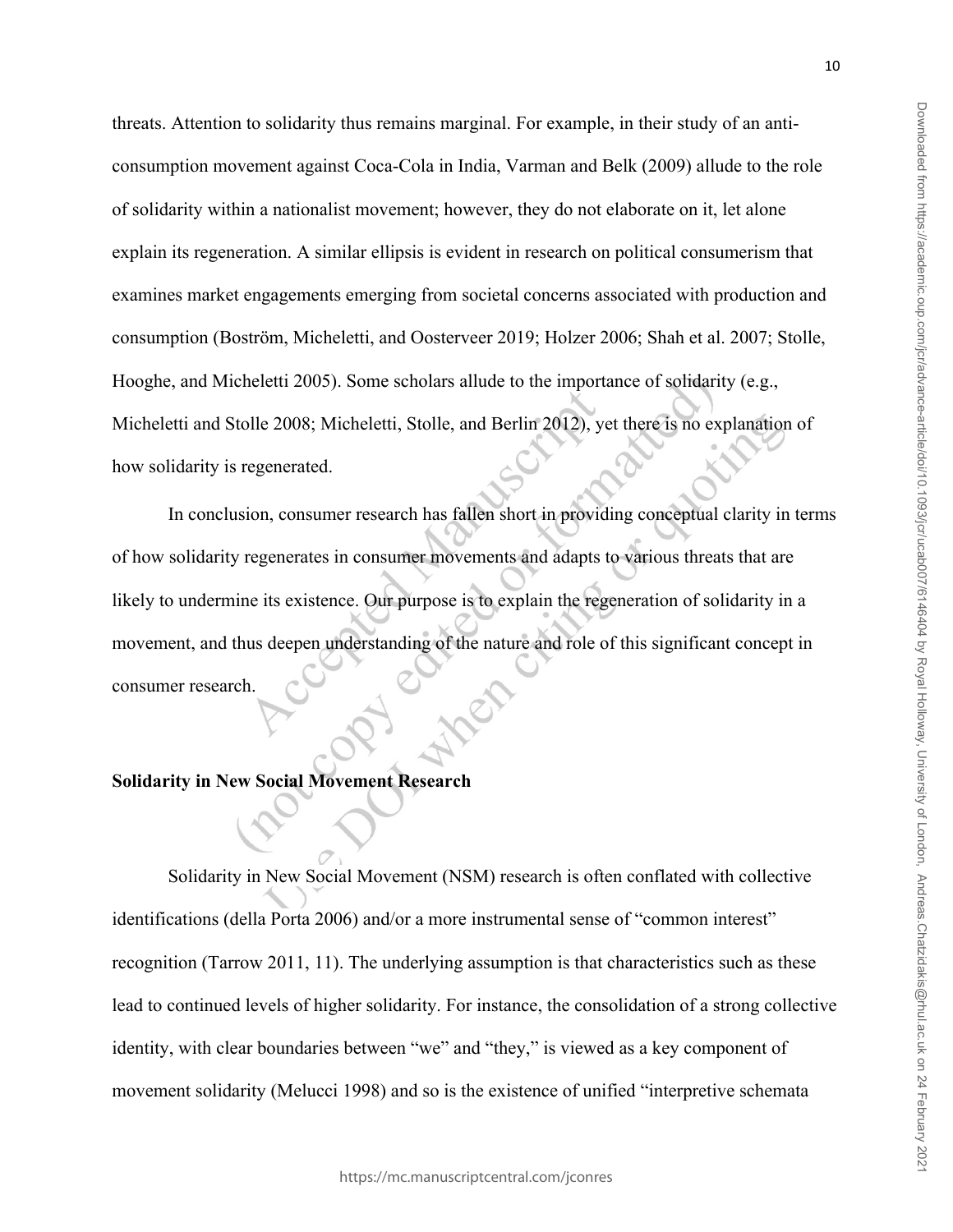that simplifies and condenses the 'world out there' by selectively punctuating and encoding objects, situations, events, experiences, and sequences of actions within one's present or past environment" (Snow and Benford 1992, 137). An increasing amount of NSM research also considers how emotions play a central role in the emergence, consolidation, and demise of movements (Flam and King 2007; Goodwin, Jasper, and Polletta 2001). In this approach, solidarity is viewed as being forged by a particular emotional energy that arises "out of conscience of being entrained within a collective focus of attention" (Collins 2009, 29), akin to Durkheim's notion of "moral force" and Mauss's "mana." Rorty (1989) offers a corrective to the emphasis on predetermined solidarities by surfacing contingent, partial, and constructed solidarity, yet his analysis does not overcome the problem of looking for similarities across diverse groups. As Featherstone (2012, 23) rightly points out, "this still traps understandings of solidarity within a reductive binary of similarity and dissimilarity."

Some NSM literature has paid more explicit attention, albeit sporadically, to the question of solidarity persistence in the face of threat. Most notably, Taylor's (1989) study on the continuity of women's movements solidarity focuses on threatening conditions such as less receptive political climates and low or negative cultural recognition. Echoing the assumptions of broader NSM literature, her study shows that under such conditions, movements largely succeed by consolidating variables such as collective identity (i.e., being more exclusive), sense of common purpose, member motivation, and centralization of power. More recently, Goodwin and Pfaff (2001) focus on the experience of intense emotions as a key threat to movement persistence. They identify eight "encouragement mechanisms" that activists use to foster commitment, including, for instance, use of their social networks, mass meetings, "degradation" ceremonies, and media coverage. However, as the authors acknowledge, some of these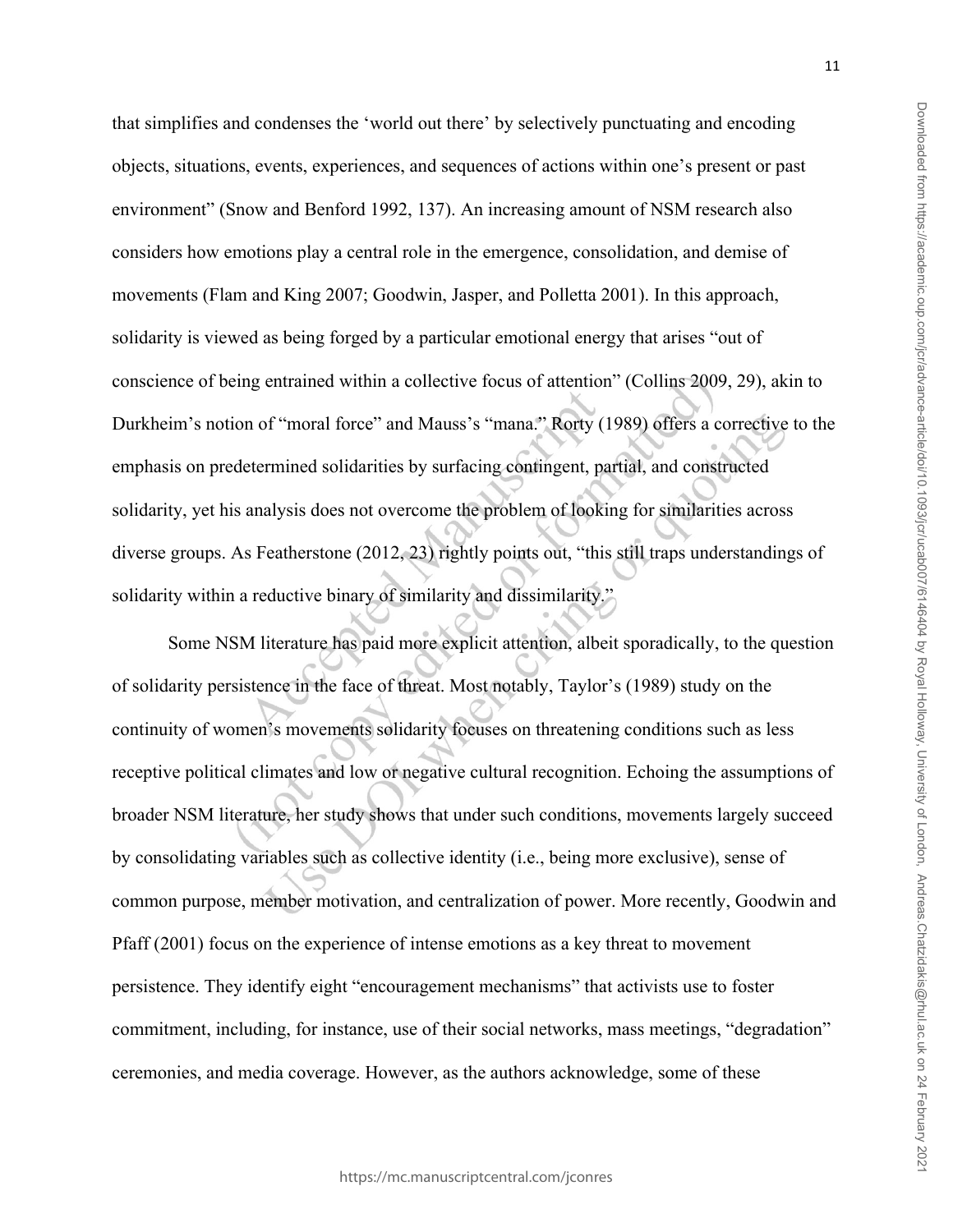mechanisms are peculiar to their specific movements (two civil rights movements in East Germany and the US) and their specific threat, that is, the experience of intense fear. Despite their useful insights, the few other NSM studies that explicitly focus on the question of persistence follow a similar approach. For instance, Lawston (2009) observes how the radical women's prison movement addresses feelings of illegitimacy through the strategic use of frames, whereas Gongaware (2011) focuses on how a Native American educational social movement achieves continuity at a time of collective identity change. These studies identify a potential threat to movement solidarity and describe some specific processes through which these movements overcame such threats. This approach to understanding of the continuity of solidarity under threat has some key limitations.

First, although the importance of strengthening solidarity within a movement is acknowledged, a significant line of critique arises from the observation that it is still based on a "given" account of solidarity (Featherstone 2012, 19). It draws on a long-standing tradition, reflected in both NSM and consumer research, that views solidarity as arising from "a shared sense of humanness" and therefore "doesn't enable movements or political activity any agency or role in shaping how solidarities are constructed" (Featherstone 2012, 19). We have not adequately understood the implications of Gilmore's (2008) incisive observation, based on her work on Mothers Reclaiming Our Children (ROC) against the prison system in California, that even when common identifications and solidarity do not preexist, they can be creatively generated through contentious politics in social movements. There is a need to explore how solidarity is reinforced (i.e., reproduces itself; e.g., Collins 2004a, 2004b; Howard-Grenville, Metzger and Meyer 2013) in a social movement but also how it potentially evolves and transforms (i.e., reconfigures itself). Hence, rather than focusing on the mere persistence of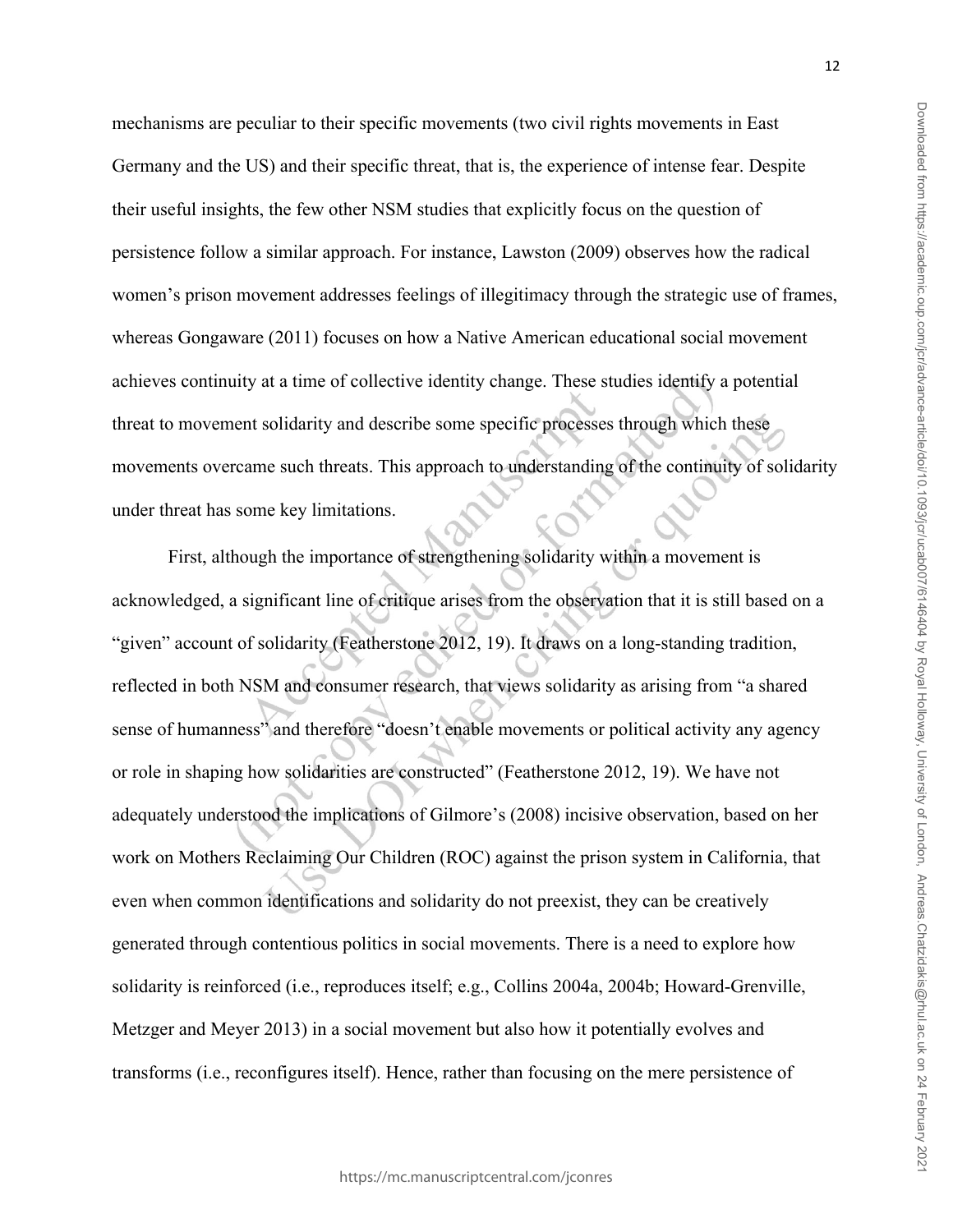solidarity we embrace regeneration's dual meaning as both reconfiguration and reproduction. This omission became particularly glaring during our fieldwork; the existing model of solidarity failed to capture and explain the ongoing reconfigurations and reproductions of solidarity in Exarcheia. An interrelated second point is that the current literature on NSM and consumer movement solidarity focuses on unified notions of movement ideologies and collective emotions (e.g., Kozinets and Handelman 2004; Varman and Belk 2009). These are largely treated as monolithic and totalizing, with any potential divergence being automatically assumed to threaten solidarity (e.g., Goodwin and Pfaff 2001; Lawston 2009). There is, therefore, less focus on the underlying mechanisms that explain variability in movement solidarity.

In sum, consumer and NSM research have fallen short in providing conceptual clarity in terms of how solidarity regenerates in movements and adapts to various threats that are likely to undermine its existence. Our purpose is to explain the regeneration of solidarity in a movement, and thus deepen the understanding of the nature and role of this significant concept in consumer research. In our analysis of consumer movements in Exarcheia, we uncover how movement solidarity, in the face of threats, regenerates through three internal mechanisms. In the following sections, we describe our research context, ethnographic methods, and findings.

#### **RESEARCH CONTEXT AND METHODS**

Exarcheia is a relatively small (90 hectares; 22,000 residents; www.statistics.gr), central neighborhood of Athens, with a disproportionately large historic and symbolic significance. Surrounded by three university buildings, the area has long been a cultural and intellectual center. It boasts the highest number of printing shops, bookstores, music stores, and music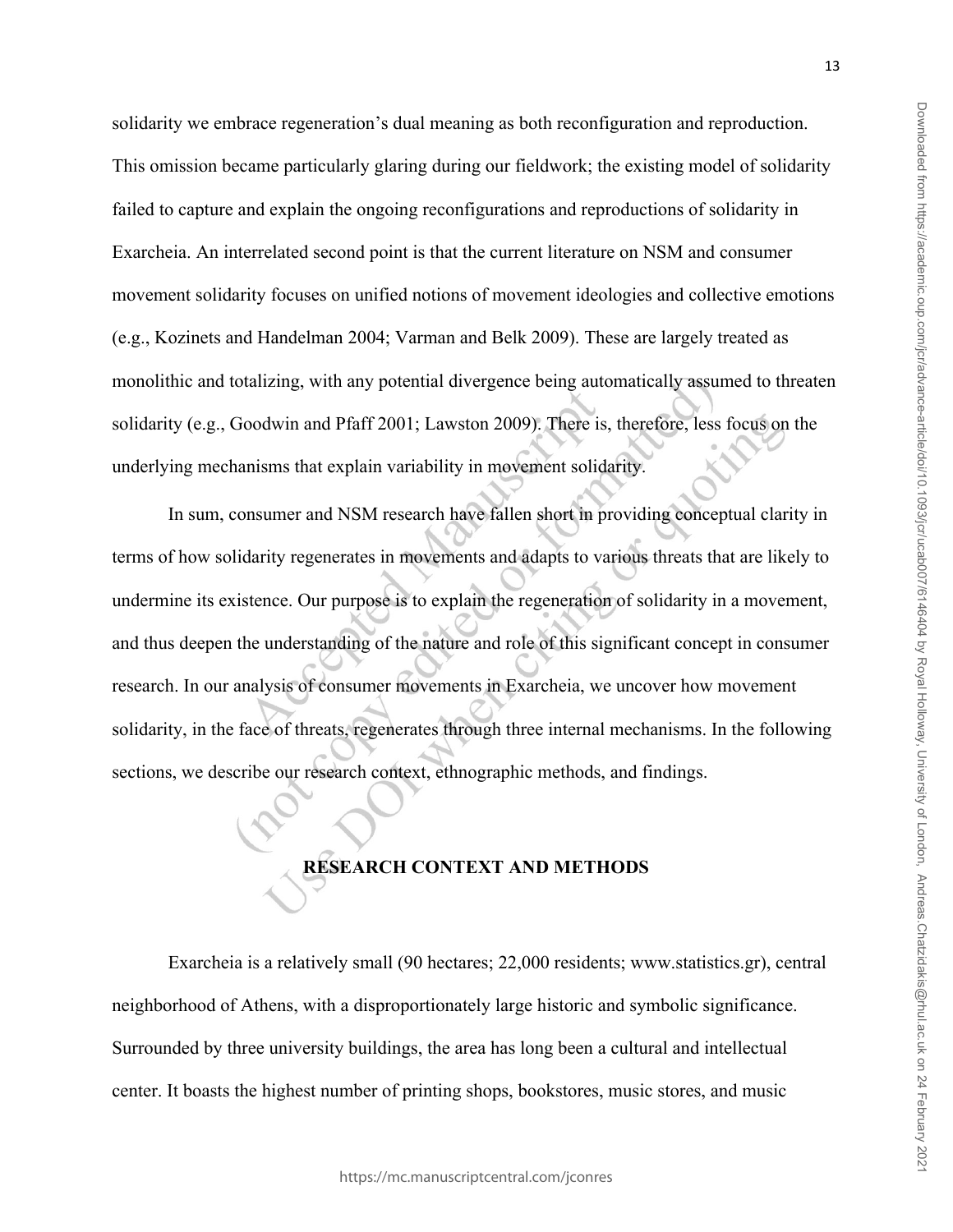schools per capita in Greece, and a highly educated population that is over-represented by intellectuals, artists, creative workers, and university students (Demertzi 2016). The area has been the linchpin of modern Greece's radical political history, including among others, the Polytechnic uprising against the military junta (November 1973) and political unrest in response to the killing of Michalis Kaltezas (November 1985). However, it was not until the December 2008 riots, sparked by the shooting dead by police of 15-year-old Alexis Grigoropoulos, that the area acquired a strong international reputation (Vradis and Dalakoglou 2011).

Our six-year ethnographic study in Exarcheia commenced in 2009 with a visit by the research team to explore a newly created guerrilla park, as part of an intended research project into urban activism. Navarinou Park or "the park," was a former parking lot that the Exarcheia Residents' Initiative (established in March 2009; see figure 1 in the web appendix) occupied and operated on the principles of self-management and anti-hierarchical structuring. Any form of commercial or market-mediated activity was explicitly banned at Navarinou Park, as there was no space for "atomized logics and behaviors that treat the park as yet another space of consumption" (Park assembly leaflet, July 2012). As we proceeded with initial interviewing, interacting with both residents and activists connected to the guerrilla park, we quickly realized that the whole area of Exarcheia was a hotbed of protest activities that revolved around anti- or alternative consumption ventures. We therefore broadened our focus to look at other initiatives such as Seed (Σπόρος in Greek; see figure 2, web appendix, for an illustration and table 1 for a full description), a consumer collective that aimed, among others, to support the Zapatistas by directly importing their coffee (it closed in July 2012). We also included Moth (Σκόρος; see figure 3 in the web appendix and table 1 for a full description), an anti-consumerist collective that provided a permanent space for the gifting of goods and services without attached norms of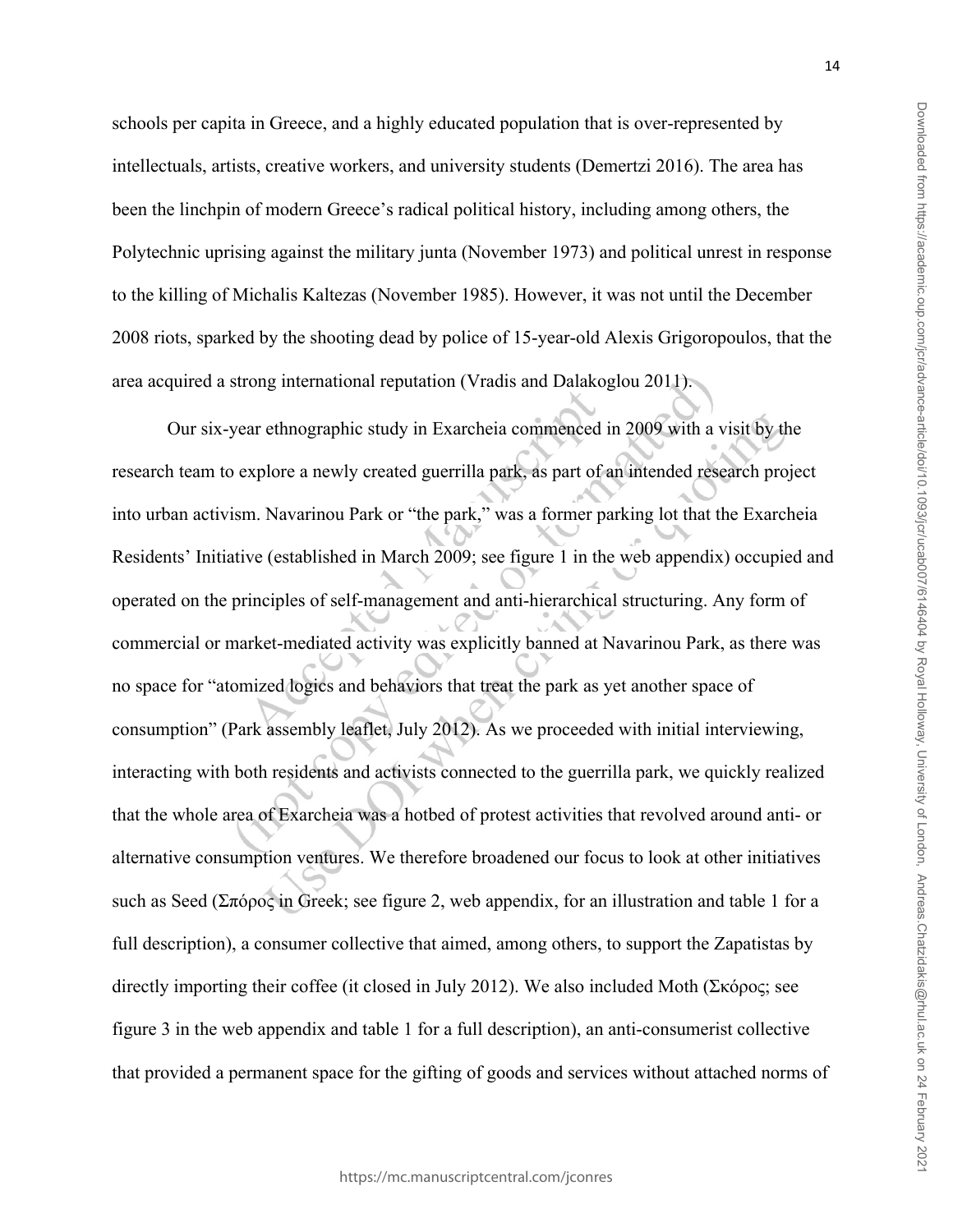reciprocity. Like Navarinou Park, these collectives endorsed an ideological discourse that put consumers and consumption at the forefront of enacting resistance. They can therefore be characterized as consumer movements (Kozinets and Handelman 2004). We also followed a variety of other forms of consumer-oriented activism found in the area, from free film screenings and collective cooking events, to the burning down of multinational retail stores (e.g., Starbucks) and of symbols of conspicuous consumption (e.g., expensive cars), to various anti-consumerist campaigns and posters (see figure 6, web appendix).

#### INSERT TABLE 1 HERE

Our consumer movements faced threats and difficulties that seriously undermined their persistence. Starting in late 2009, the "Greek economic crisis" (*Economist* 2015) disrupted the social fabric of Greece at a much higher magnitude and scale than originally anticipated. By 2015, the country had undergone its sixth consecutive year of economic contraction, wiping out more than 30% of its GDP in what was the biggest decline in a developed economy since the 1950s (ELSTAT 2015). General unemployment more than tripled from 7.7% in 2008 to about 25% in 2015, whereas youth unemployment skyrocketed to over 50% (ELSTAT 2015). Although the Greek economy began growing again soon after our data collection ended (last quarter of 2015; ELSTAT 2016) and it officially remains a developed country, the effects of the crisis on the middle classes, the cornerstone of Greek society since World War II, seem irreparable. Lower- and middle-income households have lost more than 25% of their annual income and there are no social security nets left at their disposal (Magoulios, Kydros, and Stergios 2015; Mavridis 2018).

This systemic threat translated the key ideological elements of our movements, i.e., their goals, and understandings of themselves and their adversaries (Kozinets and Haldeman 2004)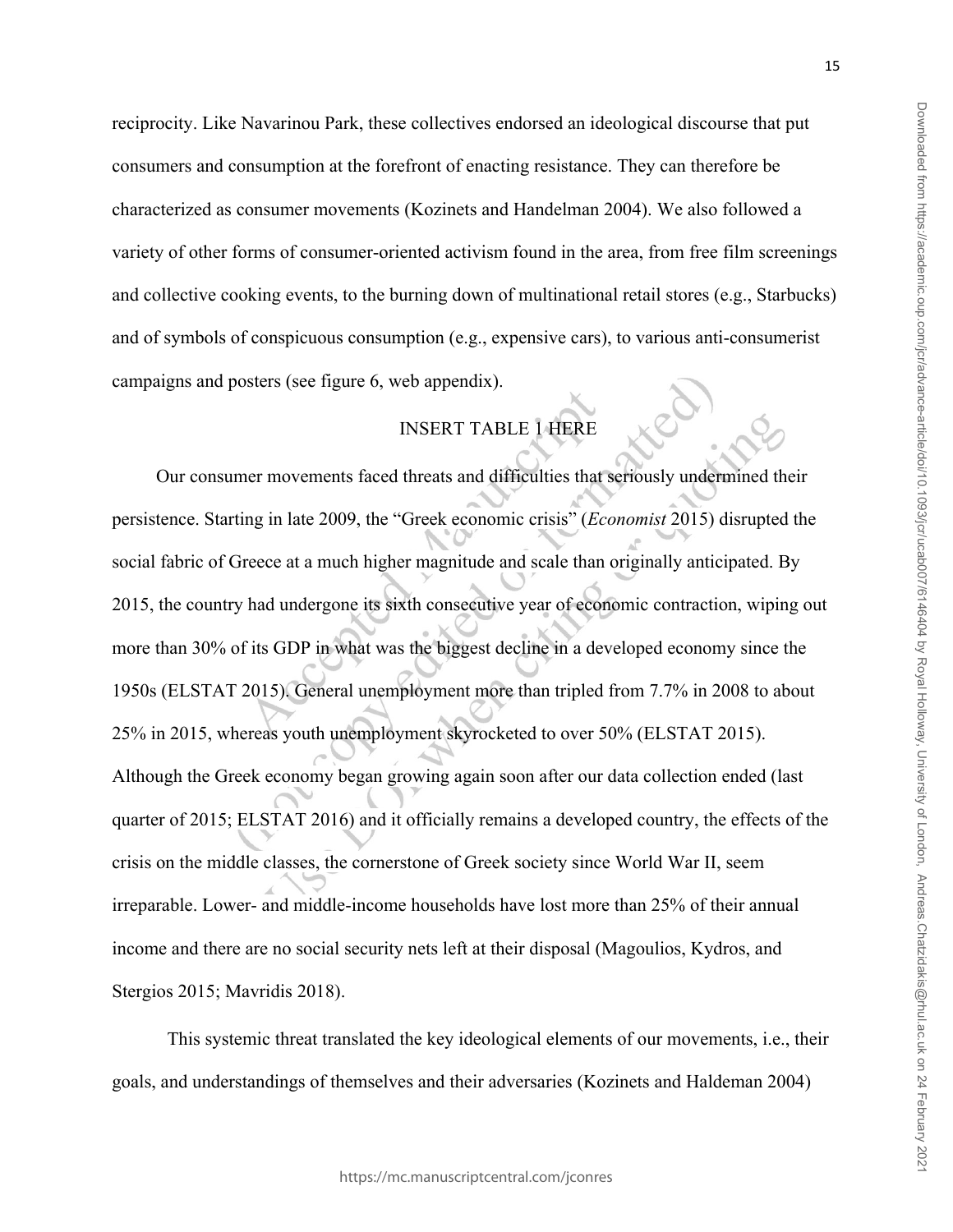into potential roadblocks to their continuity. Moreover, emotional fatigue and burnout was a second threat to our movements' internal solidarity.

The ethnographic study, conducted between April 2009 and May 2015, comprised multiple visits to Exarcheia, each lasting between 1 and 10 weeks; in total comprising 55 weeks of fieldwork. Visits were mainly undertaken by the first author, who stayed in rented accommodation and fully participated in the community during these periods. During our initial visit, the research team was viewed with some suspicion, given the mix of ages and the fact that we included two non-Greek speakers. It thus proved a challenge, in certain instances, to gain the trust of participants. For example, in accompanying a street artist on a tour of Exarcheian murals, the team was required to prove their trustworthiness by joining him in certain acts of "decorating" billboards. As a native Greek, however, the first author was more easily accepted into the area as a resident. He interacted on a daily basis with many inhabitants, particularly focusing on key collectives that were rethinking the very bases of consumer culture, such as Seed, Moth, and the guerrilla park. He also helped as a volunteer and participated in various meetings and regular weekly and fortnightly assemblies, thereby seeking a deep immersion in these contexts.

In keeping with standard ethnographic techniques used in consumer research (Sherry 1998; Thompson, Rindfleisch, and Arsel 2006), multiple methods of data collection were used, and the resultant data set included: observational field notes (190 pages); personal interviews with residents, activists, local artists, and squatters (82); photographs (1,100); activist literature (more than 700 pamphlets and posters); and numerous ad hoc interviews. In addition, we closely followed and included media reports, television documentaries, books (e.g., Varkarolis 2012),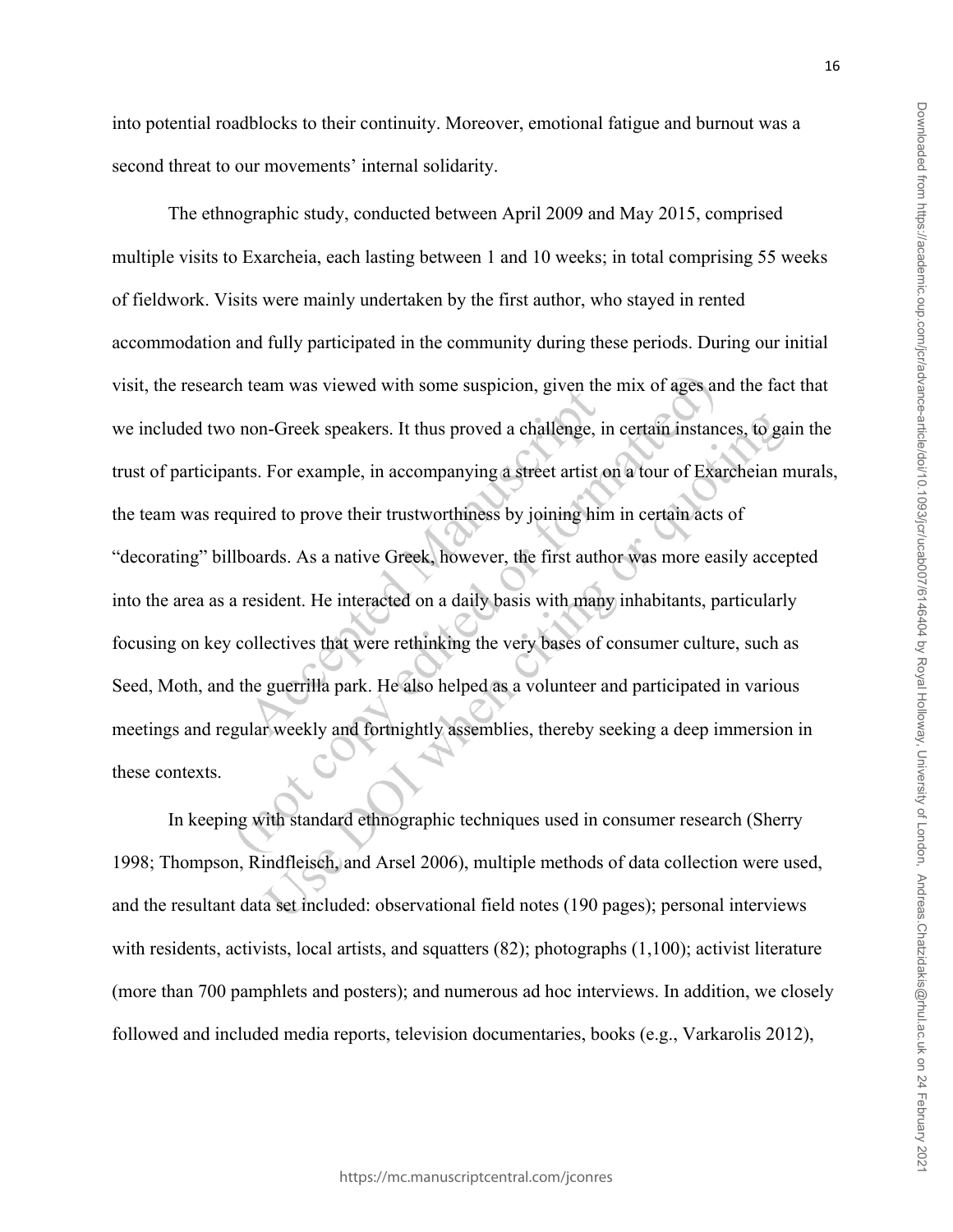and novels (e.g., Penny and Crabapple, 2012) about Exarcheia to better understand the history of the area and its contemporary representations.

Interviews lasted between one to two hours and were conducted in local bars, cafés, meeting rooms, and the guerrilla park and were mainly undertaken by the first author (with the exception of six interviews carried out in English). Many participants were interviewed multiple times as the research progressed. Broad "grand tour questions" (McCracken 1998) were asked first, before focusing on specific incidents and daily routines. We sought to understand the rhythms of life in Exarcheia and what it meant to be an Exarcheian resident, consumer, and activist.

In pursuing a purposive sampling approach, we selected participants on the basis of enabling us to compare and contrast emergent findings as the study progressed. The participants represented a broad spectrum of Exarcheian visitors and residents. We distinguished between users (i.e., regular visitors) and members, the latter being those who also participated in the weekly or biweekly assemblies of our consumer movements and/or who volunteered their time to organize events and do shifts. Although there were no official leaders, given that all movements are explicitly anti-hierarchical, we also distinguished between longer-standing and regular members. Longer-standing members were often more influential due to their extensive experience. Our sample included a spread across gender, age, socioeconomic and educational backgrounds (see table 2, web appendix, for a summary of our key participants). As discussed in the research context section, the Exarcheian population possesses a higher educational profile compared to other areas of Athens, which was reflected in our sample. Interviews were audiotaped and transcribed. Most interviews were in Greek and were subsequently translated into English by the lead researcher.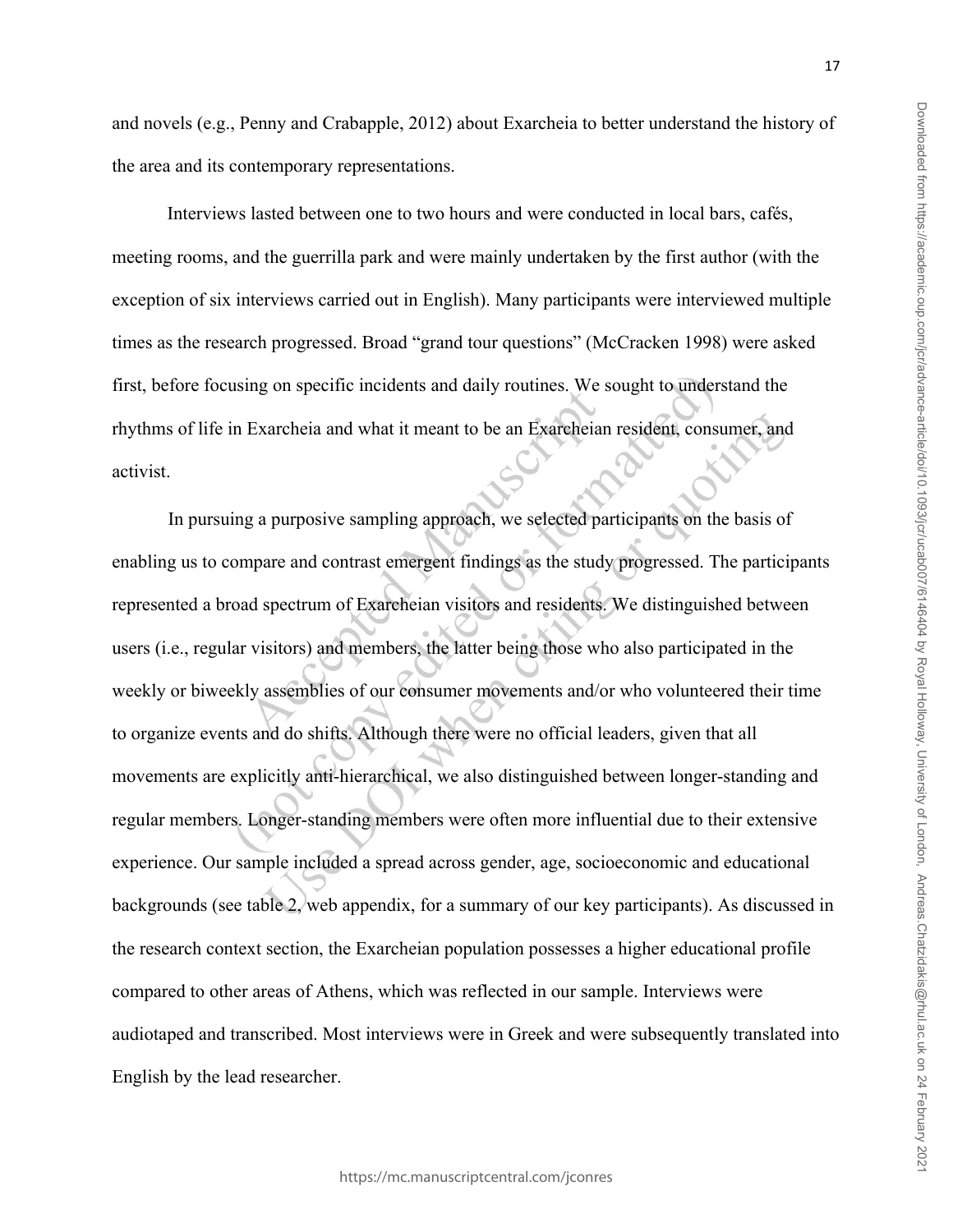We followed standard procedures for analysis and interpretation (e.g., Arnould and Wallendorf 1994; Spiggle 1994; Strauss and Corbin 1990), identifying themes within and across our data through a constant comparative approach (Miles and Huberman 1994). The members of the research team continually exchanged insights and discussed the emergent themes together, revisiting the data frequently, and refining the coding. Iterating between our findings and the literature, between emergent and a priori codes, we developed a thick interpretive framework.

# **THE MECHANISMS OF CONSUMER MOVEMENT SOLIDARITY**

#### **REGENERATION**

Within our data, two key threats emerged as potent impediments to solidarity in our consumer movements—ideological ossification and emotional fatigue. First, the economic crisis made the movements' core ideological emphasis on opposition to consumerism into a threat. Second, emotional fatigue and resulting burnout increasingly became a threat to our movements. By constantly iterating between our emic and etic accounts, we identified different mechanisms that enabled movement solidarity regeneration in the face of these two key threats. These mechanisms are performative staging of collectivism, temporal tactics, and the emplacement of counter-sites. We qualify these mechanisms as *regenerative*, in the sense that they *both reconfigured and reproduced solidarity*, ultimately maintaining its ability to overcome threats and to persevere. The following account analyses how each of these mechanisms operated to regenerate solidarity, first, in relation to ideological and, second, in relation to emotional threats.

#### **Ideological Ossification: The Pragmatic Attenuation of Idealism**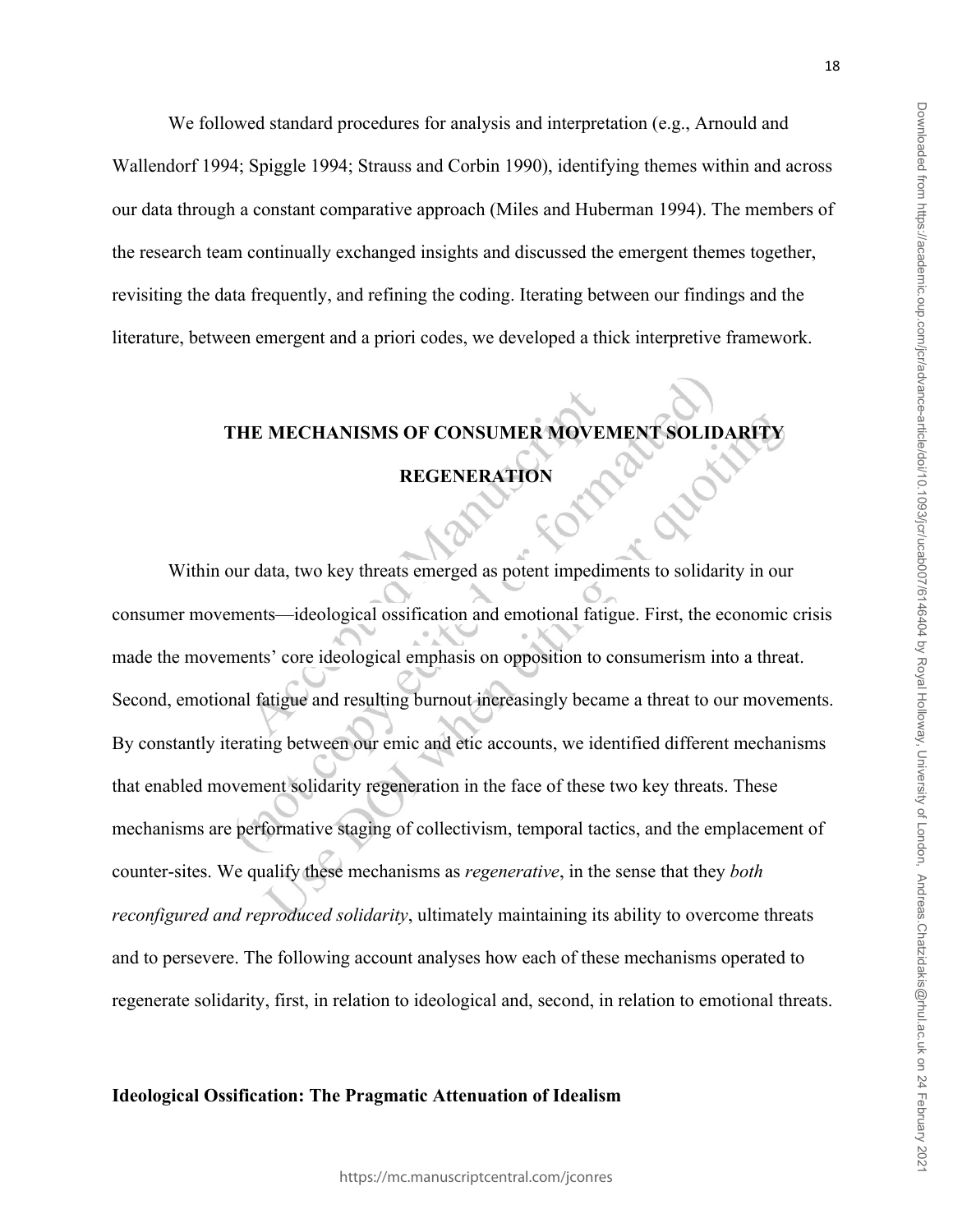Ideology is a cornerstone of any collective action (Humphreys and Thompson 2014; Kozinets 2002; Kozinets and Handelman 2004). In Exarcheia, consumer movements were impelled by the ideological emphasis on producing cracks in consumer capitalist logic through everyday practices (Holloway 2010). For instance, the ideological goal of various gifting bazaars and alternative trading initiatives was to "put [anti-capitalist] ideas to the tough test of practice, because if not embedded within the here and now they will remain nice yet increasingly elusive dreams" (Seed leaflet, May 2009). Such an ideology could be viewed as idealist, in so far as there was a strong commitment to enacting visions of an egalitarian anti-capitalist society in the present.

This idealist orientation led to a clear demarcation of ideologically enlightened consumer activists from corporate elites and mainstream consumers (Kozinets and Handelman 2004; also Kozinets 2002; Muñiz and Schau 2005; Luedicke, Thompson, and Giesler 2010; Scaraboto and Fischer 2013; Thompson and Arsel 2004; Varman and Belk 2009). The park, for instance, is "not welcoming to consumers" (Dimitris) whereas Seed is not a space "for consuming commodities without wondering where they came from and how they have been produced" (Iakovos; see also figure 6, web appendix).

The contingencies superimposed by the economic crisis severely threatened ideals of alternatives to consumer capitalism from being translated into everyday praxis. The economic crisis and resulting scarcity made the core ideology of resisting consumerism a potential threat to the movements because many consumers could no longer access mainstream markets to acquire essential (let alone non-essential) items (e.g., Ross et al. 2020). Heleni was one of many participants who quipped that "previously we were fighting a dominant paradigm, and that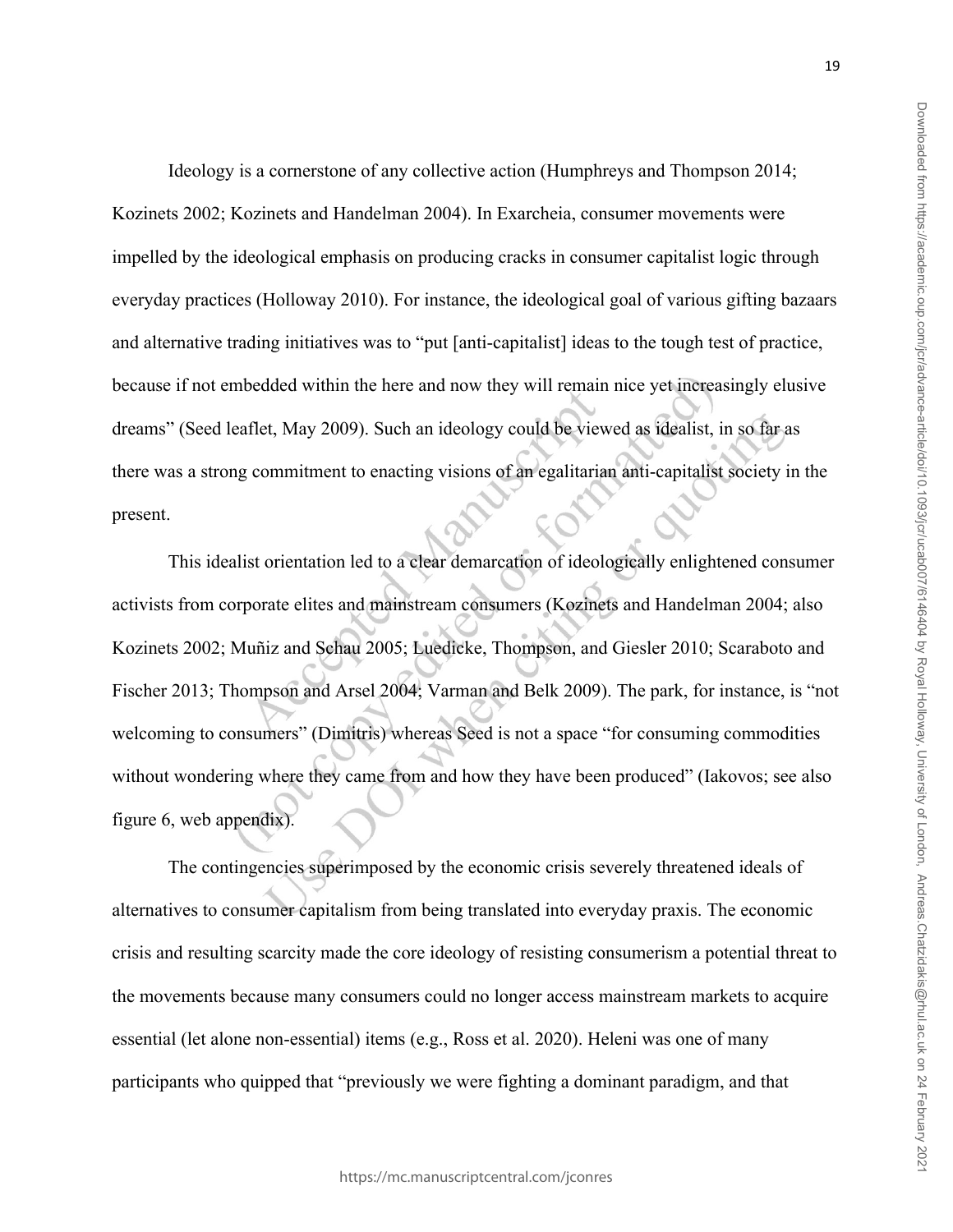paradigm collapsed!" As a result, the earlier ideology was undermined, and any ossification of it became a threat to movements and solidarity within them. Hera, a participant in various Exarcheia-based collectives further explained: "We had to give priority to the need for solidarity networks that would address the real needs of people." We began to observe the attenuation of idealism (that is, a relative reduction of its significance) with pragmatic ideological orientations, within which mainstream consumers were no longer viewed as opponents. Aphrodite, for instance, further explained that "you can't criticize them [mainstream consumers]. It may be frustrating sometimes, but it is only natural to be a bit greedier if you have been deprived [of material belongings]." Thus, instead of a reified notion of similarity, we witnessed the creative generation of common identifications and solidarity through contentious politics in consumer movements (Gilmore 2008). Aphrodite was one of many participants who observed how a preconceived ossification of an idealist ideology can hamper solidarity in a movement and how the movement has to adapt to changing circumstances (in relation to buying power and beyond). Although writings on consumer movements (e.g., Kozinets and Handelman 2004) and NSM (e.g., Tarrow 2011) predicted that this shift would seriously undermine movements' sense of common ideology and indeed their raison d'être, most movements in Exarcheia persevered while adapting their ideological basis. They achieved change in ideology and continuity through three key internal mechanisms: performative staging of collectivism, temporal tactics, and the emplacement of counter-sites that helped them to overcome the threat of ideological ossification (see also table 3 in the web appendix).

*The performative staging of collectivism:* Performative staging has been found to be crucial to social protests and contentious politics (Swyngedouw 2011). As Swyngedouw (2011) suggests, protests against a dominant order require performative staging of practices of equality,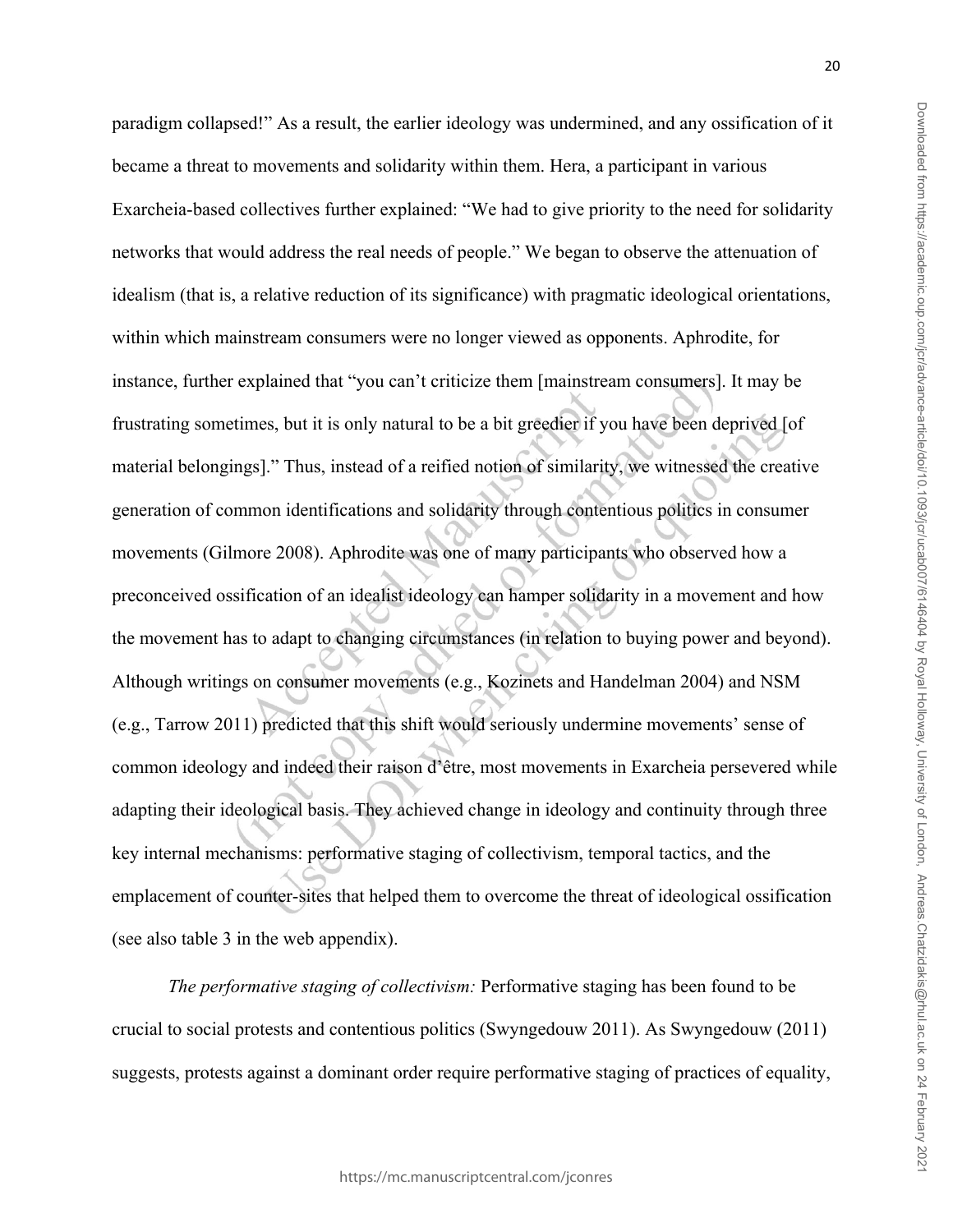freedom, justice etc. Accordingly, "The political arises then, in the act of performatively staging equality, a procedure that simultaneously makes visible the 'wrong' of the given situation. For example, when, in 1955, Rosa Parks sat down on the 'wrong' seat on the bus in Montgomory, Alabama, she simultaneously staged equality and exposed the inegalitarian practice of a racialized instituted order." (374) Similarly, the performative staging of collectivism refers to enactments of collectivizing practices. Privileging group welfare over individual interests, such enactments interrupt a monochromatic and reified vision of a consumer movement with the possibility of a collectively negotiated ideological change. Thus a key feature of collectivizing practices is the significant role they play in not only reproducing (e.g., Collins 2004a) but also in reconfiguring movement ideology. The threat of ideological ossification made enactments of collectivism that facilitated ideological attenuation crucial for the consumer movements in Exarcheia.

One such significant form of performative staging of collectivism was Moth's assembly that became a key site to discuss the movement's ideology, a ritual enactment that encouraged debate and ideological adaptation. The staging of these assemblies allowed for discussions to take place on the appropriateness of the prevailing ideology. For instance, in one of Moth's assemblies (March 2012), Ariadne maintained that the collective could not claim to be anticonsumerist because it recirculated objects that are known for labor exploitation, such as Nike shoes and Gap clothes. Other members, such as Helios, passionately opposed the idea, partly on the basis that Moth's critique of consumer culture was primarily anchored against materialism and overconsumption, as opposed to boycotting: "If we were to do this, we would end up without any objects to recirculate!" As a result, the assembly decided to not boycott any objects that came to Moth. In another assembly (April 2013), the debate centered on giving to and receiving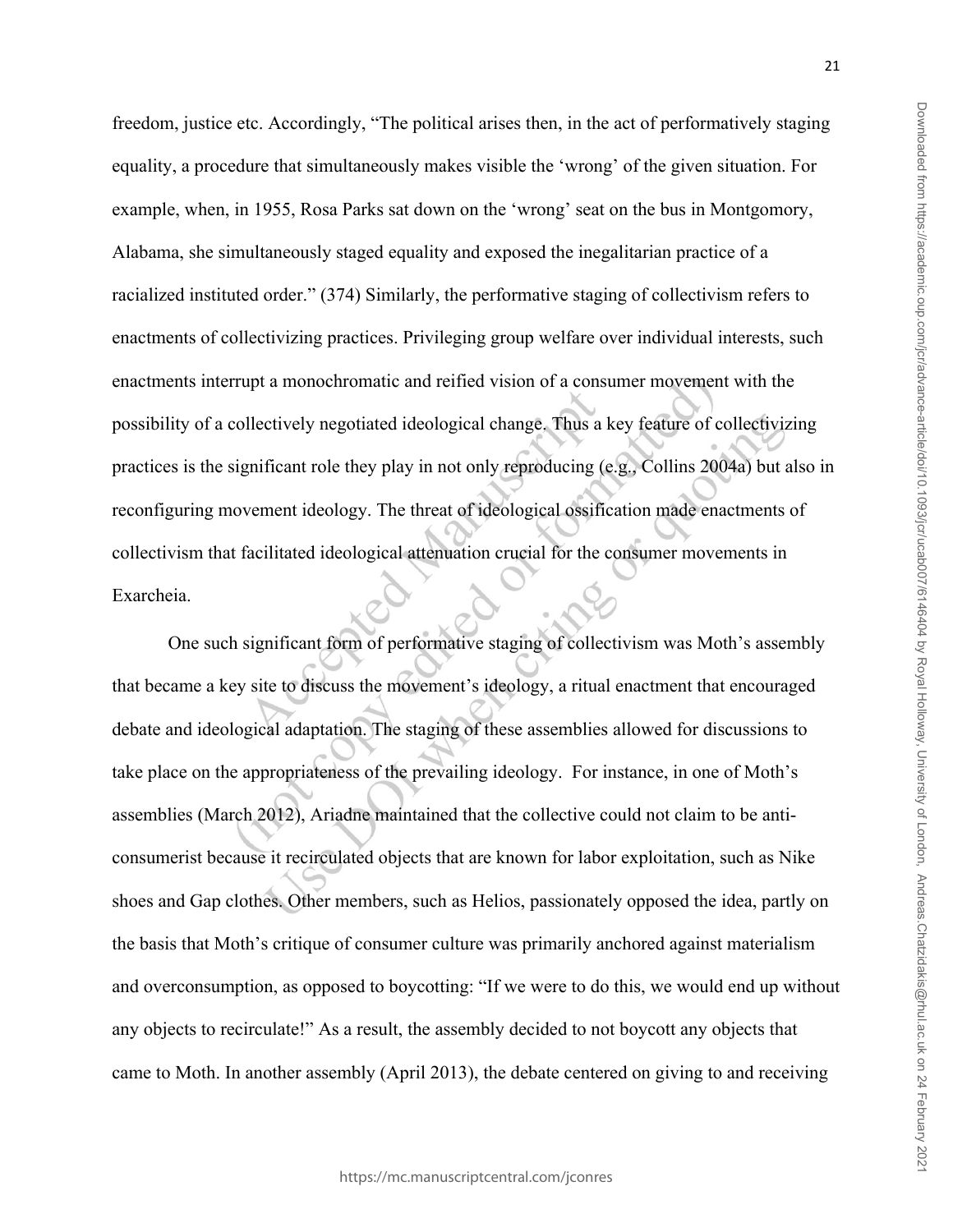items from identarian opponents such as "mainstream consumers" (Kozinets and Handelman 2004) and individuals with questionable political affiliations. The discussion was triggered because of the frequent visits of Lena, a fashion photographer, who was seen to be furthering a consumerist ethos. Although the assembly decided to not allow her the use of Moth's items for the promotion of consumerism, members continued to debate the issue in light of the economic crisis and, in subsequent assemblies, decided to not discriminate against mainstream consumers, especially those facing increasing material deprivation.

Thus, staging of assemblies assisted in overcoming threats and fostering solidarity in two ways. First, assemblies helped reconfigure ideology from its idealist anti-capitalist form that rejected products made by large corporations as well as those that promoted them, to a more pragmatic turn that was selective in such refusals. Second, such ongoing debates in assemblies brought people face to face and created dialogues and associations. It led to a realization that solidarity cannot be created by merely (anti-)consuming some good with "linking value" (Cova 1997), but by coming together in assemblies that enabled shared understandings. Although, as Heleni intimated to us, the emphasis on assemblies meant that "concerns were very intense, and debates during the assemblies endless." It also meant, as Sotiria informed us, that "decisions are taken in the most collective and agreeable manner possible." Assemblies fostered dialogues and debates in which ideological issues were discussed, instead of treating them as reified. In a way, a coherent idealist ideology was replaced by more bottom-up pragmatism that was democratically fostered through assemblies without stifling dissenting voices or identities (e.g., Graeber 2002). As Agamemnon explains, referring to the park's assembly, "I think we have all understood that big labels don't really help when it comes to building common understanding." Therefore, key components of our movements' ideology that became a threat to their continuity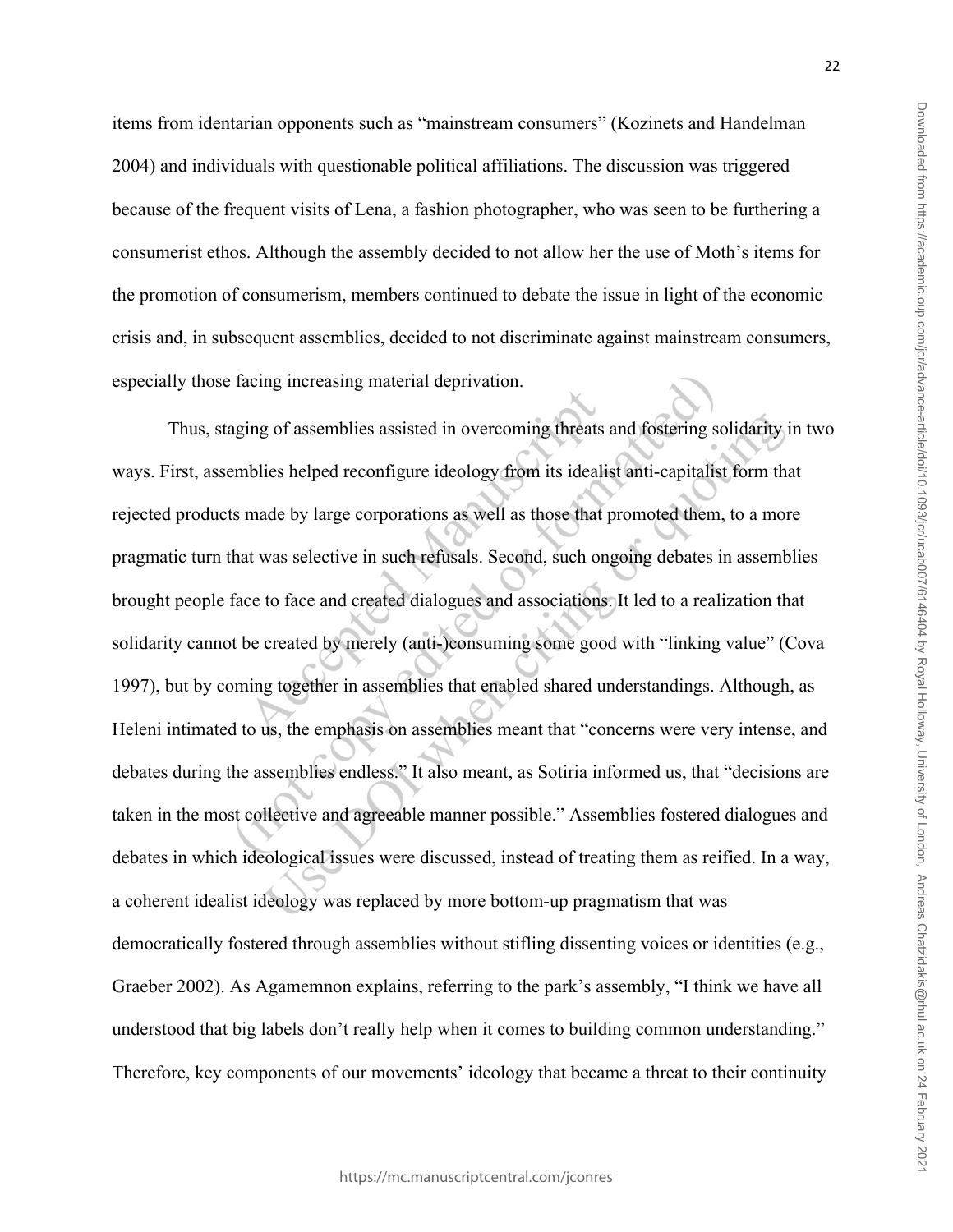were reconfigured through staging of assemblies. Solidarity was regenerated not on the basis of preconceived anti-consumerist ideals and ideological adversaries, but through immersion in contentious everyday politics (Featherstone 2012).

Whereas assemblies were key in reconfiguring our movements' idealist ideology, we observed how, in a second stage, additional performative stagings of collectivism also helped achieve this. For example, the production of various artefacts such as solidarity stickers and Tshirts (see figure 7, web appendix) and not-for-profit small and large-scale gatherings, gigs, festivals, and rallies all emphasized common ideals and values over individual needs and desires, thereby acting in a similar way to the "encouragement mechanisms" identified by Goodwin and Pfaff (2001). Sotiria recalled how "we would all meet at the anti-racist festival" and Adonis referred to the solidarity trading festival being "the must event" of each year. Concurrently, such large-scale gatherings and festivals were also arenas for recruiting new members, providing awareness about movement manifestos (e.g., in addition to having dedicated stalls, Seed and Moth also distributed leaflets), and establishing rapport with a more diverse range of participants (Thomas et al. 2013). Akin to what Weijo et al. (2018, 7) describe as an interplay between "deterritorializing and territorializing" processes, we found that such gatherings and festivals were also sites in which more creative forms of (anti)consuming and doing things differently were communicated and experimented with. For example, Moth would often organize in-situ gifting bazaars to communicate the values of sharing and reusing to others, as well as special events such as free book fairs. In turn, the integration of these experimentations into movement members' everyday practices allowed for new "territorializations" (Weijo et al. 2018). These were focused on reproducing common values and sensibilities on an ongoing basis with communal experiments and practices, a feature that maintained stability in an otherwise unstable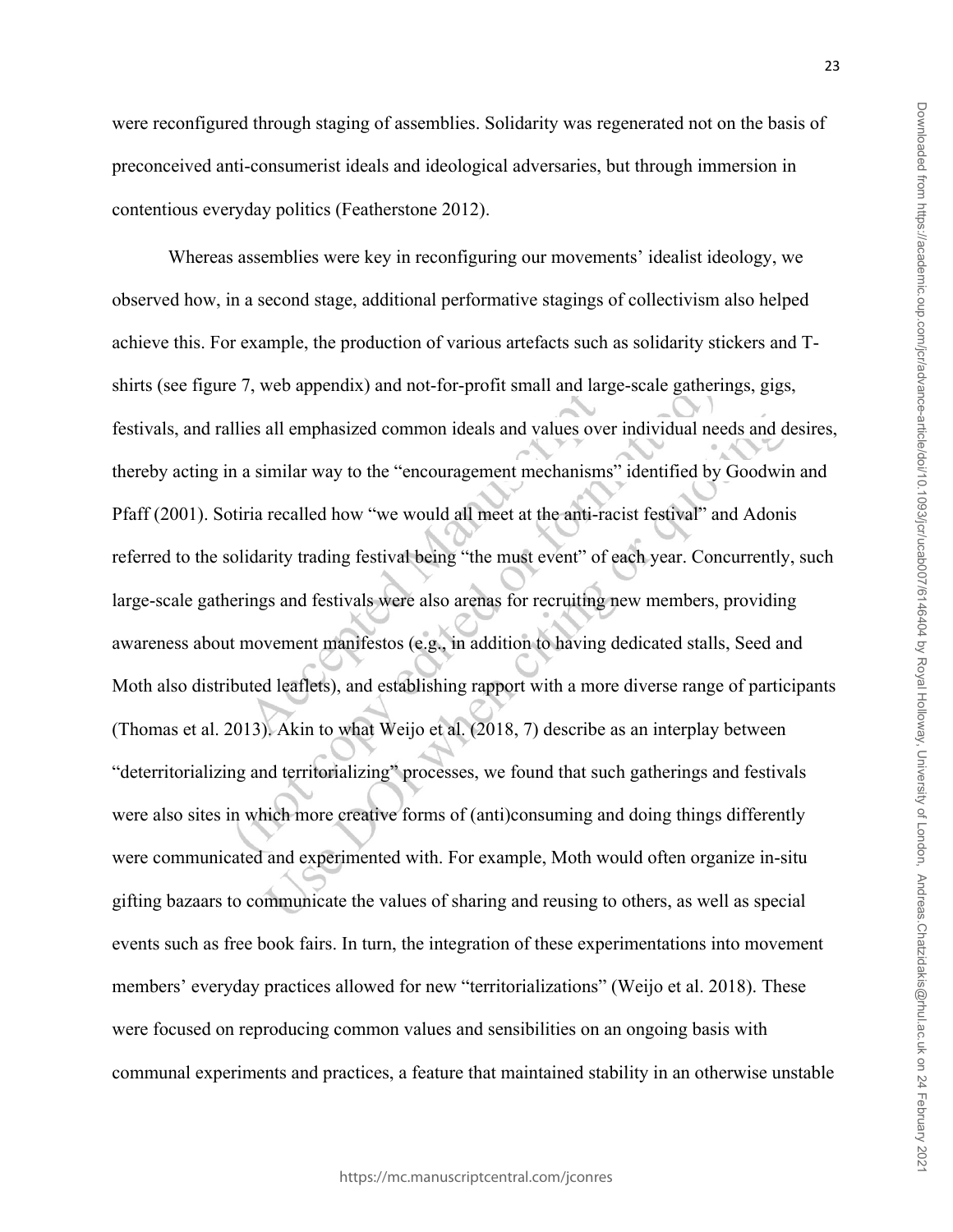context that threatened solidarity. As such, the ideology we witnessed in these enactments advanced more interdependent and collectivist modes of existence, ultimately promoting the interests of a larger whole over and above individual differences and agendas (Gilbert 2014). In doing so, activists reconfigured their earlier ideology with its central anti-capitalist logics to one whose collectivist logics included mainstream consumers.

*Temporal tactics.* We found that temporal tactics were central to the pragmatic attenuation of idealist ideology. Temporal tactics are concerned with how consumer activists manage the structures and rhythms that underpin different notions of time. In consumer movement research there is usually only one temporal scale implicit and this works in a linear chronological order or continuous time, that is to say, working now to achieve change in the future (e.g., Gollenhofen et al. 2019; Kozinets and Handelman 2004). As outlined earlier, such a linearity was also evident in Exarcheia before the ideological threat surfaced. Due to the economic crisis, the future orientation was interrupted as concerns about survival in the present became dominant. This frustrated some of our participants because they had to compromise their future-oriented anti-consumerist ideology with the present-oriented requirements of crisis-hit consumers. For instance, Pericles shared his frustration:

There were 200–300 people on our mailing list, friends of friends, etc. They all wanted access because our stuff was very high quality and relatively cheap, given the times we live in, but I refuse to do so much work for someone who doesn't understand, and who doesn't lift a finger to help our project.

Here Pericles's refusal surfaces the threat of ideological ossification and a tension between catering to present needs for essential items (e.g., Ross et al. 2020) and more future-oriented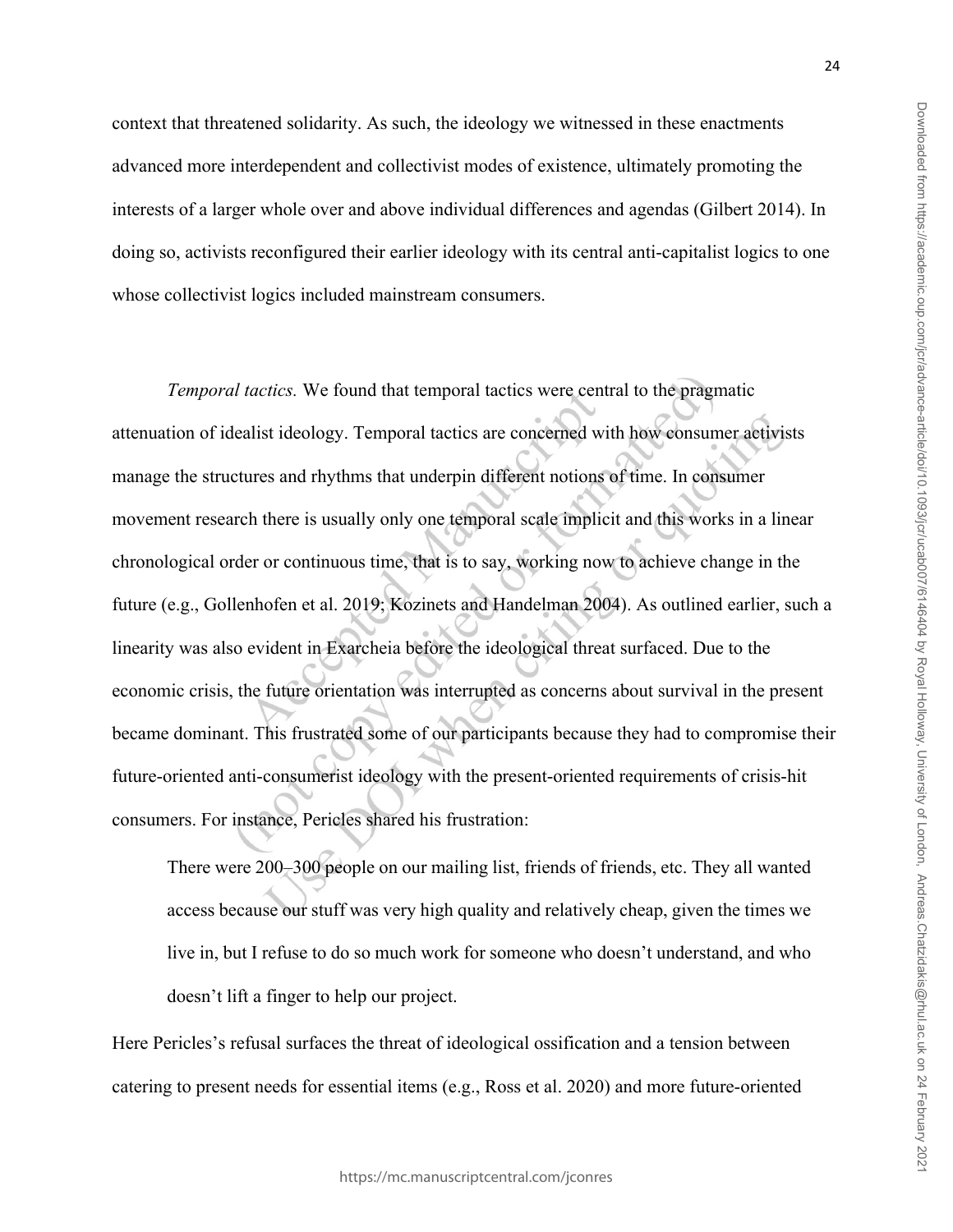project of materializing environmental and socially just trading relations. Likewise, in a meeting discussion about the mainstreaming of alternative trading markets and alternative economies (July 2012), a participant noted:

We need to clarify what we are aiming at here; there are different levels of time. If addressing immediate needs, right now is the only thing that really matters, then they may as well go to Lidl, they have a far better infrastructure for securing the lowest prices.

The concern about low pricing is reflective of competing temporal priorities and ideological threat. In other words, there is again a concern to provide lower priced goods in the present versus a future orientation that aims to challenge unjust trading relations.

In the face of the threat of ideological ossification, we found that the regeneration of movement solidarity was subject to managing the reproduction and reconfiguration of temporal dimensions that were not continuous. The conflicting temporal inclinations altered the earlier ideological basis and a careful mixing of different time scales regenerated the logic of grassroots practices with different ideological priorities*.* The emphasis in our movements shifted from simply bridging long-term structural transformations with present practices, to also working out and offering pragmatic solutions to people's immediate needs. As a consequence, critiques of mainstream consumption and rampant materialism (i.e., earlier ideology) had to be altered. Heracles, a founding member of Seed, observed:

If there is one thing to emphasize, it is not a criticism of consumption per se, but rather of the consumption imaginary. The demand during what we call the "crisis" is to be able to consume. All the demonstrations, all the protests, all the strikes aim at having more money to consume.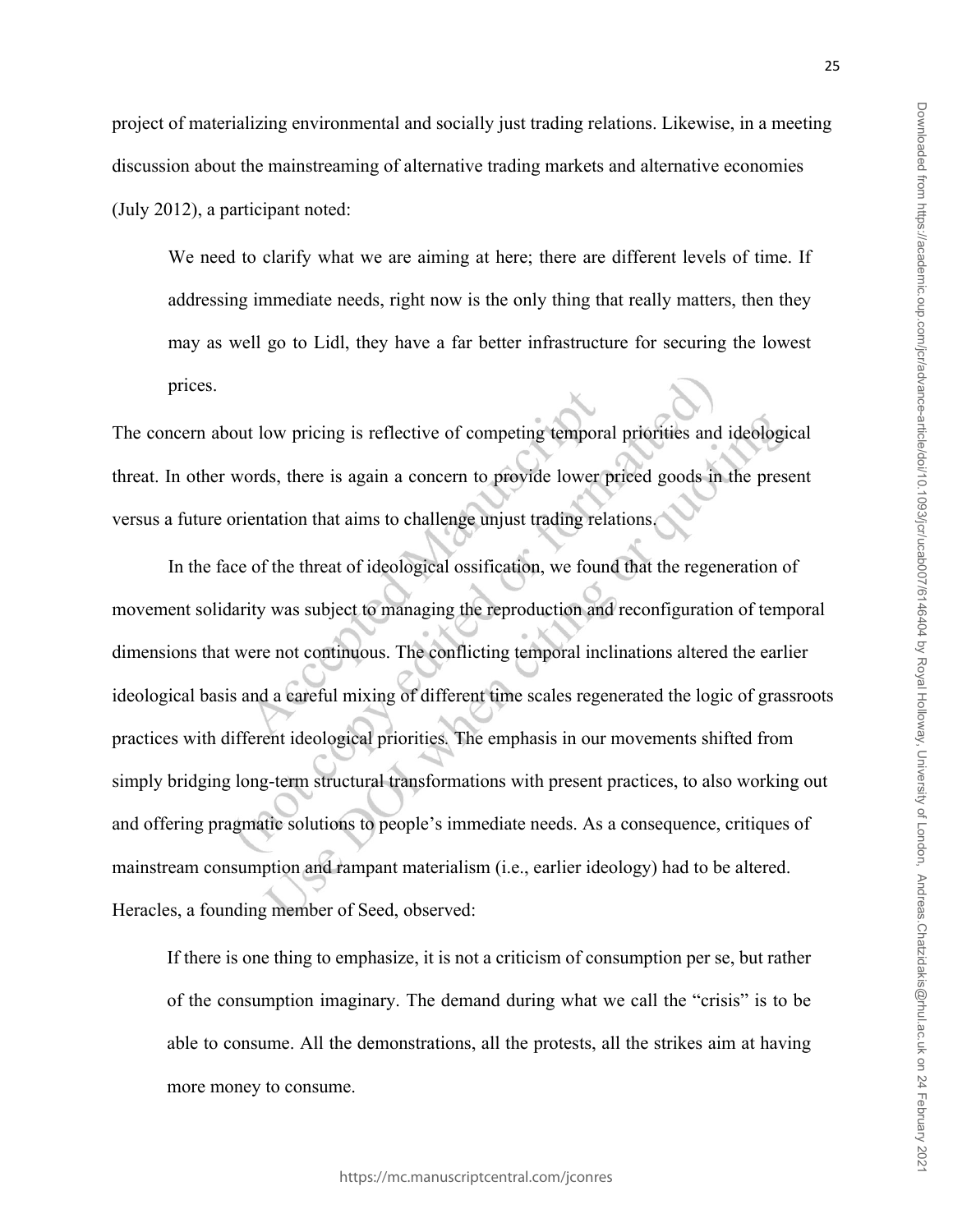Here an ideological reconfiguration took place by moving from focusing on the future, in which consumer capitalism was to be challenged, to a crisis-ridden present, in which overconsumption no longer applied as a primary concern. The ideological focus shifted to the necessity to provide welfare support and the basic amenities of life. Mainstream consumers were no longer viewed as adversaries (Kozinets and Handelman 2004).

Temporality was at the center of the recognition of the need for a major ideological reconfiguration to overcome the threat. The reconfiguration with more emphasis on the present, however, did not diminish the consumer activists' resolution to remain actively involved with their visions of a less consumerist future. For example, Artemis told us:

We found ourselves wondering "What now? What, are we going to tell the poor and the needy not to consume? But they obviously can't anyway!" So we sat down and thought about it, and then said "Hold on, what we are talking about *is* anticonsumerism. What we have in mind is something different, another society based on what is small: smaller-scale things, supporting local producers, solidarity".

According to Artemis, anti-consumption is also about being in solidarity with others in need, through small-scale, shared spaces such as Moth. It is notable here how Artemis reframes Moth's ideology through a process akin to Gongaware's (2011) notion of temporal keying—whereby new layers of meaning are overlaid on the present from the past and/or the future (or vice versa) in a form of collective memory association. In other words, she "keys" a past commitment to small-scale activities and local producers to the present anti-consumerist ideology. Adonis elaborated on this by asserting that the previous model of anti-consumption was not radical enough: "Anti-consumption was just about consuming less or consuming better. It should also be about social relationships and relationships with our resources, how we create those resources!"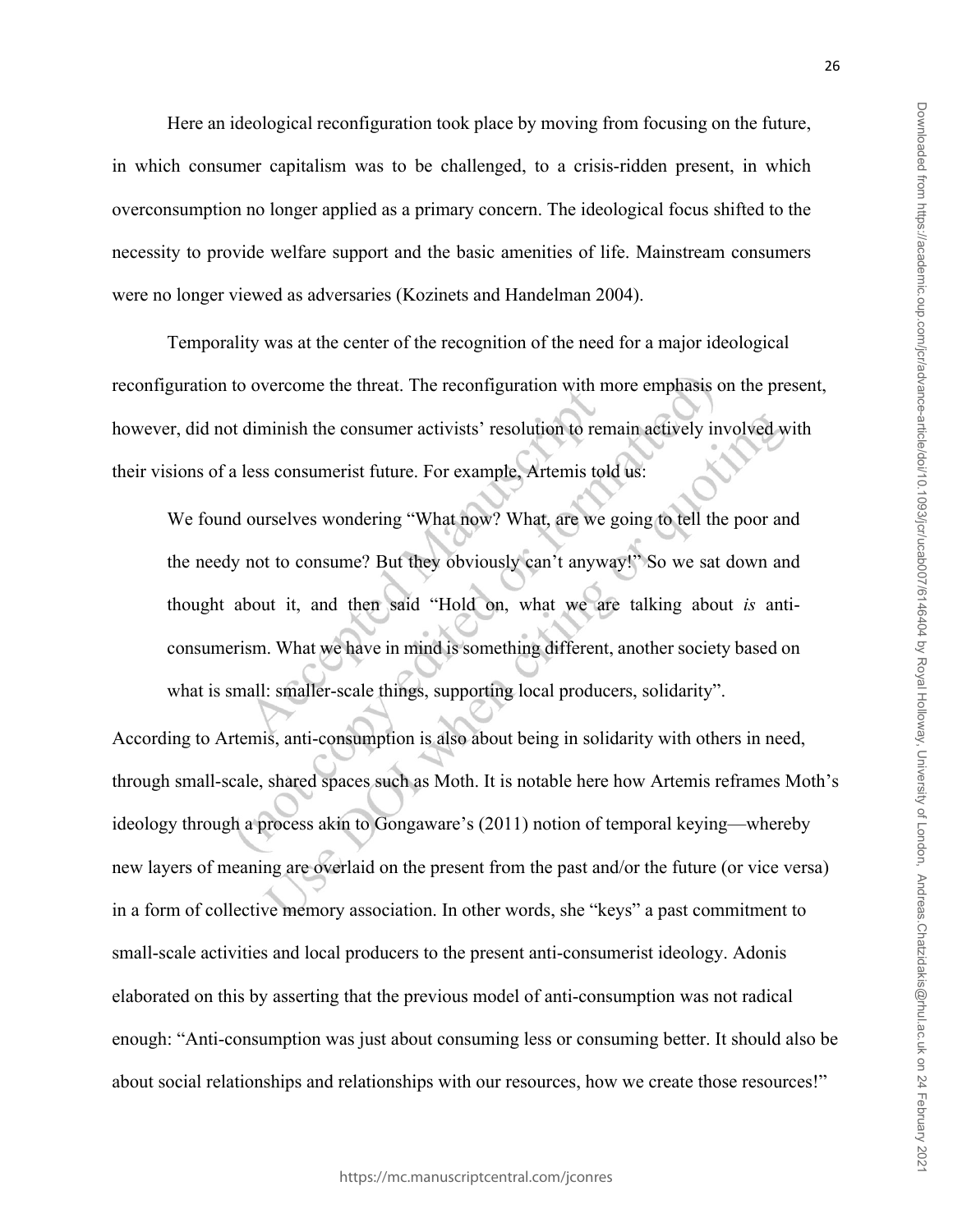Like Artemis, Adonis connects different timescales of past, present, and future in this observation, as he reconfigures the prevailing ideology to address the threat of ideological ossification. Accordingly, although Greece had earlier witnessed anti-consumption movements with an emphasis on voluntary simplicity, there was a need for a more radical ideological framing for the present and future of Moth than what had been achieved in the past.

Therefore, by keying different aspects of past and future ideological threads into the present, many of our collectives kept going while reconfiguring their original ideological beliefs and motivations. Temporality for activists is not linear: past, present, and future do not unfold in an orderly fashion but echoes Emirbayer and Mische's (1998) distinction between three different temporal-relational dimensions: *iterational* or rooted in the past; *projective* or placed in the future; and *practical-evaluative* or carried out in the present. In these ways, movements threaded through multiple temporal scales, with past, present, and future intersecting to overcome the threat of ideological ossification.

*The emplacement of counter-sites.* The emplacement of counter-sites refers to the foregrounding of shared place as a source of solidarity and as a scale of resistive, collective consumer action. Foucault (1984) suggests that counter-sites invert, resist, and often subvert the dominant ethos. It is no coincidence that activist movements in recent times have taken over public spaces (e.g., Occupy Movement, Dakota Pipeline, Extinction Rebellion) in attempts to mobilize marginalized voices. In the face of threats to solidarity in Exarcheia, we found that all bottom-up mobilizations and initiatives emphasized the sharing of space as part of their agenda. For example, similar to Hera's observations on the "usual context of social experiences," Irene explained how Moth inverted the dominant ethos: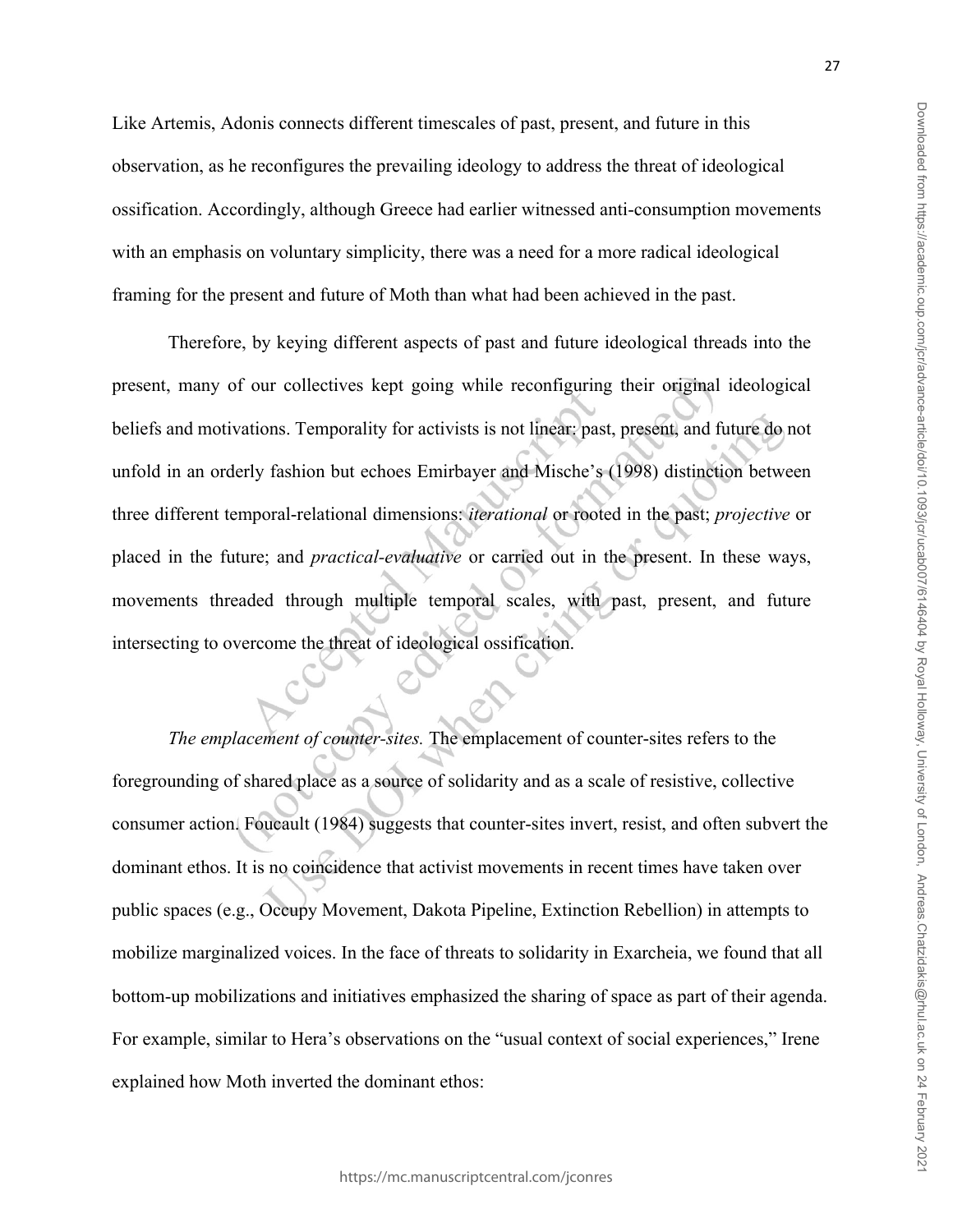Look, this is a place that at times of extreme individualism and selfishness, allows some people to work together as a collective. Everyone outside Moth is for themselves: for their car, their girlfriend, wife or husband. Here in Moth, I like that each one of us learns to share things, to care for each other.

And Agamemnon explained his affiliation with the park on the basis that it is the only nearby public place protected from the "forces of commodification and commercialization." The emplacement of counter-sites was therefore a critical contributor to solidarity as it helped restrict the neoliberal ordering of subject positions.

The emplacement of counter-sites in Exarcheia played a key role in reducing the threat of ideological ossification by furthering pragmatic attenuation of idealist ideology. Highlighting the significance of place in reconfiguring ideology, Hera told us, "it is very important for people to collectively manage a space that does not belong to anyone in particular, but to all. All this is completely outside the frame within which we are taught and raised, outside our usual context of social experiences." The economic crisis not only destroyed economic safeguards for many Greeks but also ripped apart the social fabric that bound them as a society. It unleashed forces of individualism and selfishness, as people, reeling under a neoliberal onslaught, were left to fend for themselves. As a result, and as explained above, the ossification of preexisting anticonsumerist ideology in Exarcheia became a threat. In the face of this challenge, shared places encouraged physical encounters and interactions, promoting an overall collective appraisal (Visconti et al. 2010) that helped adapt ideology when it became a threat.

In the process, Exarcheia became a larger, scaled-up counter-site or place where people could be (and consume) together in their struggles against the outside world. "Beyond political affiliations and ideological differences, beyond breaking all conventions, Exarcheia unites us"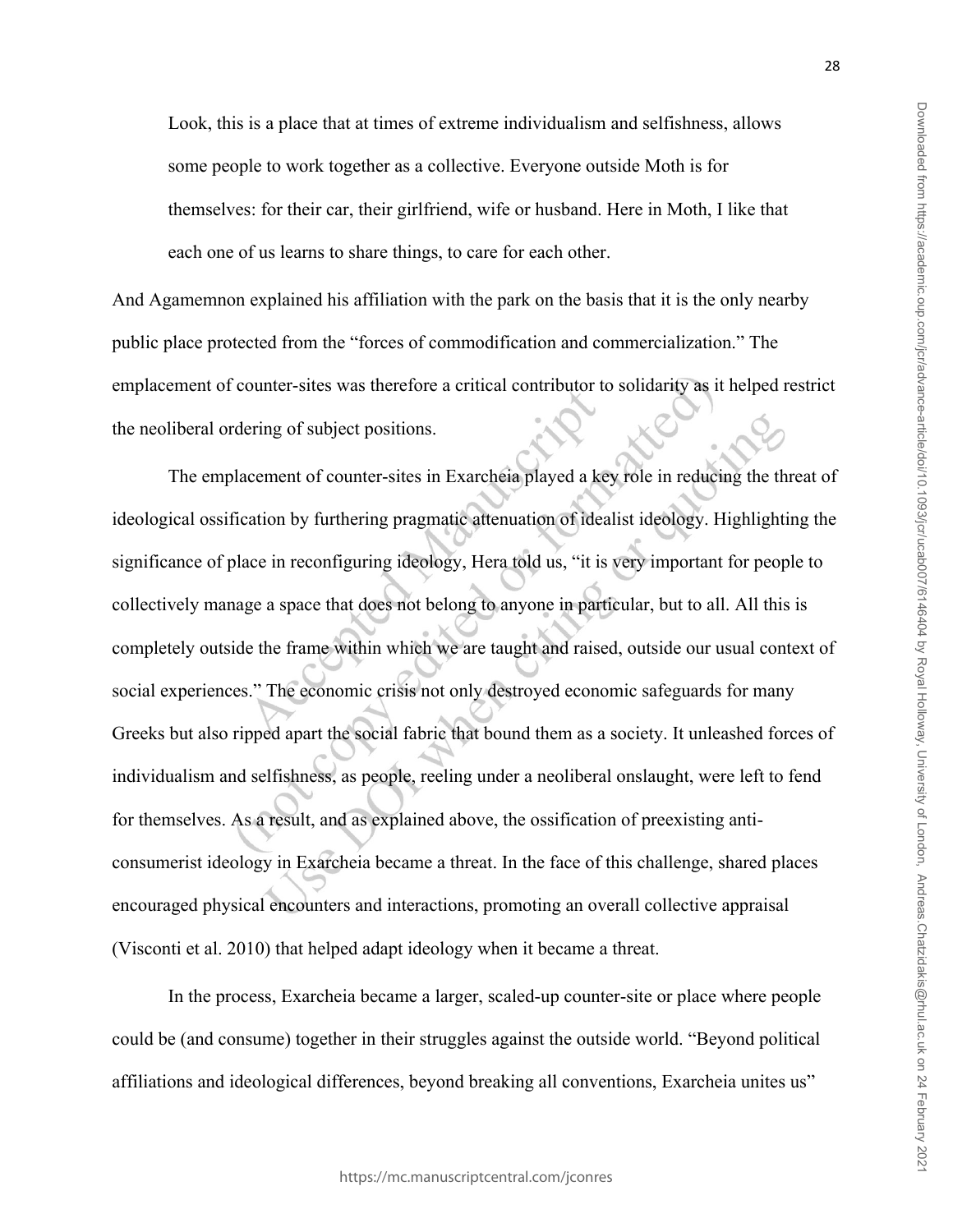became the refrain of the Exarcheia Residents' Initiative, a movement that aimed to bring all the networks of resistance together and to coordinate interventions against the commodification and misuse of all public places. The initiative also introduced a time bank and a permanent space for residents and "friends of Exarcheia" meetings, to further cultivate an emplaced sense of common ideology and we-ness. In this way, it explicitly engaged in "scale jumping," in other words, the cultivation of solidarity not on the basis of shared place at the level of the group or collective, but the broader neighborhood as a counter-site. As Sewell (2001, 56) observes, spaces can create solidarity in a social movement by enabling "copresence" because, for people to come together, they need to be brought into each other's presence, "either personally and bodily or in some mediated fashion." The initiative created such a copresence by "scale jumping" (Sewell 2001) the neighborhood as a place of we-ness and resistive action. We therefore observed a continuous oscillation between the scale of immediate action (actual spaces of our movements) to the scale of the neighborhood community (Exarcheia) and sometimes, to the scale of the broader antagonistic movement (various nationwide events and festivals).

Importantly, these scales were employed to produce a pragmatic attenuation of ideology despite potential tensions or compromises within more specific counter-sites. For instance, the main square in Exarcheia was often used as a counter-site for what participants described as "cultural interventions" and solidarity trading initiatives (e.g., a solidarity trading market was established in September 2012 and has been running ever since). In so doing, alternative consumption practices of anti-market and generalized exchange (Arnould and Rose 2016), sharing (Belk 2010) and gifting were also embraced (and emplaced) at a larger scale. For example, drinks were always sold near to cost if not gifted (with any surplus proceeding to the funding of political causes) whereas collective cooking and gifting bazaars were commonly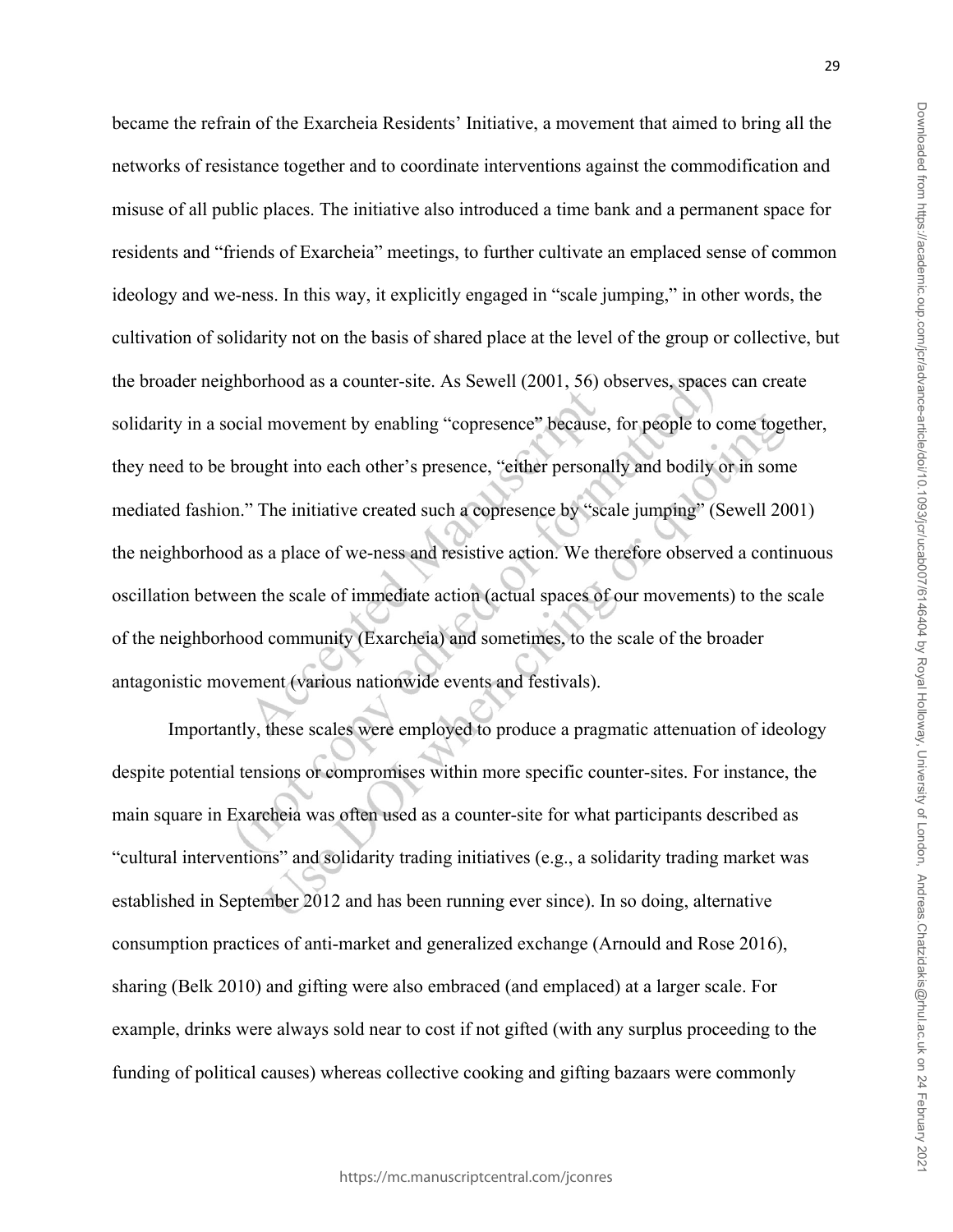organized as part of neighborhood events and initiatives. A variety of other public places such as Tsamadou Park, a smaller guerrilla park, and occupied buildings were also used in a similar manner, ultimately enabling a move from the scale of immediate action to the scale of the neighborhood community. Likewise, the ubiquitous political posters communicated calls for coordinated political action and political analyses, as these were "the walls that speak to everyone," according to Anaxagoras (see figure 5, web appendix). Many of these posters were also placed on the park's three bulletin boards, as well as outside and inside the premises of Moth and Seed. In this sense, they created a sense of community dialogue and common ground that was essential to attenuating the ideological basis of Exarcheia-based movements. Thus, drawing on their emplacement as counter-sites, many of our movements adopted a more pragmatist orientation to overcome the threat of ideological ossification.

#### **Emotional Fatigue: Overcoming Member Burnout**

Intense emotions that lead to emotional fatigue are recognized as a key threat to movement solidarity (Goodwin and Pfaff 2001; Lawston 2009). Yet, in the theorization of consumer movements, emotional aspects such as joy and anger have only been briefly conceptualized (Kozinets and Handleman 2004; Valor, Díaz, and Merino 2017; Weijo et al. 2018). Echoing Gopaldas' (2014) ethical consumers, our consumer activists also expressed a range of emotions--contempt for villains (e.g., corporate capitalists), concern for victims (e.g., structurally disenfranchised producers and consumers), and celebrated heroes (e.g., the Zapatistas). In addition, members often explicitly talked about the collective hope and joy in doing things differently as a linking impetus within the movement. We observed, for example,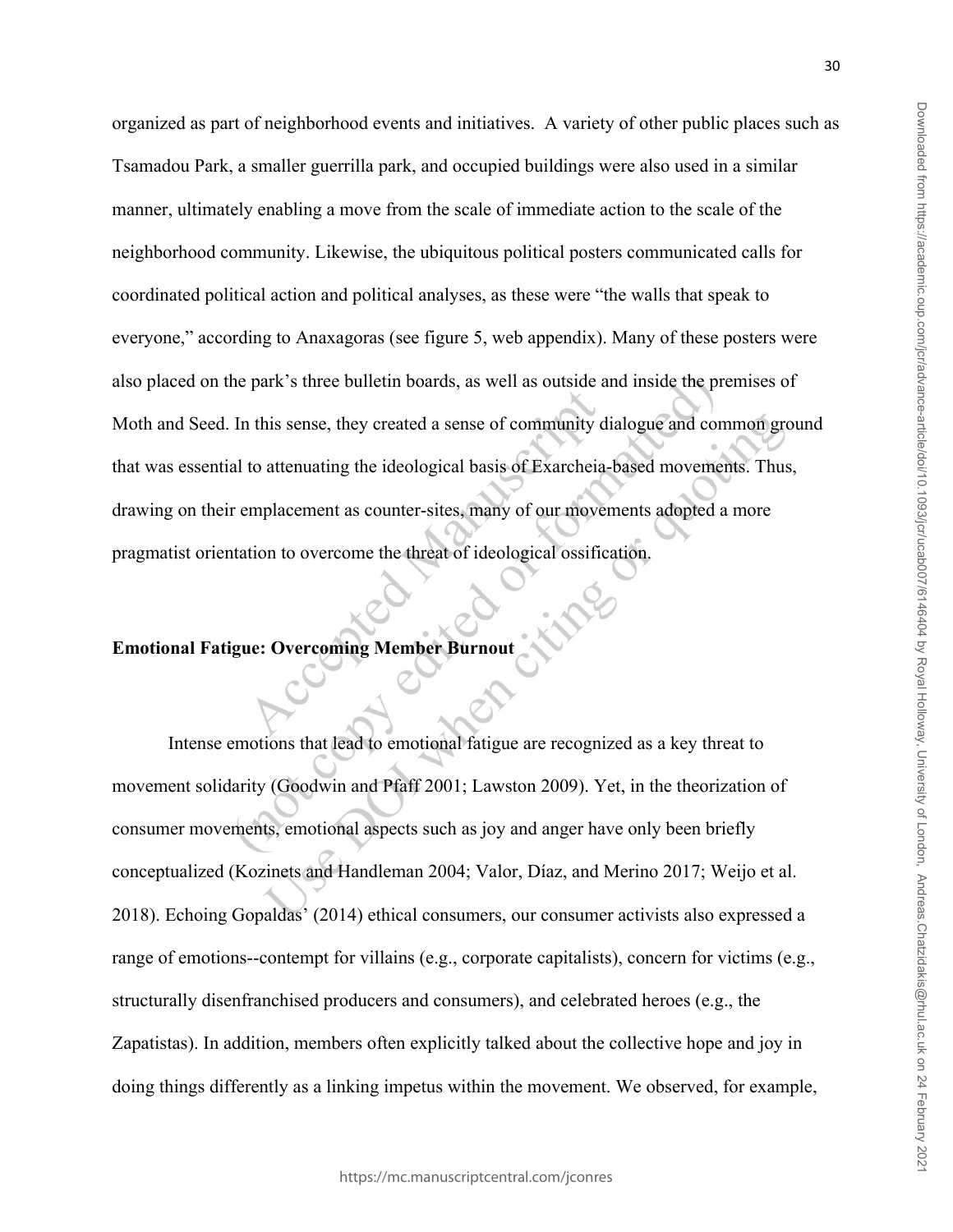the insertion of various table games in key public spaces, such as chessboards and table-tennis tables, as well as chairs, benches, and tables (see figure 4, web appendix). That is, the activists in our study strategically and pragmatically sought to generate a certain structure of positive (utopian) emotions (Gopaldas 2014).

Soon after our first observations, however, we began to observe fundamental shifts in collectively shared emotions. The street art of Exarcheia, for example, became increasingly pessimistic, darker, and angry, through the use of stark colors, anti-authoritarian slogans (e.g., against the state or the police), and the depiction of symbols such as riot masks (see figure 8, web appendix; see also Spyropoulos 2013). In parallel to such expressions of emotions, we observed more inwardly directed emotional shifts, such as member fatigue and burnout. These emerged primarily as a response to members' personal experiences and their relationships with other members, rather than external social conditions such as the crisis. A notable example was Seed, which, despite its members' efforts, disintegrated in July 2012. A leaflet distributed in 2013 by a founding member noted:

Seed, apart from its first phase which was more joyful and creative, did not manage to overcome the cracks that often emerge within such initiatives because of personal relations: the various likes and dislikes, the affairs, and the selfish behavior.

In Seed, personal experiences of attachments, likes/dislikes, and selfishness created emotional burdens that became an internal threat. This echoes Gorski, Lopresti-Goodman, and Rising's (2019) observation that member burnout is often the result of activists' unique characteristics and within-movement organizational cultures and member-member relationships as opposed to external causes. Notwithstanding, the rest of our movements persevered through the consistent fostering of new assertive emotions. As Hebe noted, "through all these difficulties and problems,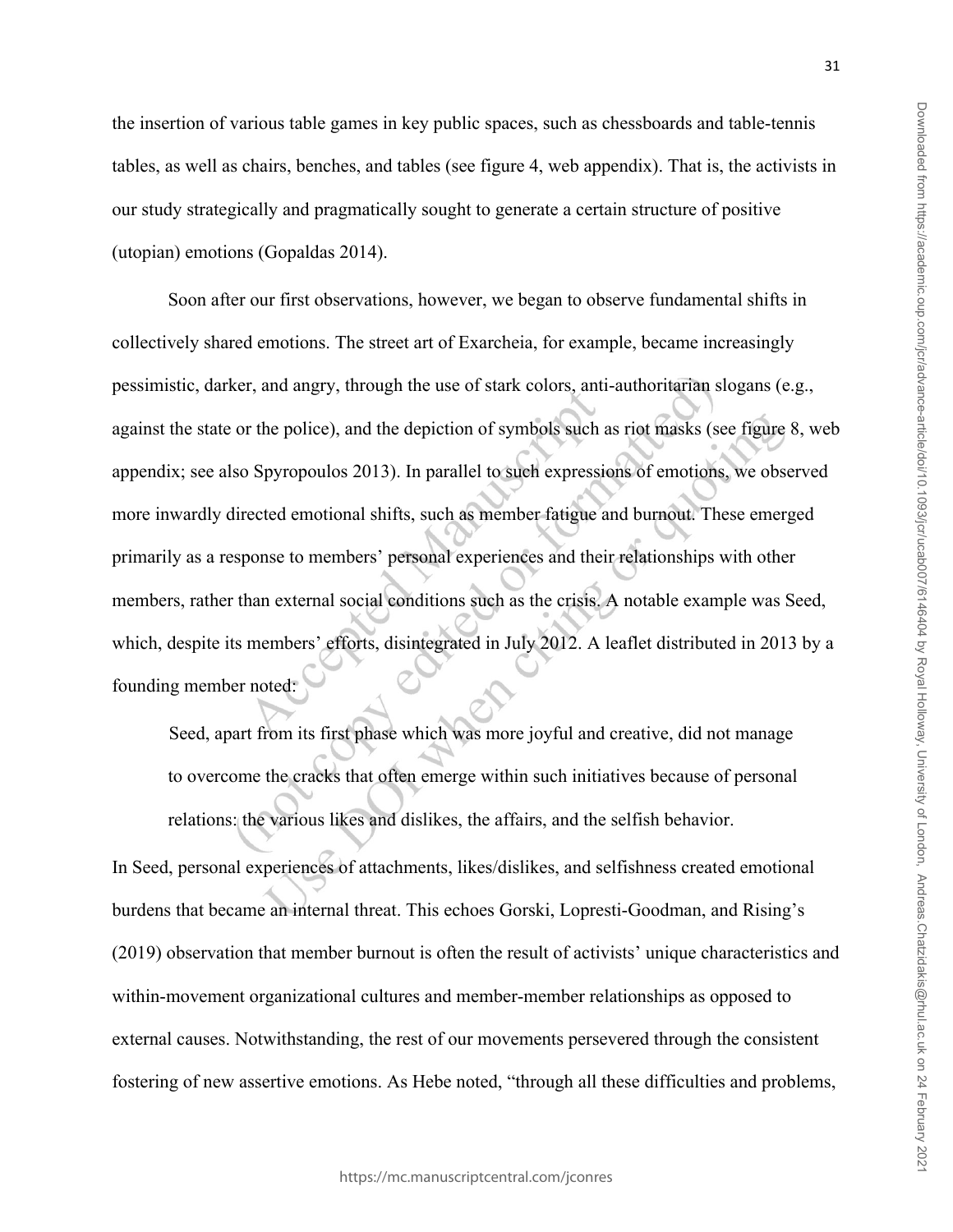through all these times that we have been on the defensive, we learned how to bond more strongly with each other, and this is what is really interesting and moving." Thus, emotional fatigue became a key threat and it was overcome through our three regenerative mechanisms.

*The performative staging of collectivism.* Performative staging of collectivism regenerated solidarity by moderating and reconfiguring shared emotions. In our consumer movements, staging of collectivism in small and large-scale parties, events and festivals provided peak experiences of solidarity (Collins 2004b, 43); meaning moments of collective joy and emotional effervescence that reached beyond the everyday banalities and challenges of working collectively. As Ypatia told us: "the first time I went to the solidarity festival, I was overwhelmed with joy; it was like going to my first music gig!" Ypatia's experience of joy emerges from being associated with a movement that strongly resonates with her political principles. Similarly, Persephone admitted that she "joined the collective because I wanted to share more of that joy."

Despite many similar expressions of joy, we noted, however, that various experimentations with additional enactments were ultimately adopted or deferred on the basis of their ability to moderate intense collective emotions. Moth, for example, originally emerged as an offshoot of Seed, when the practice of exchanging clothes every Friday became a popular enactment that grew in scope and scale. Likewise, about a year after the opening of Moth, a new form of staging emerged, described by participants as "the Saturday shift." As more and more members found time to join the Saturday shift (being outside their working week), it acquired added symbolic significance. Everybody would bring drinks, snacks and/or homemade food and stay at the premises from early afternoon until late evening. Interestingly, however, after a few incidents of "excessive partying," according to Cassandra, it was decided to cancel large-scale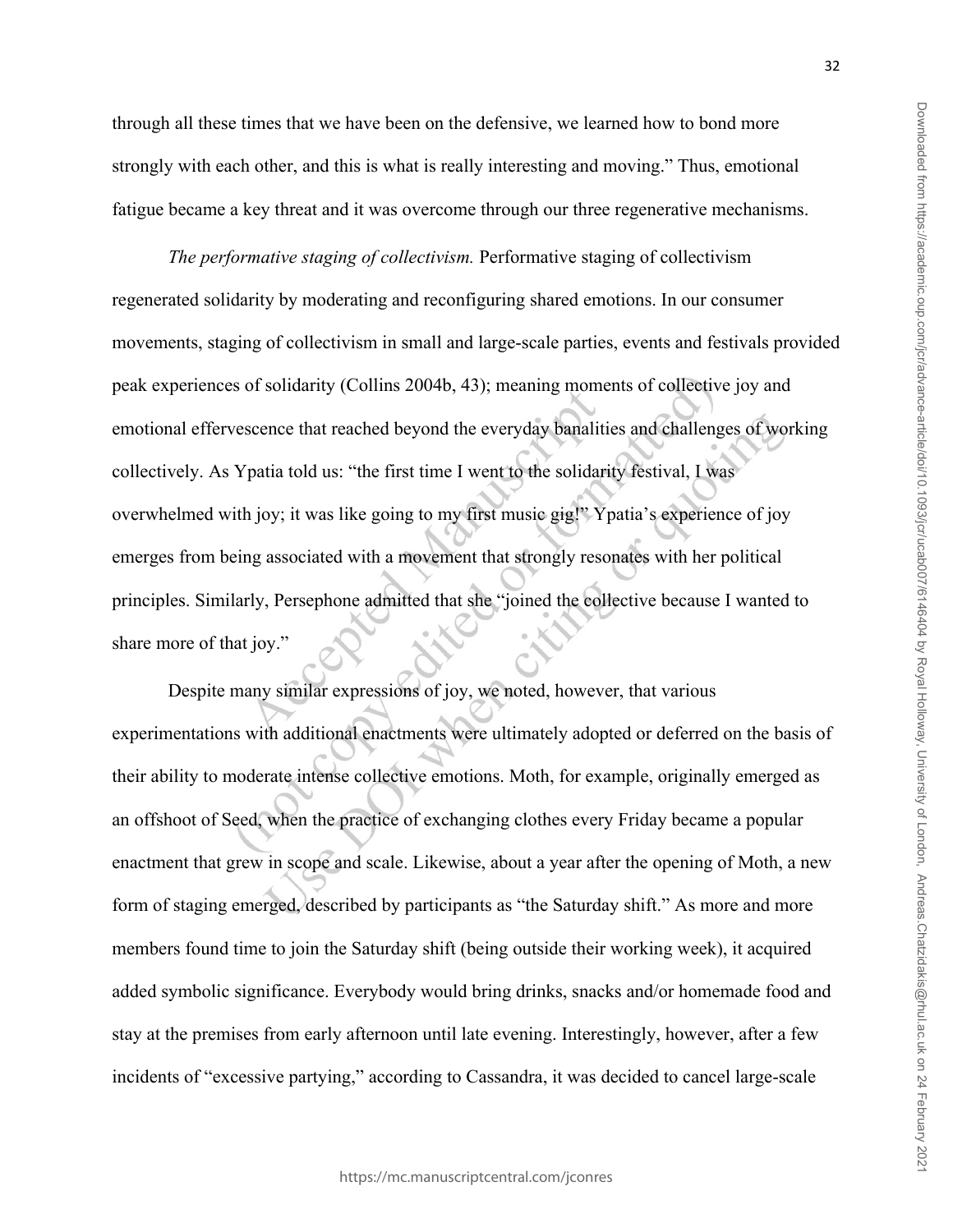gatherings on Saturdays. Alcohol was forbidden and even the amount of food consumption was limited. This points to a dilemma often faced by consumer movements where they find themselves faced with the paradox that collective hedonistic consumption can strengthen social bonding even while its excesses may prove harmful and threaten an anti-consumption ideological stance. Accordingly, although shared emotions, pleasure, and joy may require the staging of such events, excessive emotions (exacerbated by excessive consumption) can also lead to fatigue and prove to be a distraction from realizing political objectives, thus undermining the persistence of solidarity (Goodwin and Pfaff 2001; Lawston 2009). In other words, they put individual interests over the interests of the collective. Anaxagoras echoed this observation, noting that "parties are good but you should be wary of not making them too frequent." He alluded to the need to regulate the frequency of events, similar to what Weijo et al. (2018) identify in the context of "Restaurant Day."

Rather than worrying about the right balance between event frequency and participant fatigue, the staging of events in our observations was done in such a way to actively moderate for their emotional intensity, so that it was neither too high nor too low. This moderation ensured an emotional balance that helped regenerate solidarity among members as opposed to having emotional extremes that can lead to breakaway groups and infighting. Shepard (2012) also describes the limits of playful action in his accounts of the inadequacies of carnivalesque activists when they faced the horrors of terrorism and war, racial discrimination, and worker exploitation. Thus, when movements face such situations, fun and pleasure have to be limited by more traditional organizing practices.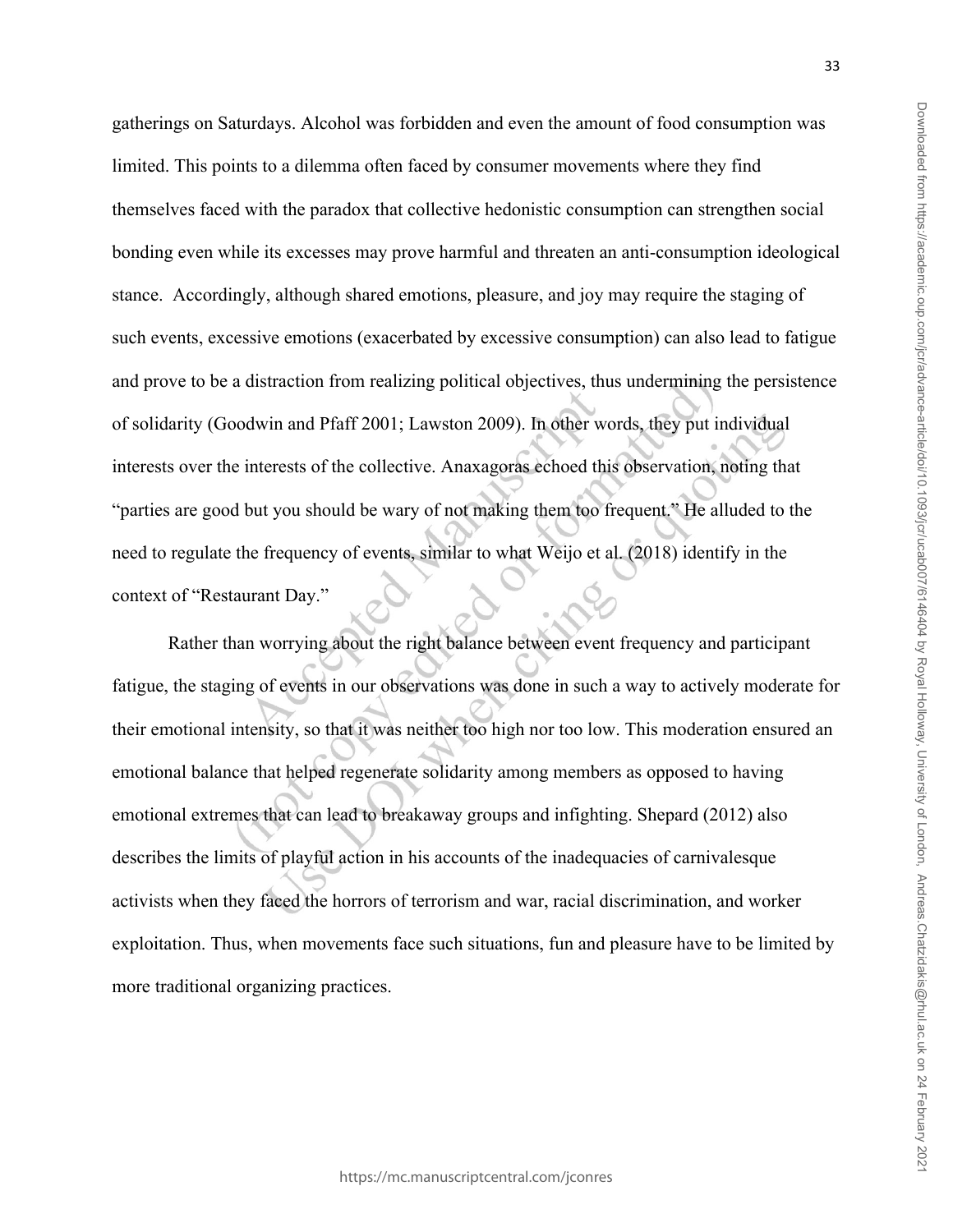*Temporal tactics.* Emotions may be inward or outward oriented and may affect temporal rhythms, by slowing down or speeding up our perceptions of time (Woermann and Rokka 2015)*.*  We observed that many of the consumer activism projects tried to pace emotional flows and rhythms by, for example, including practices of deceleration (Husemann and Eckhardt 2019), such as avoiding the heavy consumption of social media, simplifying consumer choices, and working against the frenzy of contemporary urban life. This was an attempt to introduce a different temporality in the present to overcome the threat of emotional fatigue and resulting member burnout. The present time was interrupted by introducing another time to counter the fast-paced rhythms of the dominant capitalist order perceived to be an emotional threat, as Ares explains:

All the neuroses we have all developed in the West...We weren't born with them but our families, and our capitalist civilization create them. We are constantly trying to fill our emotional gaps via consumption, whereas here we try to counter that, we try to create cracks.

In line with Ares's observations, our movements provided multiple temporalities by creating cracks in the present to experience emotions that were otherwise denied to people and which encouraged ways of living that are more enjoyable than consumerism. One of the first things installed in the children's playground in the guerilla park, for instance, was a giant snail made of comb, which, according to Artemis, was used to symbolize "the imperative for degrowth, the need for all of us to slow down and enjoy our social and material surroundings at the pace of a snail!" Accordingly, emotions were closely tied to a temporal slowdown and the need to appreciate current materialities rather than engage in acquisitive consumption. Such temporal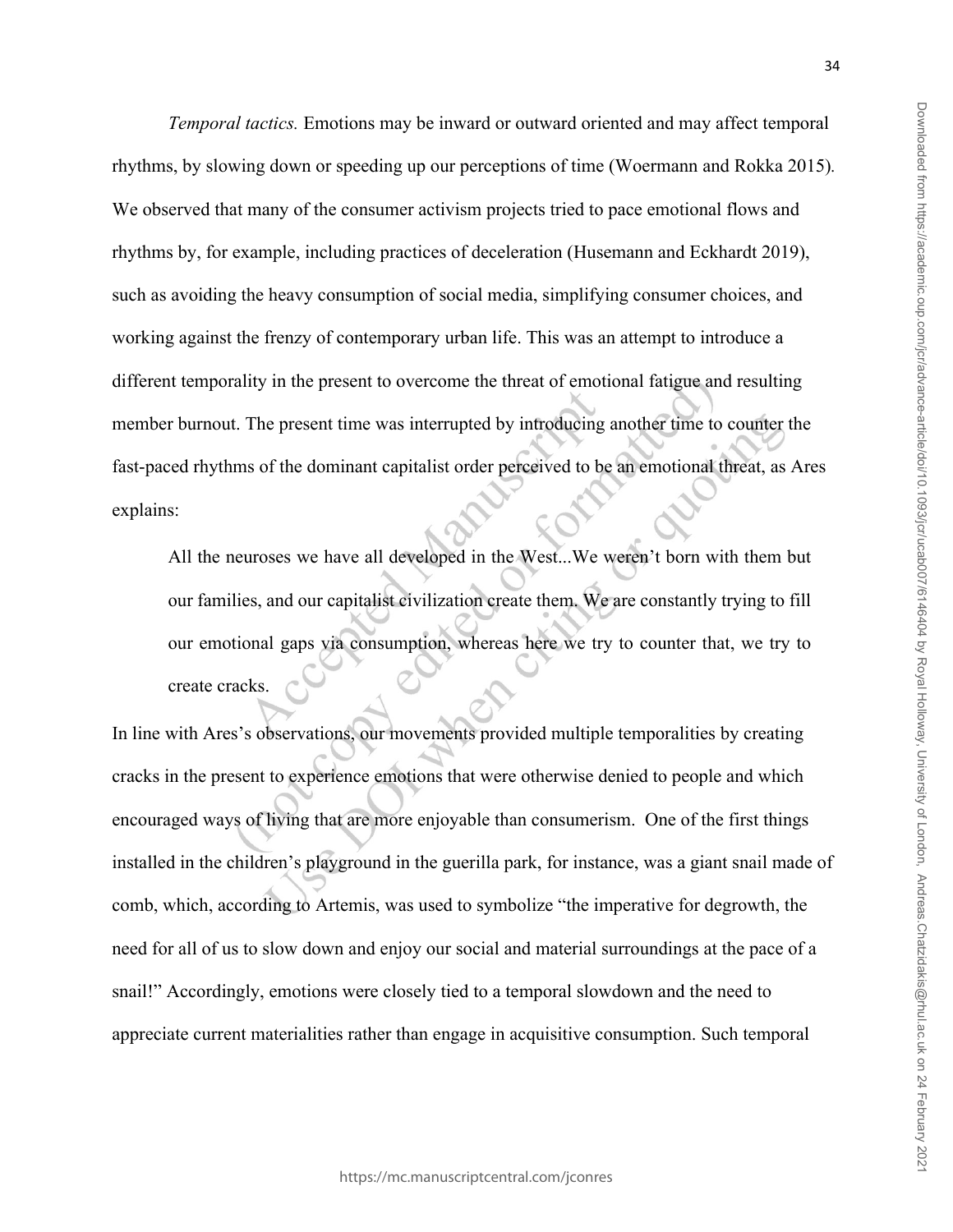slowdowns were also attempts to reconfigure capitalist time and, in doing so, regenerate solidarity. As Sotiria told us:

Our everyday reality is too tormented and frenetic and oftentimes so are our souls and the way we deal with things. This is a matter of degree as well. Of course, we have people here who are genuinely depressed, and people who participate far less than others, but Moth is a medium through which you can partake in many things and smoothen out your reality.

It is notable that Sotiria's observations are focused on the intra-membership context, as opposed to being more externally focused. She refers to the reciprocal emotions that Goodwin et al. (2001) identify as producing affective ties of friendship and solidarity among members of social movements. They contrast with the externally directed emotions of the crisis, such as collective angst, despair, and fear. Soon after the beginning of the crisis, we began to observe a widespread realization among our movement participants that they had to persevere. Phrases emphasizing the imperatives to "keep going" and "carry on" pervaded our data during this time.

The aforementioned emotional rhythms were more intensively deployed to resist pessimism about the future that contributes to emotional fatigue. Highlighting this emotional emphasis, Persephone told us that through Moth "we give a metaphorical hug, a hug that through everyday practices helps counter various forms of fear, power, and social isolation." Hera added that "solidarity [among the members] is absolutely necessary, nowadays in particular; otherwise, everything would collapse." In these articulatory practices, feelings of care and togetherness (the metaphorical hug) became the glue that regenerated solidarity by keeping collectives such as Moth and the park going and shielding them from the otherwise devastating emotional effects of the crisis. In contrast, as noted earlier, Seed dissolved in July 2012 because of inadequate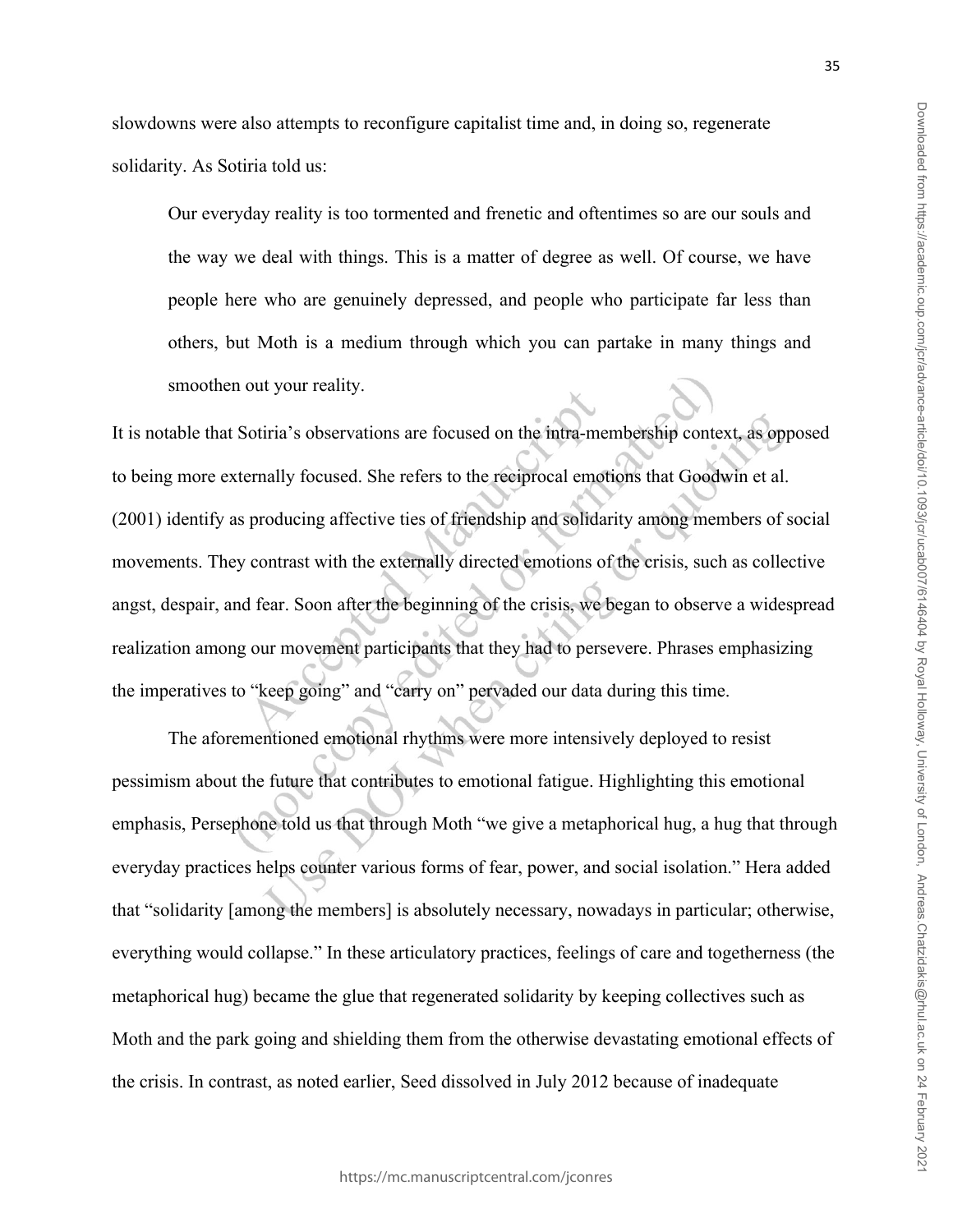attention paid to internal emotions and personal relations (2013 leaflet by Panagoulis, founding member). Departing from Kozinets and Handelman's (2004) and Gopaldas' (2014) consumer activists, sentiments of care and solidarity in Moth and the park were no longer only oriented toward important others and/or abstract social causes. Instead, they had become integral to the micro-political and emotional work of the movement, a precondition for its survival.

*The emplacement of counter-sites.* We frequently noted how the grounding of common emotional responses helped combat any threat of emotional fatigue and burnout, first, by being exposed to the same counter-site and, second, by the continual encounters and face-to-face interactions entailed in sharing spaces across scales, i.e., solidarity festivals that transcended the immediate locale. In relation to sharing counter-sites, Irene, referring to Moth, told us:

What I like about this place is that everyone comes in and feel comfortable. They sit by the table, and have a drink or refreshment with us, without even knowing us! Echoing Irene, Olympia observed the following about the park:

It is extremely important that this place is our hangout and this is where we meet with others and do things. OK, we don't all live nearby, but many of us do and meeting in this place has given me extreme joy.

Irene and Olympia experienced Moth and the park as convivial counter-sites in which solidarity is fostered by the affectual relationships that Goodwin characterizes as pivotal to it (Goodwin 1997; Goodwin and Pfaff 2001; Illich 1971). The many face-to-face interactions, as well as shared consumption practices, helped overcome the pessimism of crisis, created joyful emotions, and thus played a key role in solidarity regeneration. Indeed, such sharing practices had little meaning outside Moth, as Hestia noted: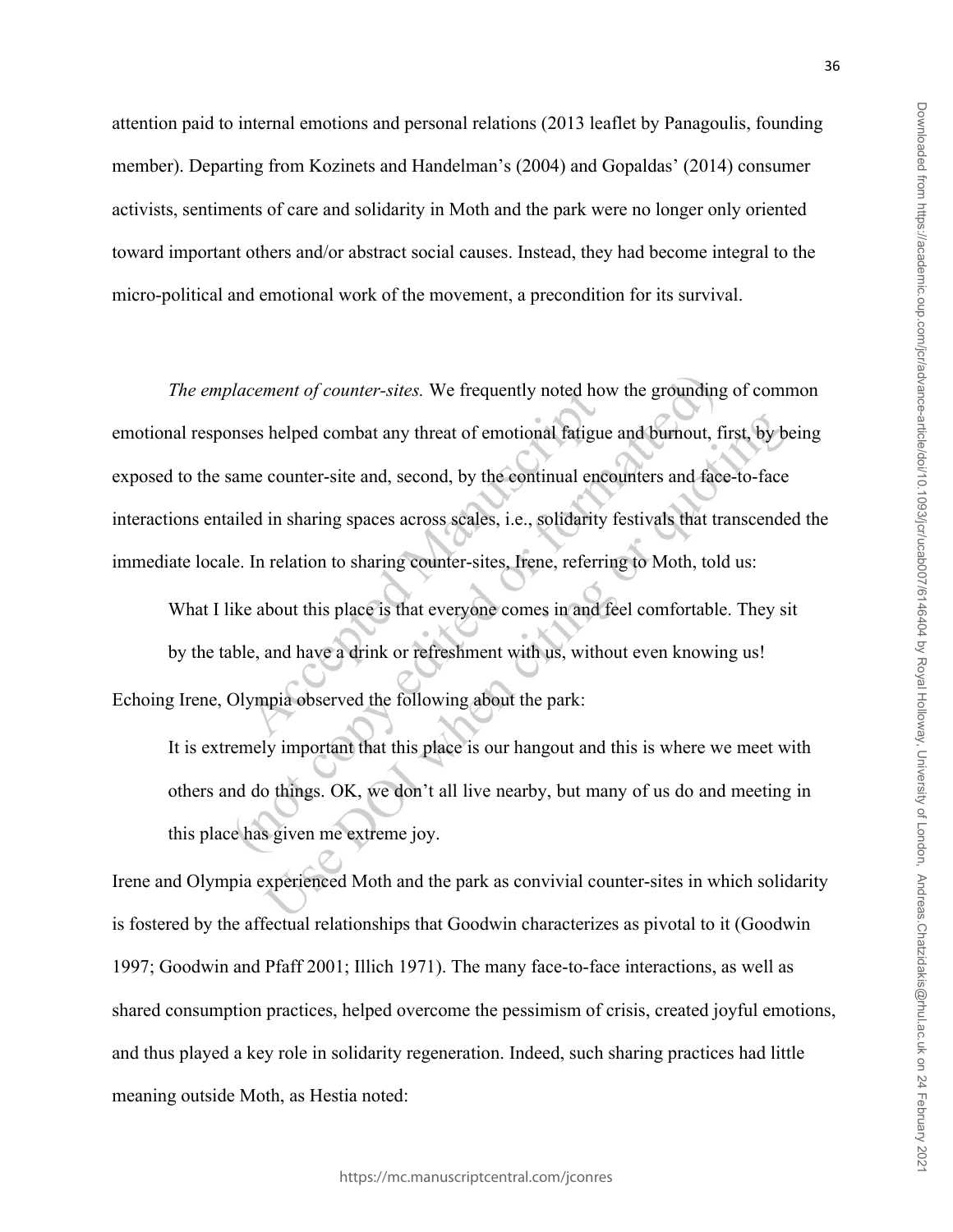The fact that people make the effort to come here and wear second-hand clothes without feeling embarrassed has to do with the character of this space—a space that is joyful and multicolored—so that you can then go to a café with your friends and say "Look! I got this at Moth!"

Extending Belk's (2010, 717) observation that sharing "creates feelings of solidarity and bonding," we note the central role of place (versus object) sharing in accentuating feelings of empathy, care (Massey 1991) and, importantly, joy that countered the threat of negative emotions previously discussed. We see an overlap between sharing in Moth and the idea of mutuality suggested by Arnould and Rose (2016). Despite their call to replace the egocentric idea of sharing with mutuality, we found that sharing at Moth, as a counter-site, was based on inclusivity, normative sociality, and conviviality. Thus, a counter-site of sharing and joy that inverted the pessimism and emotional fatigue prevalent in other spaces was a key mechanism of solidarity regeneration. Furthermore, we recognized a different route to linking value from what Cova (1997) describes. Unlike locating linking value in objects of consumption as Cova does, or in brands as Muñiz and O'Guinn (2001) do, our participants also recover linking value and solidarity from counter-sites in which they are located.

Importantly, the linking value we found in Moth and the Park successfully scaled up to Exarcheia (and broader festivals, e.g., Anti-Racism Festival, October 2012) to consolidate a broader and deeper sense of equity, justice, and empathy for the vulnerable. According to Niki, a founding member of Moth: "whereas in other parts of Athens, refugees were either absent or often unwelcome, Exarcheia has always been a space of care for them." When the so-called European refugee crisis broke out in 2015 (Papataxiarchis 2016), places like the park and Moth already represented infrastructures of care and bottom-up welfare provision. As Adonis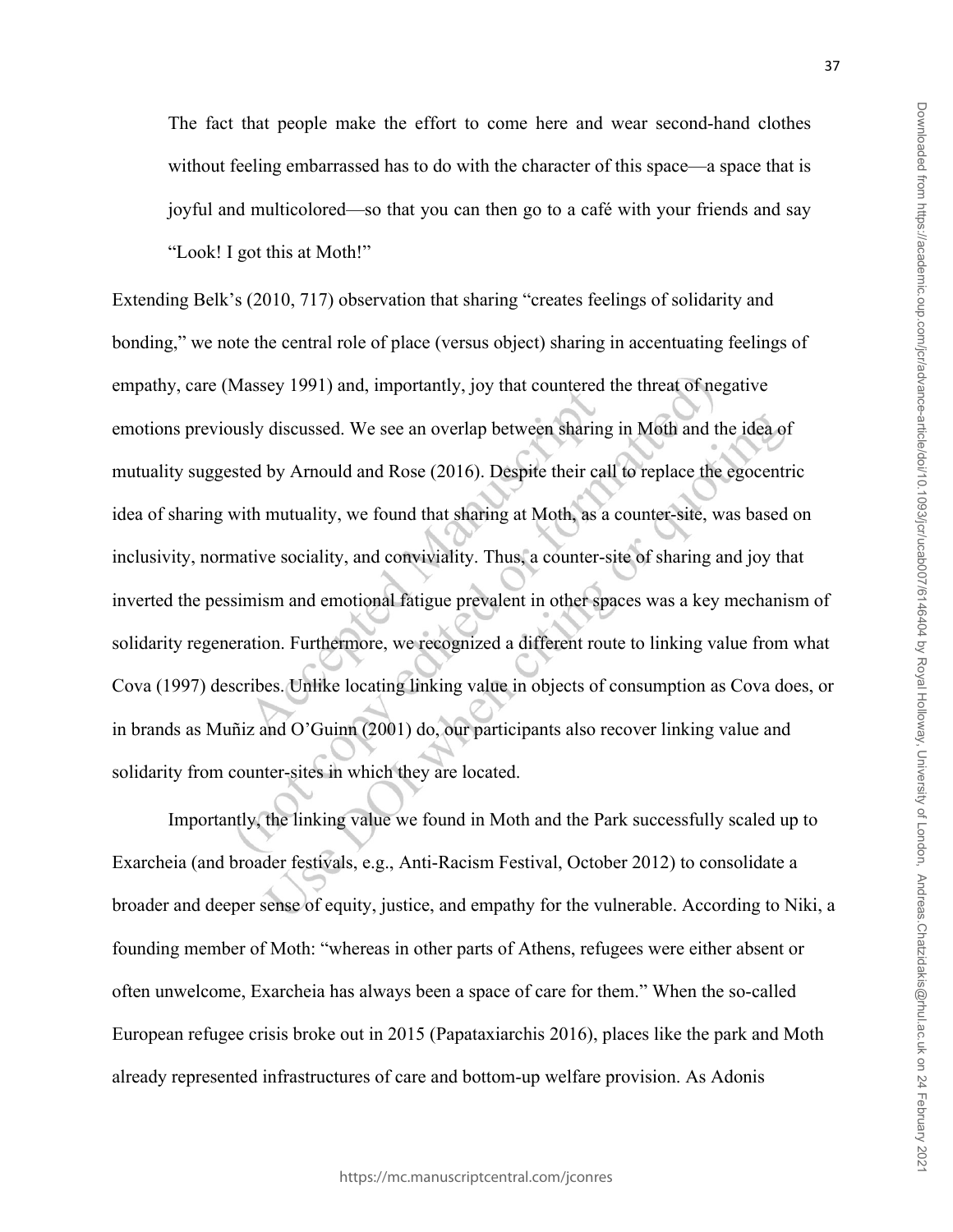observed, "we were supporting refugees before it became fashionable!" Thus, they were sites of "emotional socialization" (Aminzade and McAdam 2001, 39), as they created emotional learning processes within movements that helped people to transcend boundaries of alterity and to cultivate feelings for others.

In summary, solidarity in consumer movements was threatened by ideological ossification and emotional fatigue. Our findings show how the three mechanisms of performative staging of collectivism, temporal tactics, and the emplacement of counter-sites helped overcome these threats and contributed to the regeneration of solidarity. The three mechanisms helped regenerate solidarity by attenuating the idealist anti-consumerist ideology and by making it appropriate for the requirements of crisis-ridden consumers. Moreover, solidarity was regenerated as the three mechanisms helped ensure that the movements' participants overcame the emotional fatigue and burnout that became widespread threats. Our attention to solidarity regeneration in the face of threats has several important theoretical implications for the understanding of consumer movements that we explain in the next section.

## **DISCUSSION AND CONCLUSIONS**

Consumer research has provided rich insights into how consumers mobilize themselves to induce a range of institutional and market-based outcomes (e.g., Gollnhofer et al. 2019; Kozinets and Handelman 2004; Scaraboto and Fischer 2013; Thompson and Coskuner-Balli 2007; Weijo et al. 2018). In doing so, however, little attention has been paid to solidarity regeneration in consumer movements in the face of threats. In contrast, our research unpacks the mechanisms that reconfigure and reproduce consumer solidarity, here understood as the *ongoing*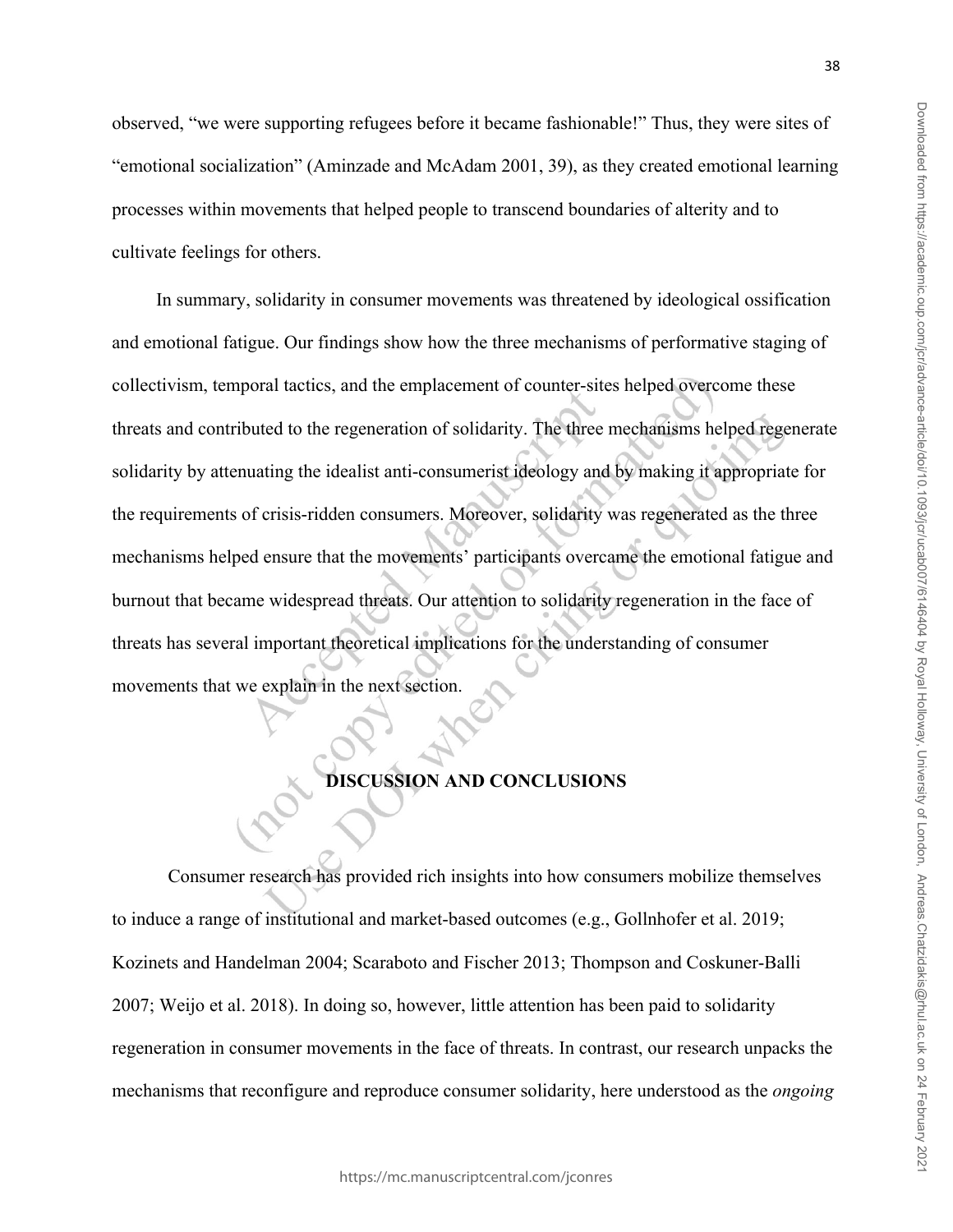*commitment to collective consumer action*. We point to the threats of ideological ossification and emotional fatigue, and find that consumer solidarity is regenerated through: 1) performative staging of collectivism; 2) temporal tactics; and 3) the emplacement of counter-sites. We attend to how, in the process of regeneration, these mechanisms allow solidarity to undergo changes and reproduce itself. We therefore corroborate an understanding of solidarity as a *form of regenerative action*. Solidarity is not simply imposed on consumer movements, as if they are only passive objects of its operation. It has to be reconfigured with regularity and actively reproduced for it to exist and to combat the risk of degeneration in the face of threats.

**Manuscription** 

#### **Regenerative Model of Solidarity**

Although the importance of movement continuity is implicit in many existing studies (e.g., Kozinets and Handelman 2004; Varman and Belk 2009; Weijo et al. 2018), only scant theoretical attention has been given to the mechanisms of solidarity regeneration. For example, Weijo et al. (2018) have recently explained the role of creativity in a consumer movement and Gollnhofer et al. (2019) examine how consumer movements create and integrate alternative object pathways into value regimes. While they explain how people are mobilized and why people participate in these movements, they do not focus on the dynamics of collective consumer action and the mechanisms through which solidarity persists. In fact, even broader NSM research is still based on a "deterministic" account of solidarity or solidarity on the basis of preexisting identities and power relations (Featherstone 2012, 20). Although it assumes the reproduction of solidarity through everyday action (e.g. Collins 2004b)—ultimately reifying its ideological basis—it does not assume reconfiguration and adaptability even when these are under serious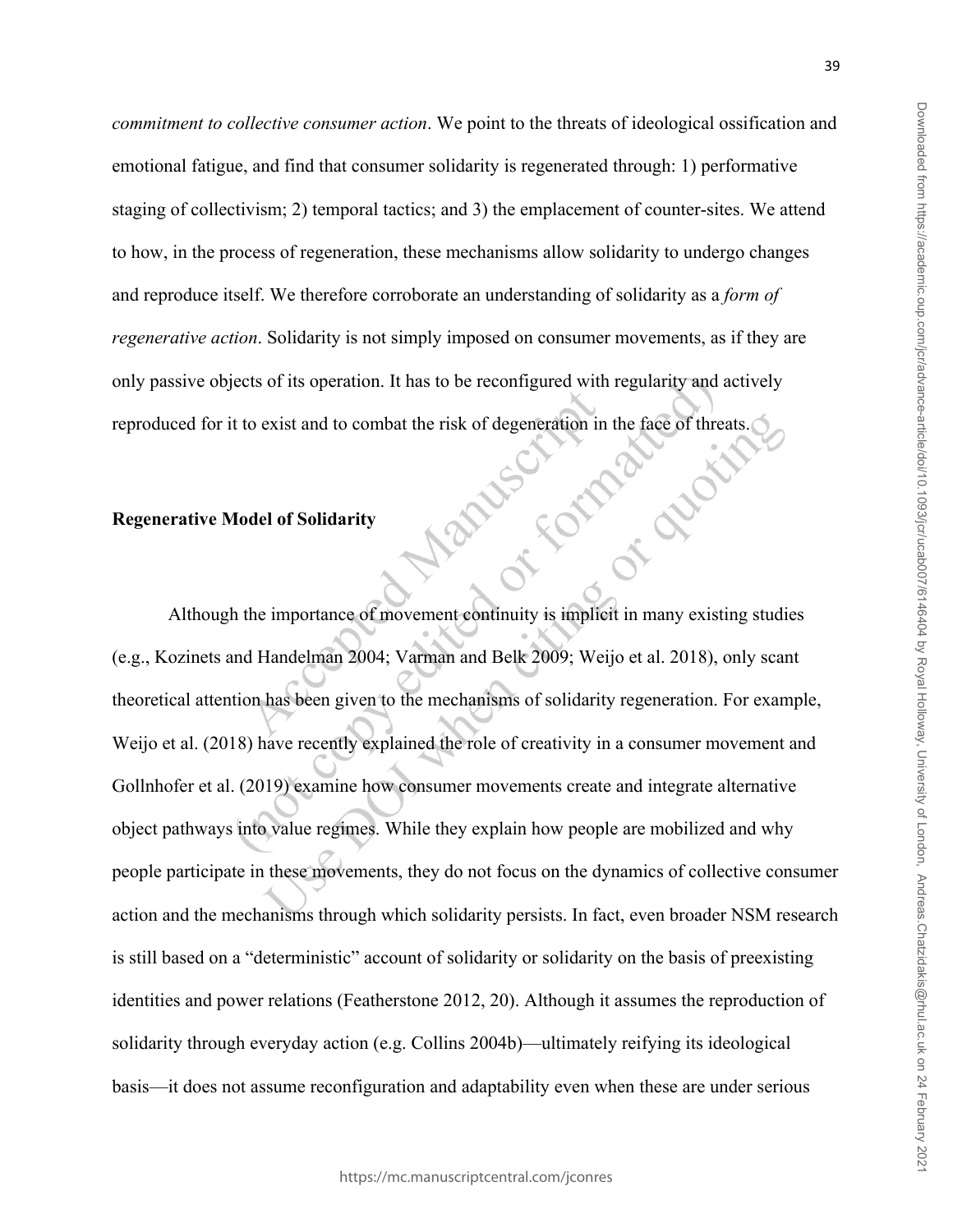threat. Put differently, solidarity does not only degenerate or dissipate because of irregular or inadequate enactment (e.g., Howard-Grenville, Metzger and Meyer 2013) but also because of new and threatening social conditions (e.g., Stjernø 2004), beliefs, and relationships that require effective responses from consumer movements.

In contrast with the aforementioned studies, we therefore examine the regeneration of consumer movement solidarity as both *reconfigured* and reproduced by everyday practices. As a result, we show how movement solidarity is regenerated in consumer movements in Exarcheia, despite facing serious threats. For example, in the initial days of the movements, we found that movement solidarity was primarily external (Benford and Snow 2000) and oriented around bonds with outside actors (e.g., the Zapatistas). However, crises and threats led to attenuation in this orientation and a shift toward internal solidarity (Hunt and Benford 2004) in order to keep participants in the various movements together. Such a shift was particularly visible in the emphasis on the performative staging of collectivism in assemblies, in which participants would come together to foster closer bonds. It was also evident in the emotional work undertaken, including moderating emotional tensions and pacing emotions with a view to attending to movement members' shifting emotional states and needs.

Similarly, our attention on movement solidarity regeneration helps shed light on how ideology undergoes changes. Previous consumer research assumed a unified subject position of activists opposed to a specific adversary (see Handelman and Fischer 2018 for a review). Such an interpretation echoes Althusser (1971), who argues that ideology interpellates individuals into specific and reified subject locations. Instead, in Exarcheia we see the role of praxis in dynamically shaping ideology, leading to the production of multivocal and contested subject positions of activists. This departs from previous studies of collective identity that have assumed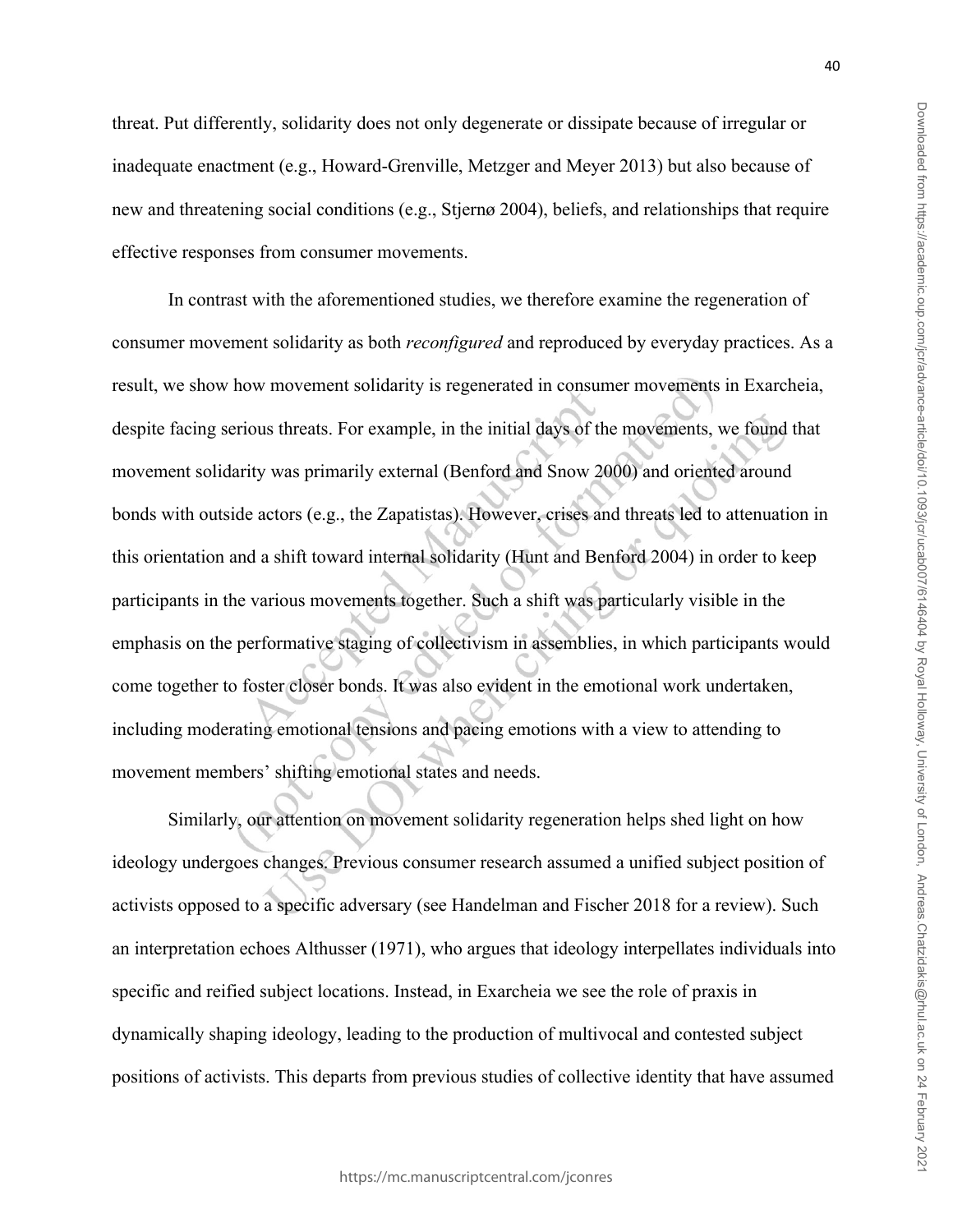that for its persistence, adequate resources need to be invested in consolidating already existing anchors of collective identity (e.g., Howard-Grenville et al. 2013). Indeed, we witnessed ideological reconfigurations that helped solidarity to regenerate. Akin to Komter's (2005) notion of segmented solidarity, such solidarity is less ideologically ossified, allowing for greater movement inclusivity. However, these changes were not automatic and required concrete shifts to enable the structures and everyday practices that we have highlighted, with attention to different mechanisms. Therefore, we show that ongoing consumer movements which attempt to be transformative also have to transform internally in order to regenerate solidarity and to reconfigure their ideological goals in the face of threats.

Our examination of solidarity regeneration in consumer movements under threat also adds to existing understanding of consumer collectives is several important ways (e.g., Cova 1997; Kozinets 2002; Muñiz and O'Guinn 2001; Schouten and McAlexander 1995; Thomas et al. 2013). First, scholars have pointed to the role of specific identities that form consumer collectives (Muñiz and O'Guinn 2001; Schouten and McAlexander 1995), building on broader understandings of collective identity continuity as subject to a range of tangible and intangible resources that authenticate or ossify it (Howard-Grenville et al. 2013). For example, Muñiz and O'Guinn (2001, 418) observe that "members also frequently note a critical demarcation between users of their brand and users of other brands." (see also Schouten and McAlexander 1995; Fournier and Lee 2009). Discussions of "heterogenous" communities also reflect this understanding of commonality. For instance, Thomas et al. (2013) point to the role of frame alignments in the persistence of communities. They specifically observe that language, structural, and role alignments are necessary mechanisms to maintain the continuity of a heterogenous community that is dependent on common resources. Conversely, albeit within the context of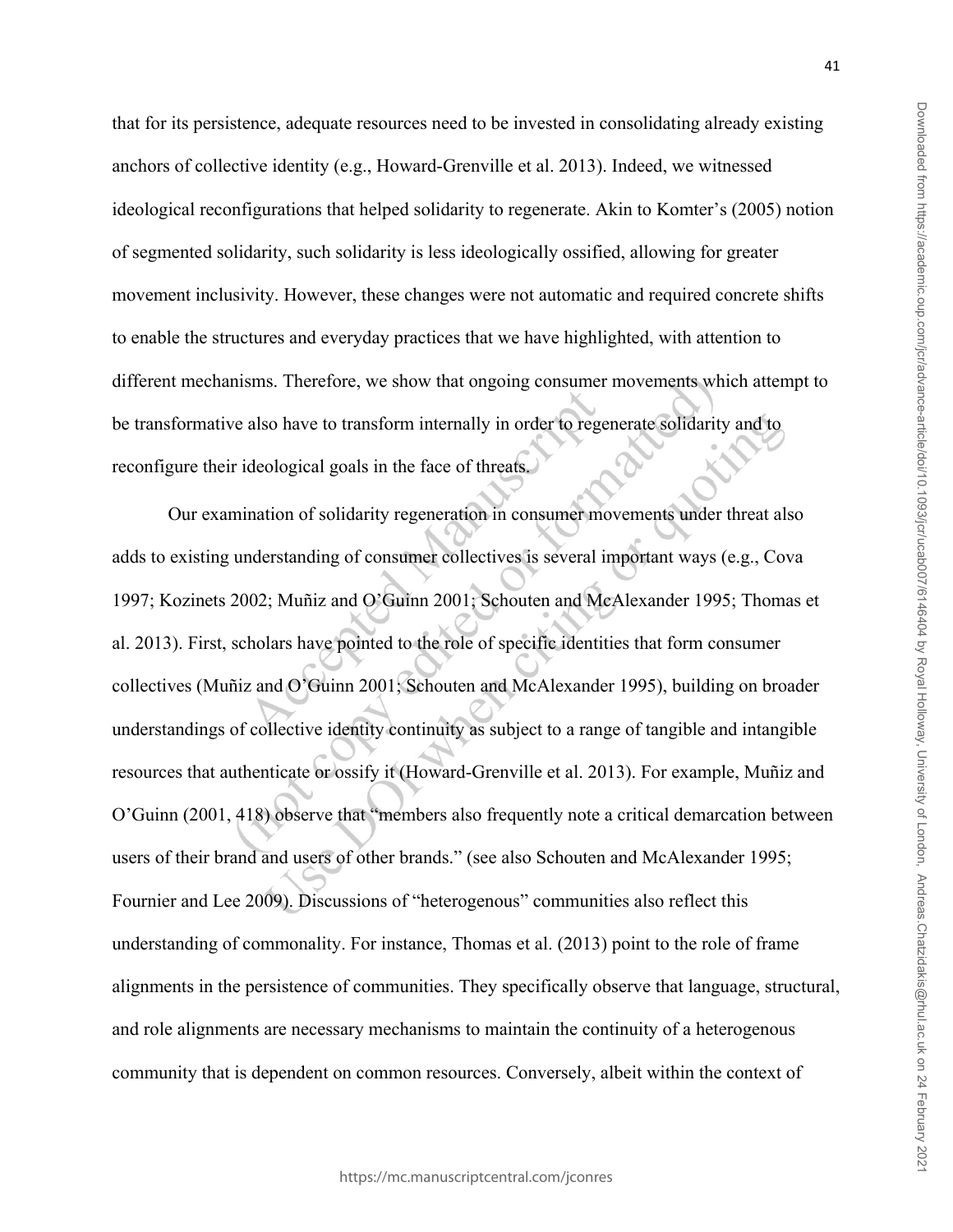brand fandom, Parmentier and Fischer (2015) illustrate how audience-driven processes such as reframing, remixing and rejecting highlight incoherencies that have the capacity to destabilize brand assemblages and lead to audience dissipation. Without denying the significance of broad agreements among community members (Thomas et al. 2013) or fans (Parmentier and Fischer 2015) and the role of adequate resources (Howard-Grenville et al. 2013), we see something more in consumer movements under threat in Exarcheia. These movements embraced heterogeneity because it was morally correct to include people who were made vulnerable by crises (i.e., economic crisis, refugee crisis) and who could have been previously classified as adversaries (e.g. Kozinets and Handelman 2004). For example, Moth altered its initial ideology of anticapitalist rejection of consumerism to include consumption that was necessary for refugees. In regenerative solidarity, we therefore witness both reproducibility and reconfigurability of collective identities.

Second, several consumer researchers have pointed to the role of rituals in the creation of a participatory ethos. In these earlier studies, cult objects (Cova and Cova 2002) or brands (Muñiz and O'Guinn 2001; Muñiz and Schau 2005) are located at the center of rituals. We found a complete inversion of this logic in Exarcheia. Our findings show that, faced with threats to their continuity, attempts were made to undo the fetishization of objects and to create face-toface human interactions that could contribute to the creation of a social fabric. Our participants repeatedly argued that a communal ethos could not be created by simply (anti-)consuming some good with "linking value" (Cova 1997), but by coming together in shared places and assemblies that foster dialogues and common understandings. Rather than reinforcing a view of the consumer collective as the sum of individual interests and agendas, this form of linking value enabled the cultivation of more inter-dependent and communal as opposed to individualist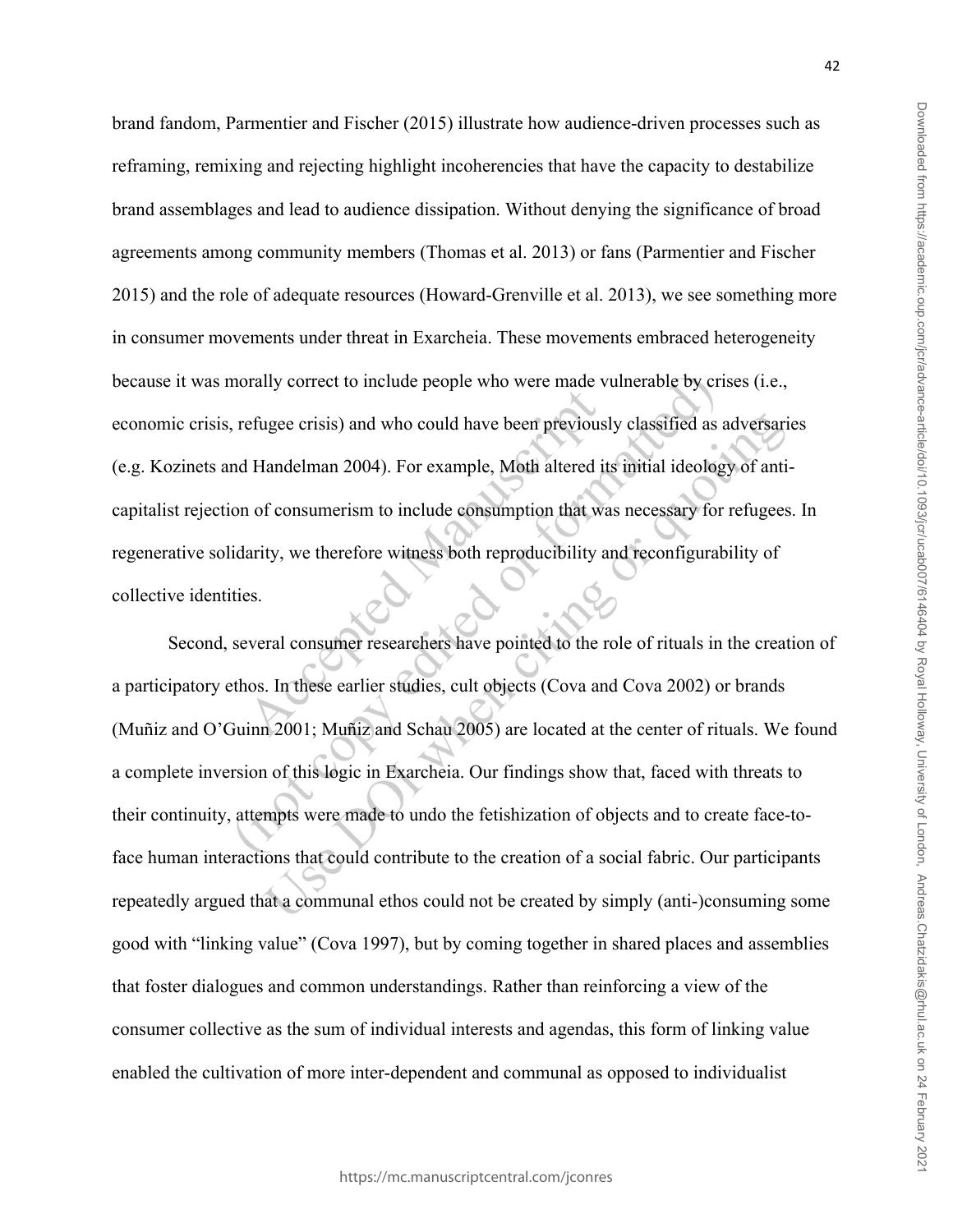logics. That is, the collective itself was underpinned by a *collectivist* rather than individualist ideology (Gilbert 2014). Thus, we see a different route to linking value than what Cova (1997) describes. Unlike locating linking value in objects of consumption, as Cova (1997) does, or in brands as Muñiz and O'Guinn (2001) do, our participants recover linking value and solidarity from contentious politics with the creation of counter-sites, performative staging of collectivism, and temporal tactics that draw upon a deeper sense of equity, justice, and empathy for the vulnerable.

Finally, our model also extends the few NSM studies that have more explicitly considered solidarity regeneration. Be it a change in a movement's collective identity (Gongaware 2001), the experience of intense fear (Goodwin and Pfaff 2001), feelings of illegitimacy (Lawston 2009), or movement inactivity (Taylor 1989), the underlying assumption is that specific processes or mechanisms can help restabilize and, ultimately, consolidate a component in an otherwise fixed model of solidarity. That is, akin to previous consumer studies, they do not consider solidarity and its components as being in a constant, potentially regenerative state of flux. Building on Featherstone (2012), we interpret solidarity not just as a binding force or an outcome but also as a regenerative process that dynamically shapes the contours of contentious politics, enabling both reconfigurability and reproducibility.

Our regenerative model of solidarity better represents contemporary consumer movements undergoing various threats, first, because of ongoing socioeconomic and contextual changes (e.g., Kaika and Karaliotas 2016; Vaiou and Kalandides 2016) and second, because of an increasing emphasis on everyday relationships and actions, rather than preconfigured ideologies and outcomes. Indeed, multiple layers of diversity and fluidity (Véron 2016; Yates 2015) are key characteristics of many contemporary (consumer) movements (e.g., from vegan to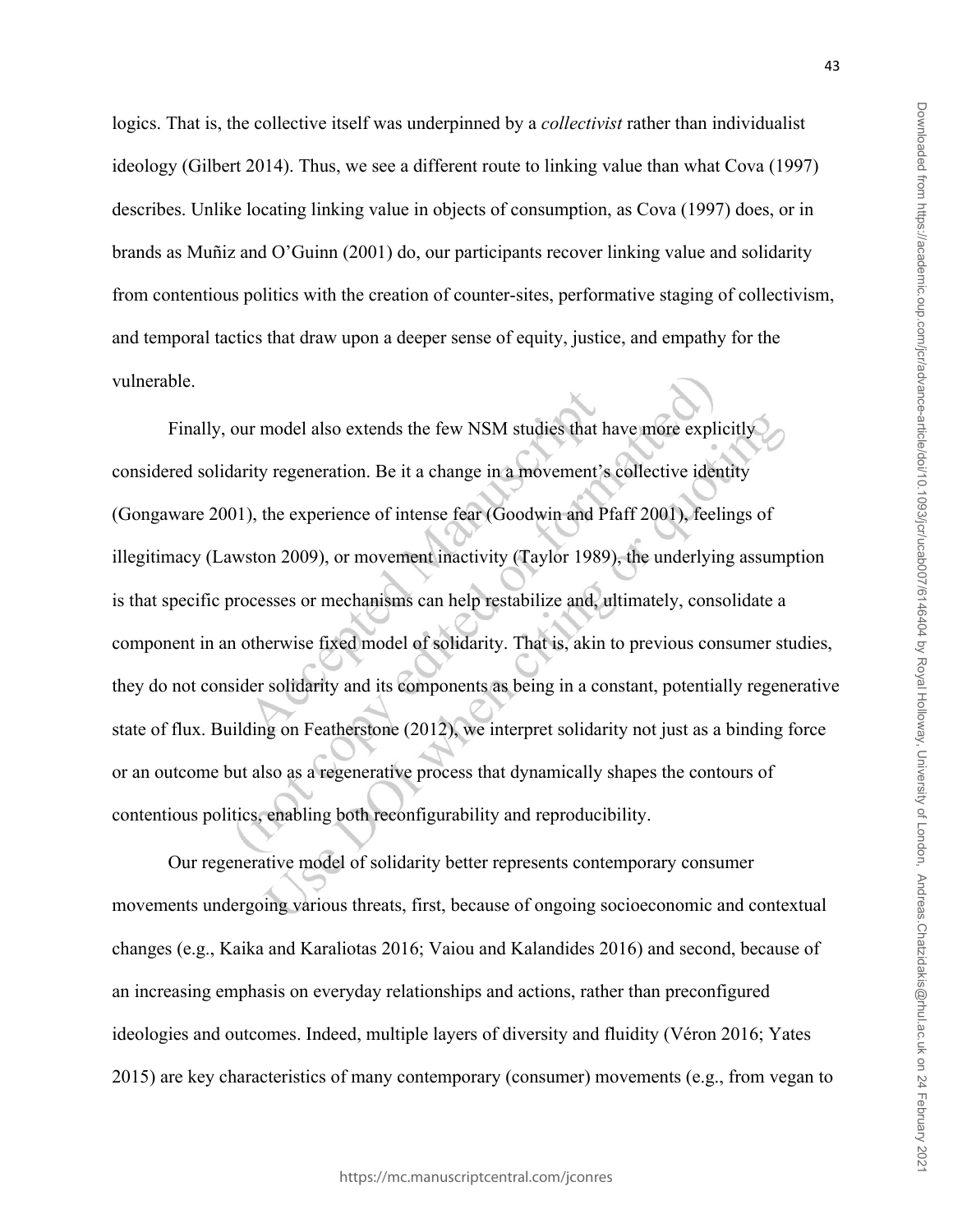alternative consumption communities; Portwood-Stacer 2012). Accordingly, whereas prior research has understood threats in relation to the success or failure of movements of heightened conflict or transformative events (Goldstone and Tilly 2001) we advance an understanding of threats as potentially more stable and endemic to the everyday workings of (anti)consumerist movements. That is, we do not see opportunities and threats as temporarily available factors that point to action or inaction (e.g., subject to the presence of allies, strength of state repression; Tarrow 2011), but as relatively more stable factors that can lead to the progressive dissipation of solidarity, unless it is successfully regenerated.<br>The Temporal Dynamics of Solidarity Regeneration solidarity, unless it is successfully regenerated.

#### **The Temporal Dynamics of Solidarity Regeneration**

Past research on consumer activism has identified two broad approaches to time. In the first approach, studies have commonly assumed that consumers get together in the present with the aim of achieving a range of institutional and market-based outcomes in the future (e.g., Kozinets and Handelman 2004; Scaraboto and Fischer 2013). In the second approach, consumer activism draws on heterogeneous time that is either a combination of past, present, and future, or time is considered simultaneously pedagogical and performative (e.g., Varman and Belk 2009). However, these two approaches to time remain linear and do not explain how different temporalities intersect in a consumer movement under conditions of threat. By contrast, temporality in our movements is nonlinear and past, present, and future do not unfold in an orderly fashion. For instance, in Exarcheia most consumer movements started with a futuristicutopian orientation of challenging capitalism and its consumerist ethos. However, the economic crisis ruptured those utopian visions with concerns for the vulnerable in "the time of the present,"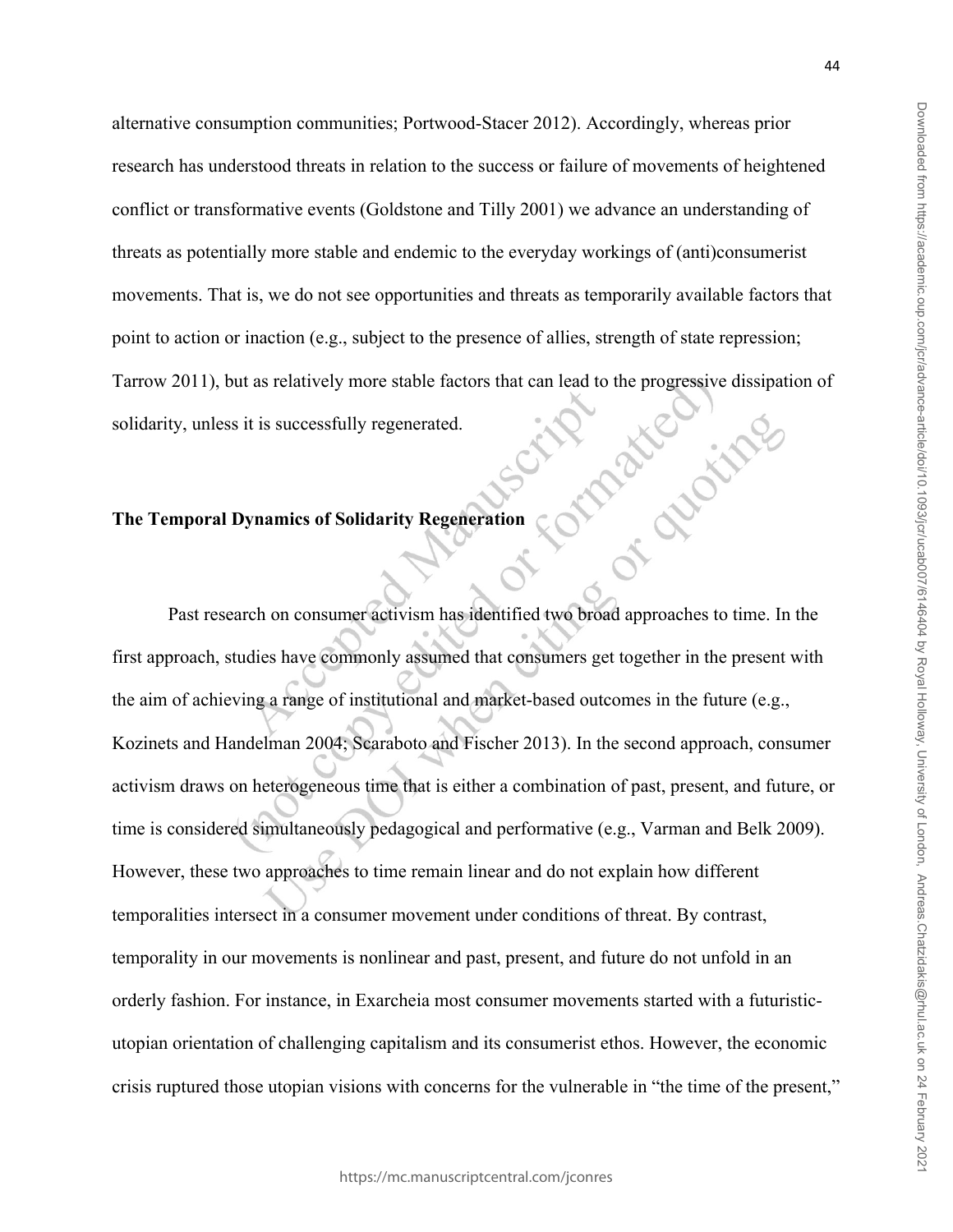echoing broader institutional politics (Douzinas 2017). Some activists returned to some of the past models of solidarity based on kinship and territoriality to create cohesiveness and support groups (Durkheim 1933). Over the six years of our work, we found that these shifts from the future to the present and the past did not mean that either of the timelines had been abandoned. We found frequent debates among activists about the temporal goals of these movements and whether they should just be focusing on urgent needs. This created multiple ruptured and contested temporalities that were often reinterpreted and keyed into the present (Gongaware 2011) with a view of maintaining continuity. Prior research has shown that consumers' temporal experiences are affected both by subcultural norms (Brodowsky, Granitz, and Anderson 2008) and the time flows of specific consumption practices (Woerman and Rokka 2015). We add to these studies by illustrating how consumers actively negotiate a variety of temporal scales underpinning their collective logics and practices that contribute to solidarity regeneration in the<br>face of threats.<br>Emplaced Consumer Activism face of threats.

#### **Emplaced Consumer Activism**

We also highlight the role of emplaced consumer activism in solidarity regeneration. As Kozinets (2002, 36) observes: "we bring physical presence back into the equation when attempting to understand communal contexts." Studies on consumer movements have, to a certain extent, addressed the emplacement practices of consumer movements (e.g., Kozinets 2002; Kozinets and Handelman 2004; Thompson and Arsel 2004). For instance, Thompson and Coskuner-Balli (2007) focus on how the more communal, human-scale experience of Community Supported Agriculture (CSA) provides an effective starting point for the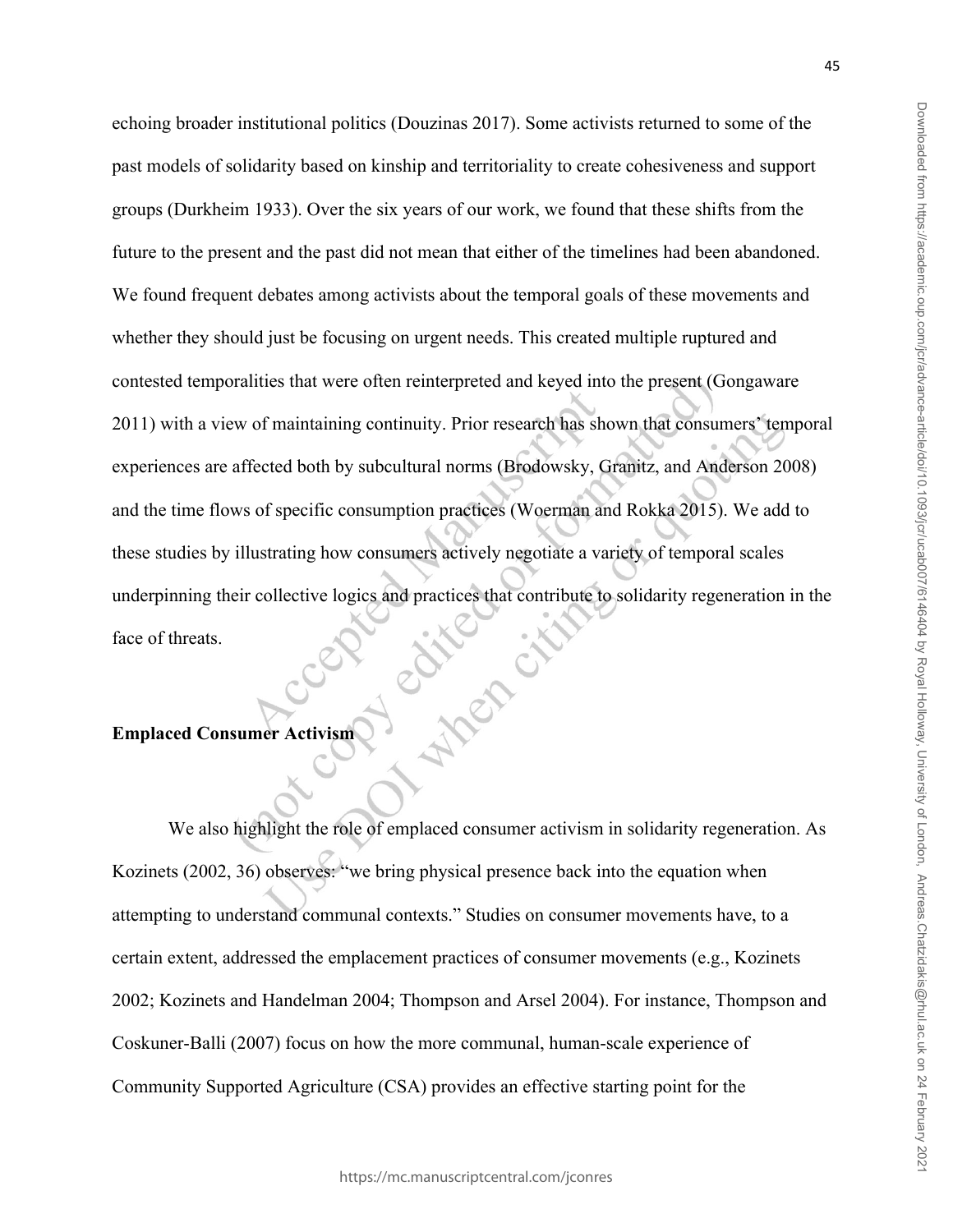construction of countervailing markets that defy co-optation. Similarly, Weinberger and Wallendorf (2012) argue for the elevated role of geographic proximity in forging the sense of rebirth in post-Katrina New Orleans. Complementing these studies, we show that emplacement in counter-sites is key, not only to the mobilization of consumer activists, but also to the successful continuity of their movements faced with threats. For instance, in the absence of any obvious consumer adversaries, the counter-site emerged as the central pillar of movement identity construction, reproducing a new "we" and "they" on the basis of clearly defined territorial markers. However, such place-based identity did not impede the development of more inclusive and collectivist models of solidarity (Gilbert 2014). Indeed, echoing the work of Sewell (2001, 67), we witnessed participants engaging in "scale jumping" to merge global with local and vice versa. For example, we show how solidarities with the Zapatistas movement and with refugees from other countries remained important features of the movements in Exarcheia. Such spatial scale jumping helped our participants to broaden their ideology and widen their sense of identity.

More than just an ideological marker, counter-sites became the central foci for reimagining alternatives in a fast-changing capitalist city. The intersection of consumer-citizen activism with ideologies of space and place has been addressed previously by Visconti et al. (2010). These authors conceptualize space as a public good that can result in collective forms of sharing (Belk 2010; Epp and Price 2008), and also as settings that witness dialectic confrontations between creative artists and urban dwellers who hold different ideologies. This resonates with a new wave of NSM studies that emphasize how urban space constitutes not only the setting, but also the method of contemporary contentious politics (e.g., Arampatzi 2017). A fundamental aim of the Occupy and Extinction Rebellion movements, for instance, has been to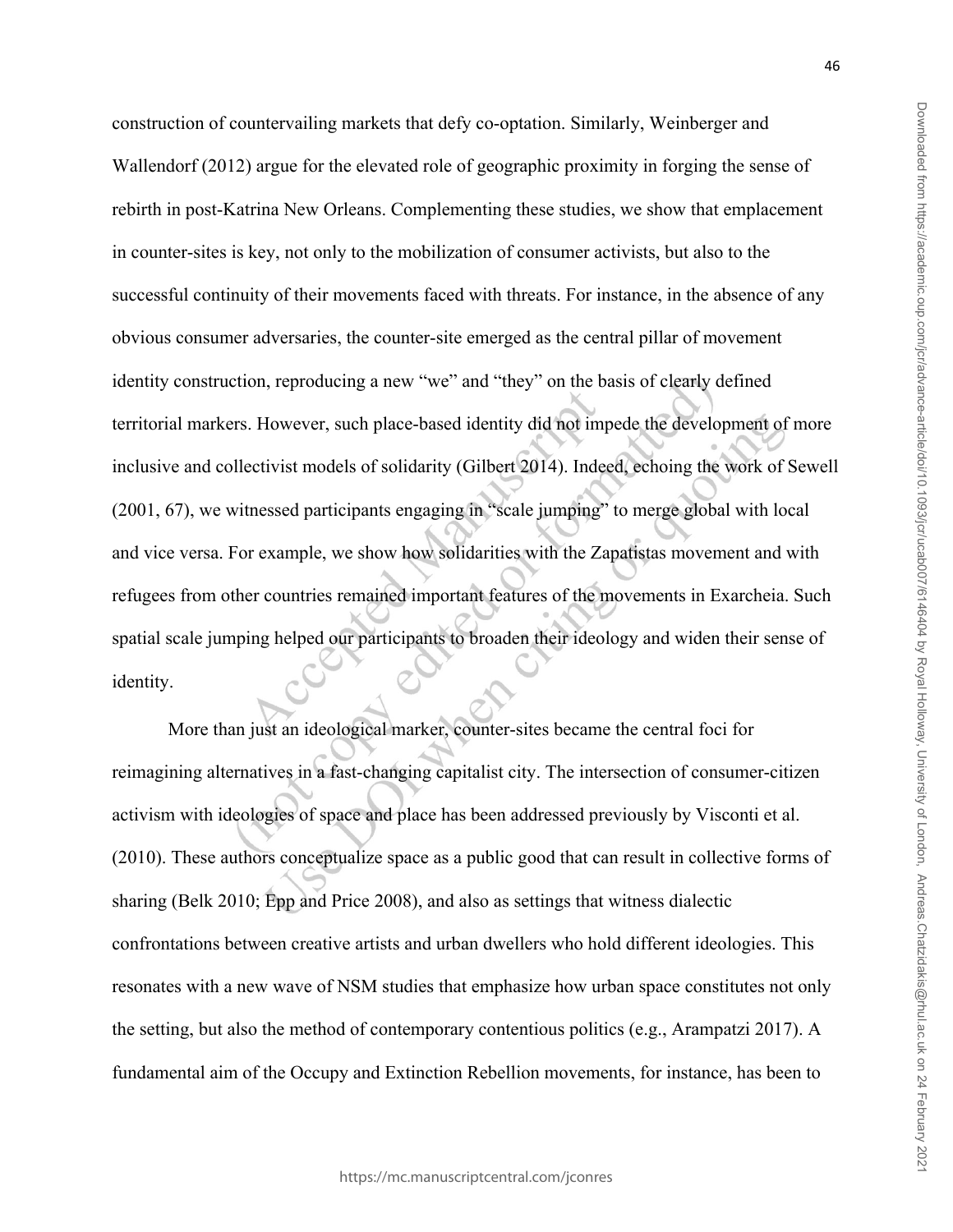experiment with spatial practices that were subsequently transfused or reterritorialized into various other locales. We found that counter-site not only provided opportunities for the scaling up of consumer movements, but also became part of the consumer struggle in itself, through the formation of the guerrilla park and other places that defied market logics. In other words, especially following the economic crisis, counter-sites began to be viewed as a good for collective (anti-)consumption in itself, an invaluable resource for the persistence of solidarity. Importantly, spatial scale jumping and emplacement practices are also critical in the persistence of digital activism, from Me Too to upcycling (Castells 2007). Such movements often attempt to exert agency and a sense of ownership over digital domains by, for instance, trying to understand the hidden architecture of online spaces and collaborating with programmers (Hoelscher 2017). In addition, rather than "virtualizing themselves to death" (Castells 2007, 250), most such movements maintain more physical, place-based forms of collective action (Hoelscher 2017).

In conclusion, although this study is located in the context of Exarcheia and the unsettling effects of the Greek economic crisis, the question of solidarity regeneration is applicable to different instances of consumer activism, from temporary anti-market enclaves such as Burning Man (Kozinets 2002), to mobilizations for more permanent alternative markets in the case of fatshionistas (Scaraboto and Fischer 2013). The three mechanisms of solidarity regeneration reflect both specificities and applicability to other sites in terms of how movements respond to threats. For instance, the recent (and already successful) Extinction Rebellion movement largely relies on a "regenerative culture" that offers people physical and digital places in which to gather (cf. emplacement practices), foregrounds hope but also grief for what has been lost (cf. temporal tactics), enactment of care and inclusive we-ness (cf. performative staging of collectivism; Pigott 2019). Similarly, the Me Too grassroots movement built its momentum using the viral #MeToo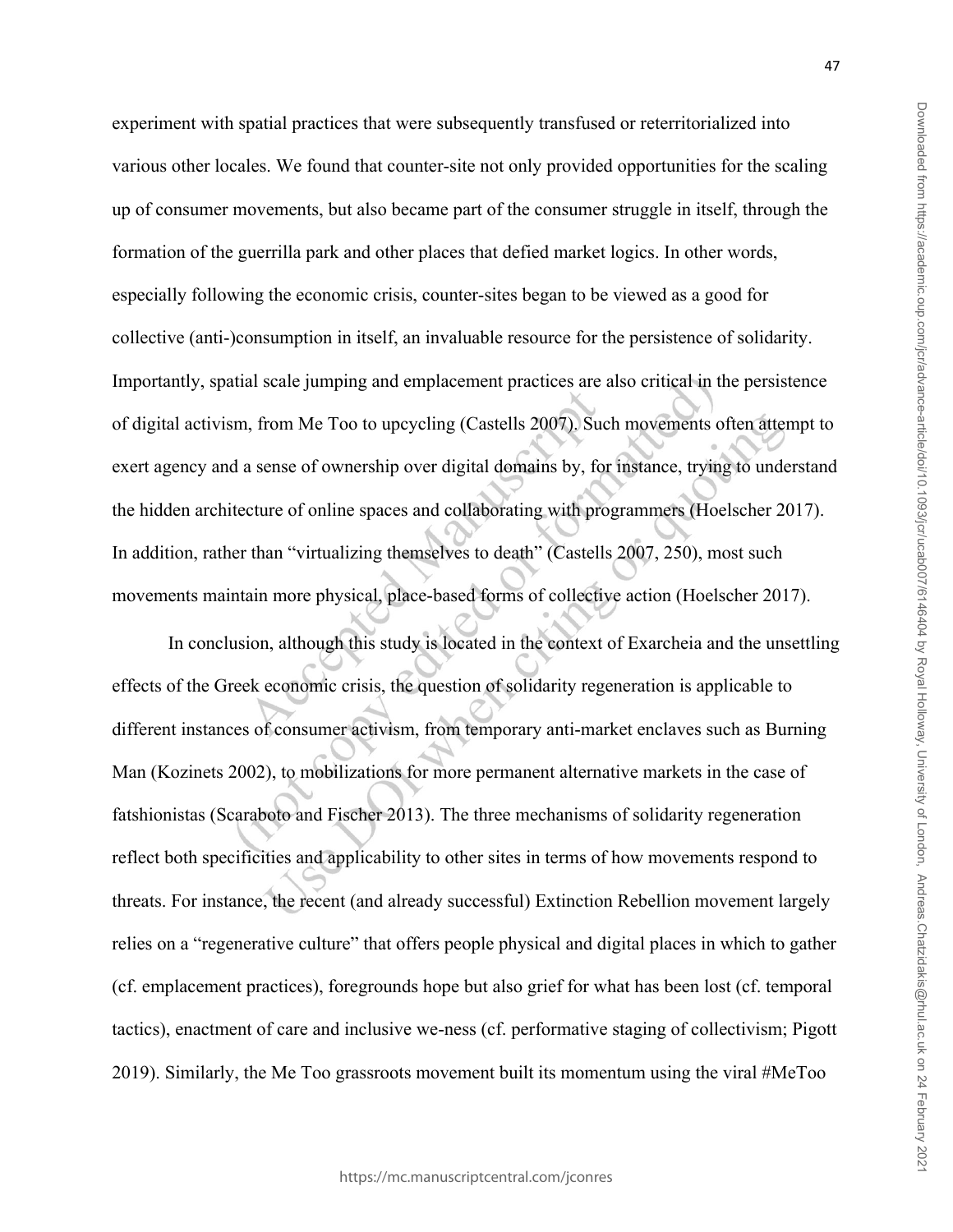hashtag to open up virtual safe spaces (counter-sites) where women regularly share their experience of sexual harassment and violence. Such sites, spanning local and global revelations (emplacement practices/scale jumping) act as a present catharsis for past abuse (temporal tactics) where care and healing processes result from the enactment of collective support (performative staging of collectivism; see e.g., Mendez, Ringrose, and Keller 2019). Other movement contexts may reveal alternative combinations of solidarity mechanisms. For example, they may discover mechanisms that have not emerged in our context or, indeed, find that only two mechanisms – rather than three as in the present study – are relevant in particular contexts.

Furthermore, the significance of solidarity extends beyond the realm of consumer activism. There is indirect evidence that it can be a key motivating force in instances of familial (Karanika and Hogg 2016) and religious consumption (McAlexander et al. 2014). Several other questions emerge from our study, including how consumer movements deal with the unevenness of solidarity and why some develop stronger solidarity while others do not. In addition, future research can examine how solidarity itself may become the site of power struggle in a consumer movement. Such studies are necessary for a more complete understanding of solidarity in consumer movements as they spread across the globe, given the increasing levels of disenchantment with mainstream marketplace actors, ecological and health crises such as the ongoing Covid-19 pandemic, and predatory capitalism more broadly.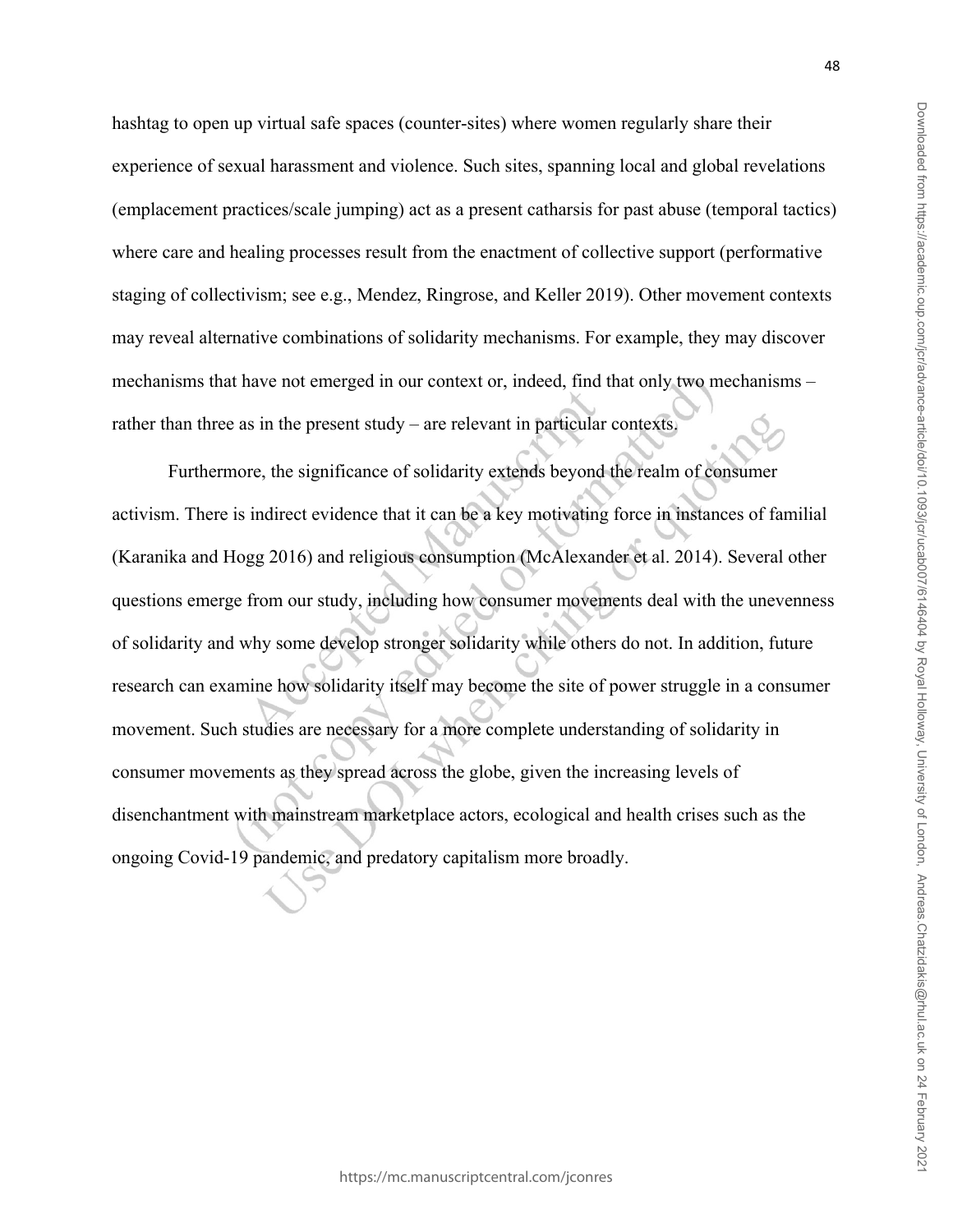#### **DATA COLLECTION INFORMATION**

The ethnographic research (including the interviews, observations and audio and visual recordings) took place in Athens, Greece from Autumn of 2009 until Autumn 2016. The fieldwork was conducted over 17 visits/phases by the first author; the second author joined the first author during one these visits. The first author regularly exchanged memos, fieldnotes and interview transcripts with the other two authors. Data were jointly analyzed by all three authors stored in Dropbox and is available, upon the authors' permission, at:

https://www.dropbox.com/sh/b39noj7j68kiit5/AADzkLKX6-7W47nxsPokzfaDa?dl=0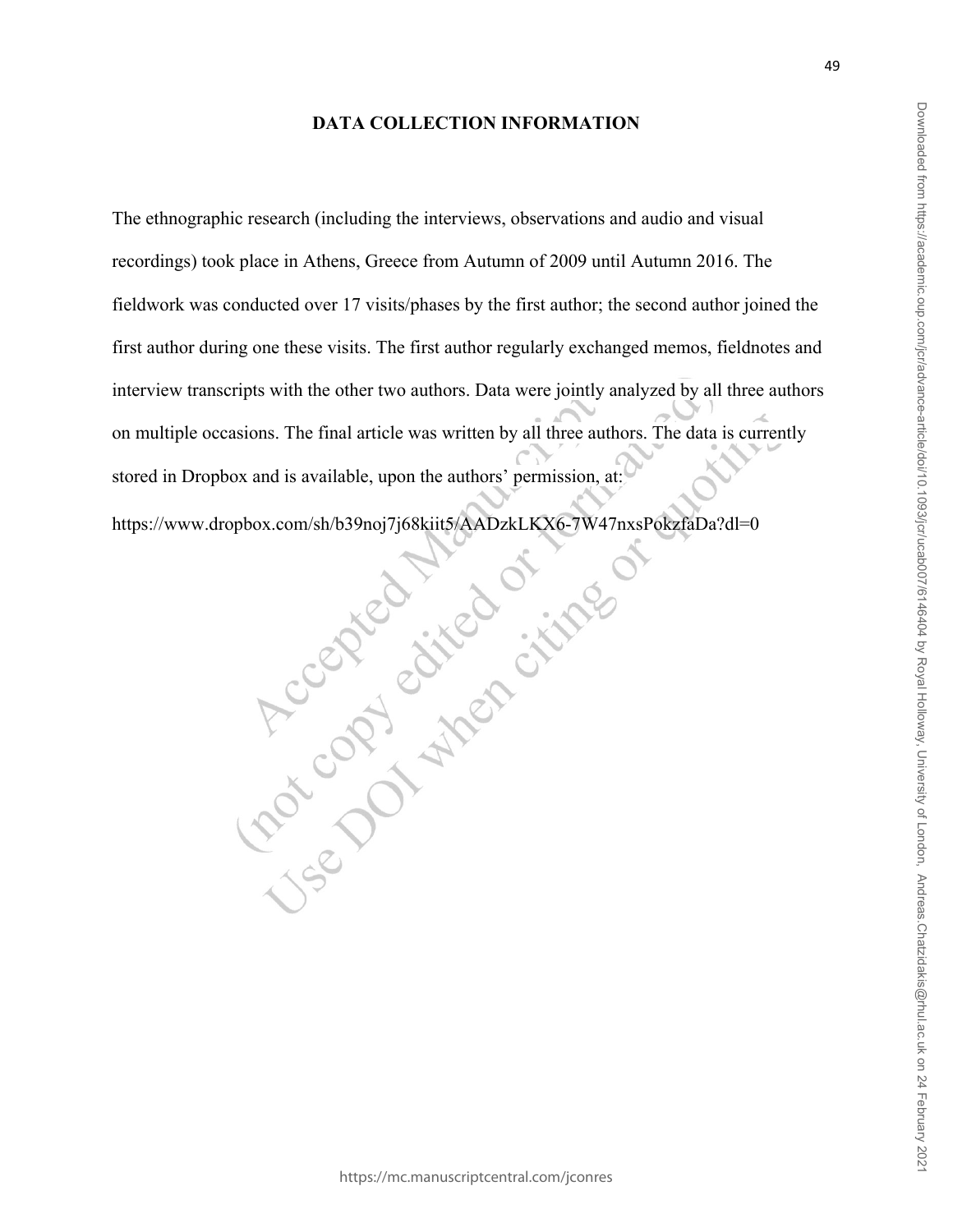#### **REFERENCES**

Althusser, Louis (1971), *Lenin and Philosophy*, New York: Monthly Review.

- Aminzade, Ron and Doug McAdam (2001), "Emotions and Contentious Politics," in *Silence and Voice in the Study of Contentious Politics*, ed. Ronald R. Aminzade, Jack A. Goldstone, Doug McAdam, Elizabeth Perry, William H. Sewell Jr., Sidney Tarrow, and Charles Tilly, Cambridge: Cambridge University Press, 14–50.
- Arampatzi, Athina (2017), "The Spatiality of Counter-Austerity Politics in Athens, Greece: Emergent 'Urban Solidarity Spaces,'" *Urban Studies*, 54 (9), 2155–71.
- Arnould, Eric J. and Alexander S. Rose (2016), "Mutuality: Critique and Substitute for Belk's 'Sharing,'" *Marketing Theory* 16 (1), 75–99.
- Arnould, Eric J. and Craig J. Thompson (2005), "Consumer Culture Theory (CCT): Twenty Years of Research," *Journal of Consumer Research*, 31 (4), 868–82.
- Arnould, Eric J. and Melanie Wallendorf (1994), "Market-oriented Ethnography: Interpretation Building and Marketing Strategy Formulation," *Journal of Marketing Research*, 31 (4), 484–504.
- Bauman, Zygmunt (2001), *The Individualized Society*, Cambridge: Polity.
- Beck, Ulrich (1986), *Risk Society: Towards a New Modernity*, London: Sage.
- Belk, Russell W. (2010), "Sharing," *Journal of Consumer Research*, 36 (5), 715–34.
- Belk, Russell W. and Gülnur Tumbat (2005), "The Cult of Macintosh," *Consumption, Markets, and Culture*, 8 (3), 205–17.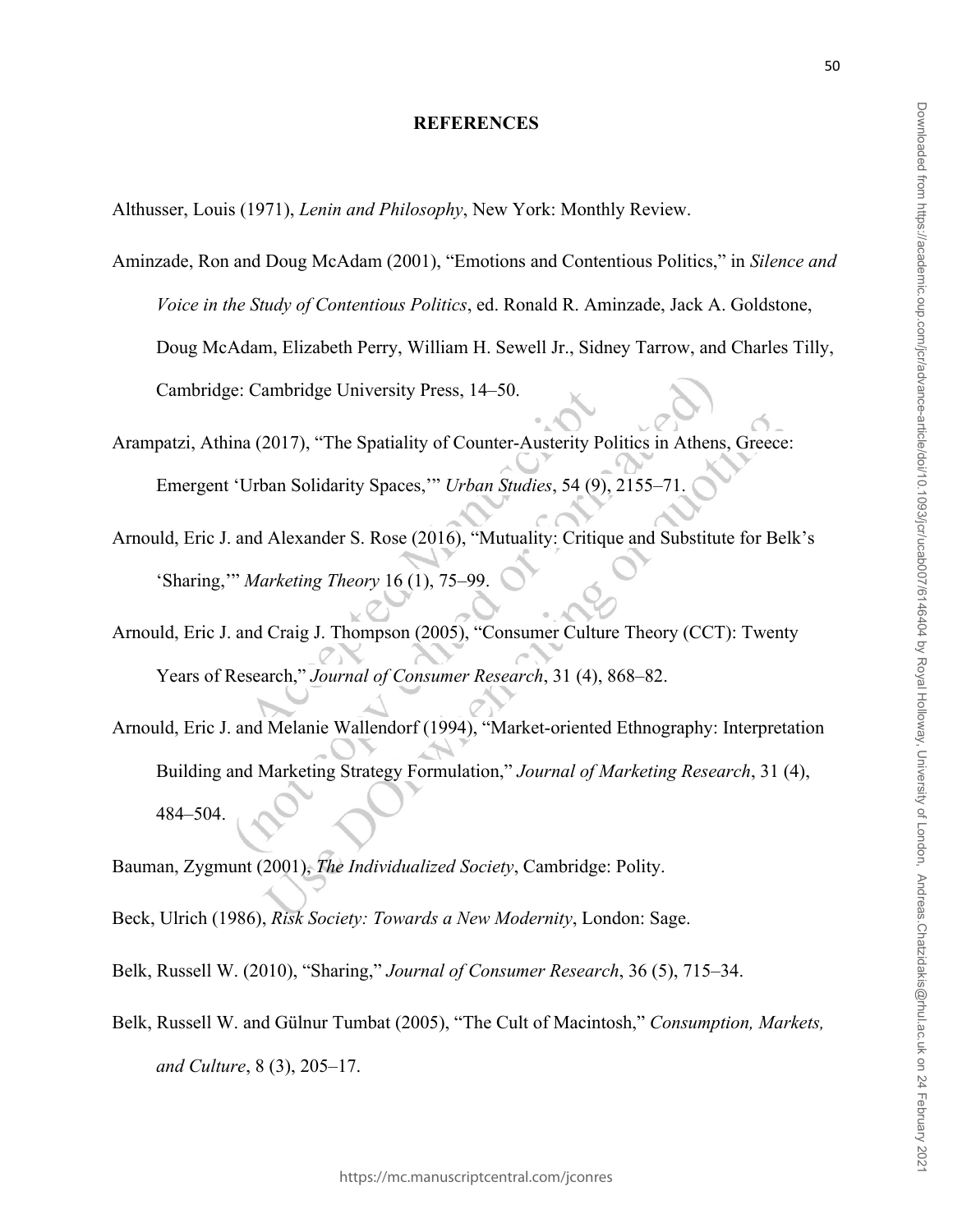- Benford, Robert D. and David A. Snow (2000), "Framing Processes and Social Movements: An Overview and Assessment," *Annual Review of Sociology*, 26, 611–39.
- Bergeron, Suzanne, Stephen Healy, Carina Millstone, Bénédicte Fonteneau, Georgina Gómez, Marguerite Mendell, and Paul Nelson (2015), *Social and Solidarity Economy: Beyond the Fringe*, London: Zed.
- Boström, Magnus, Michele Micheletti, and Peter Oosterveer (2019), *The Oxford Handbook of Political Consumerism*. Oxford: Oxford University Press.
- Brodowsky, Glen, Neil Granitz, and Beverlee Anderson (2008), "The Best of Times Is Now: A Study of the Gay Subculture's Attitudes toward Time," *Time and Society*, 17 (2–3), 233– 60.
- Castells, Manuel (2007), "Communication, Power and Counterpower in the Network Society." *International Journal of Communication*, 1, 238–66.
- Cohen, Stephen P. (1985), *The Symbolic Construction of Community*, London: Routledge.
- Collins, Randall (2004a), "Rituals of Solidarity and Security in the Wake of Terrorist Attack," *Sociological Theory*, 22 (1), 53–87.
- ——— (2004b), *Interaction Ritual Chains*. Princeton: Princeton University Press.
- ——— (2009), "Social Movements and the Focus of Emotional Attention," in *Passionate Politics: Emotions and Social Movements*, ed. Jeff Goodwin, James M. Jasper, and Francesca Polletta, Chicago: University of Chicago Press, 27–44.
- Cova, Bernard (1997), "Community and Consumption: Towards a Definition of the Linking Value of Product or Services," *European Journal of Marketing*, 31 (3–4), 297–316.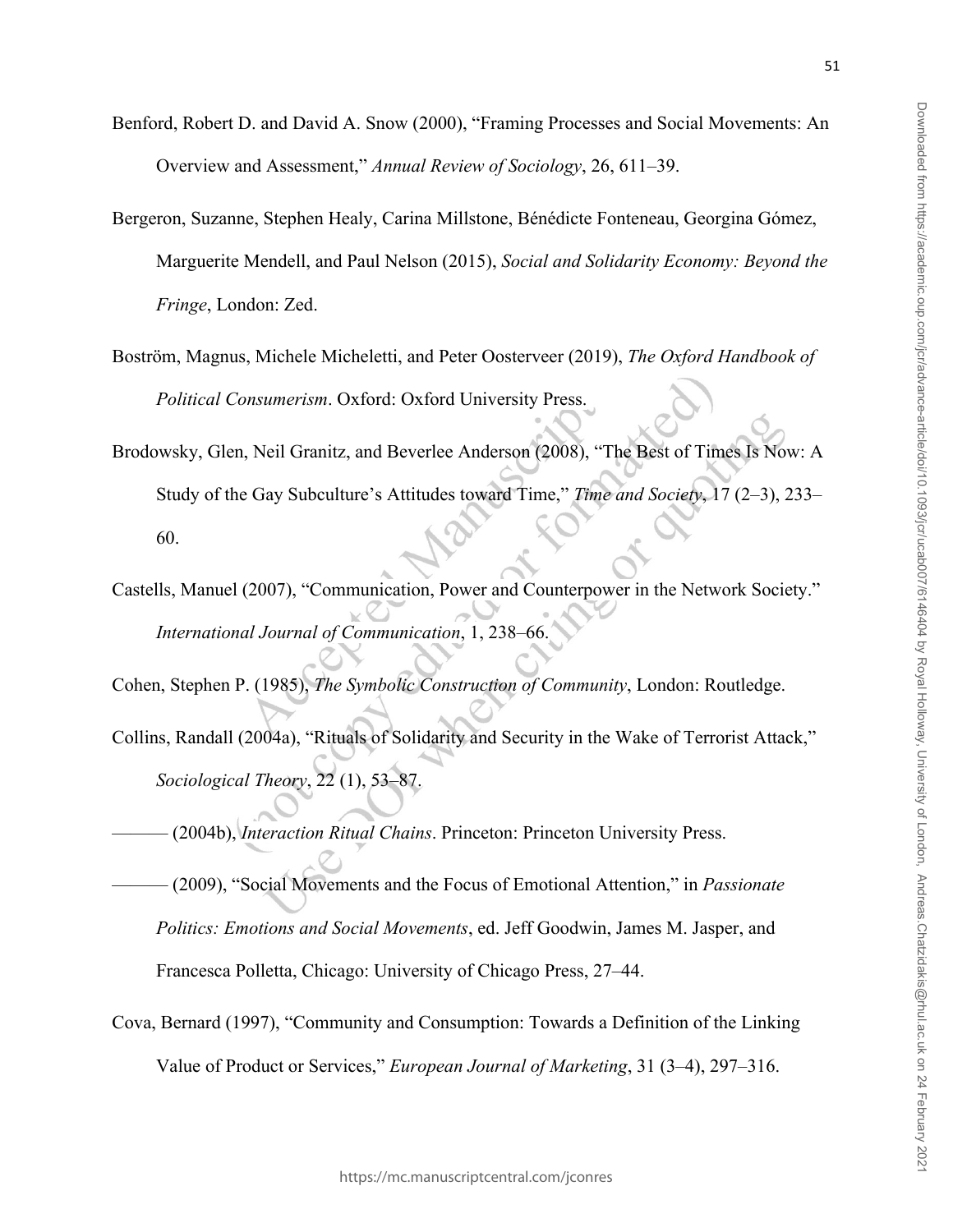- Cova, Bernard and Cova, Veronique (2002), "Tribal Marketing: The Tribalisation of Society and its Impact on the Conduct of Marketing," *European Journal of marketing*, 36 (5–6), 595– 620.
- della Porta, Donatella (2006), *Social Movements, Political Violence, and the State: A Comparative Analysis of Italy and Germany*, Cambridge: Cambridge University Press.
- Demertzi, Aggeliki (2016), "Τοπική συμβολική οικονομία και αστικοί μετασχηματισμοί: Εξάρχεια" [Symbolic Local Economy and Urban Transformations: The Exarchia Case], Master's dissertation, Athens: National Technical University of Athens.

Douzinas, Costas (2017), *Syriza in Power*, Cambridge, UK: Polity.

- Durkheim, Émile (1933), *The Division of Labor*, New York: Free Press.
- *Economist* (2015), "In Depth: The Greek Crisis," special issue, July 31, http://www.economist.com/greekcrisis.
- ELSTAT (2015). Greece in Figures, 2015. Retrieved from https://www.statistics.gr/en/greece-infigures#tab-2015.
- ELSTAT (2016). Greece in Figures, 2016 . Retrieved from https://www.statistics.gr/en/greecein-figures#tab-2015.
- Emirbayer, Mustafa and Ann Mische (1998), "What is Agency?" *American Journal of Sociology*, 103 (4), 962–1023.
- Epp, Amber M. and Linda L. Price (2008), "Family Identity: A Framework of Identity Interplay in Consumption Practices," *Journal of Consumer Research*, 35 (1), 50–70.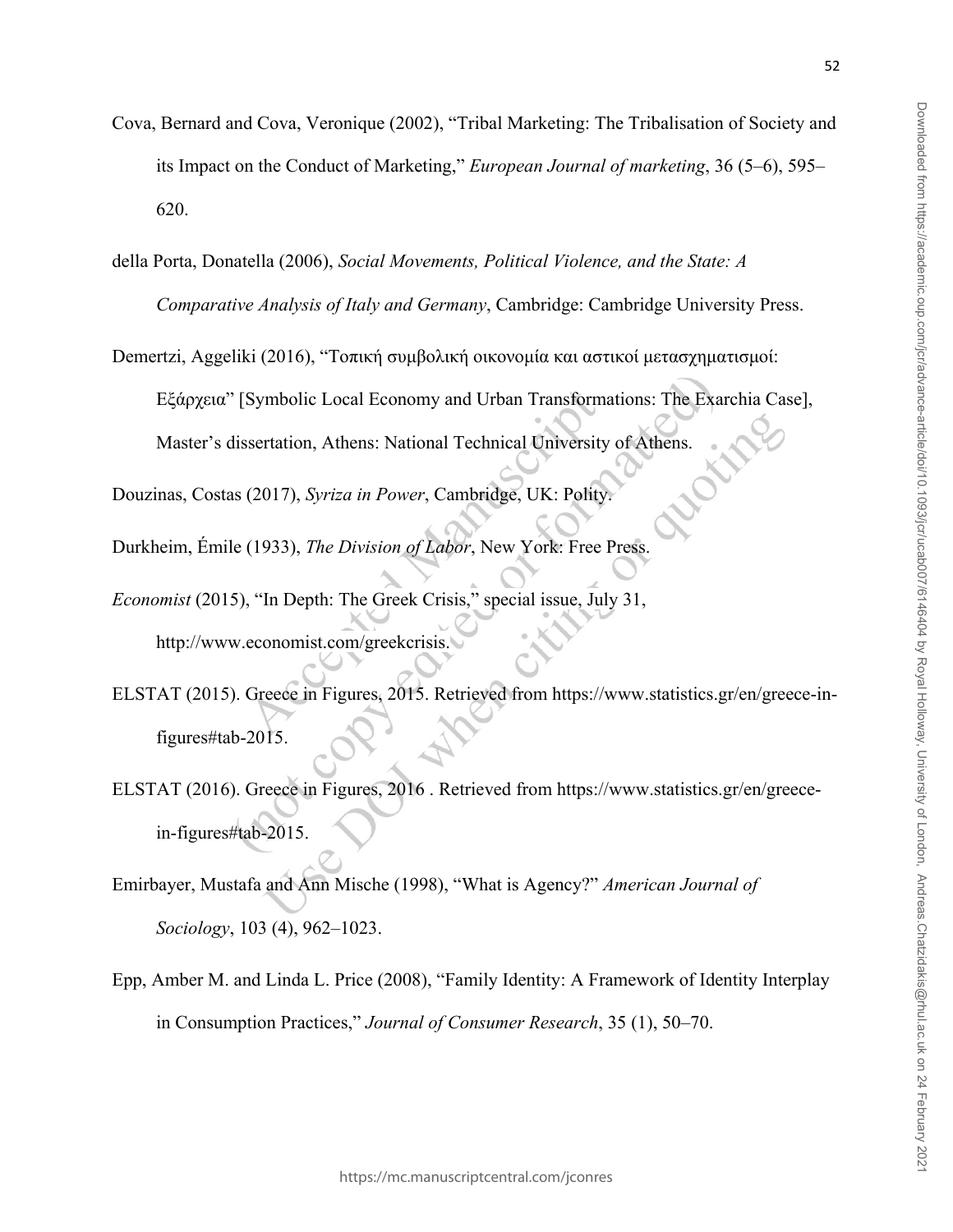- Featherstone, David (2012), *Solidarity: Hidden Histories and Geographies of Internationalism*, London: Zed.
- Flam, Helena and Debra King (2007), *Emotions and Social Movements*, London: Routledge.
- Foucault, Michel (1984), "Of other spaces, heterotopias," *Architecture, mouvement, continuité*, *5*(1984), 46-49.
- Fournier, Susan and Sarah Lee (2009), "Getting Brand Communities Right," *Harvard Business Review*, April, 105–11.
- Giesler, Markus (2006), "Consumer Gift Systems," *Journal of Consumer Research*, 33 (2), 283– 90.
- Gilbert, Jeremy (2014), "Common Ground: Democracy and Collectivity in an Age of Individualism," New York: Pluto Press.
- Gill, Lesley and Sharryn Kasmir (2008), "Forum: Solidarity," *Dialectical Anthropology*, 32 (3), 175–75.
- Gilmore, Ruth Wilson (2008), *Golden Gulag: Prisons, Surplus, Crisis and Opposition in Globalizing California*, Berkeley: University of California Press.
- Goldstone, Jack A. and Charles Tilly, "Threat (and Opportunity): Popular Action and State Response in the Dynamics of Contentious Action," in *Silence and Voice in the Study of Contentious Politics*, ed. Ronald R. Aminzade, Jack A. Goldstone, Doug McAdam, Elizabeth J. Perry, William H. Sewell Jr., Sidney Tarrow, and Charles Tilly, Cambridge: Cambridge University Press, 2001, 179–94.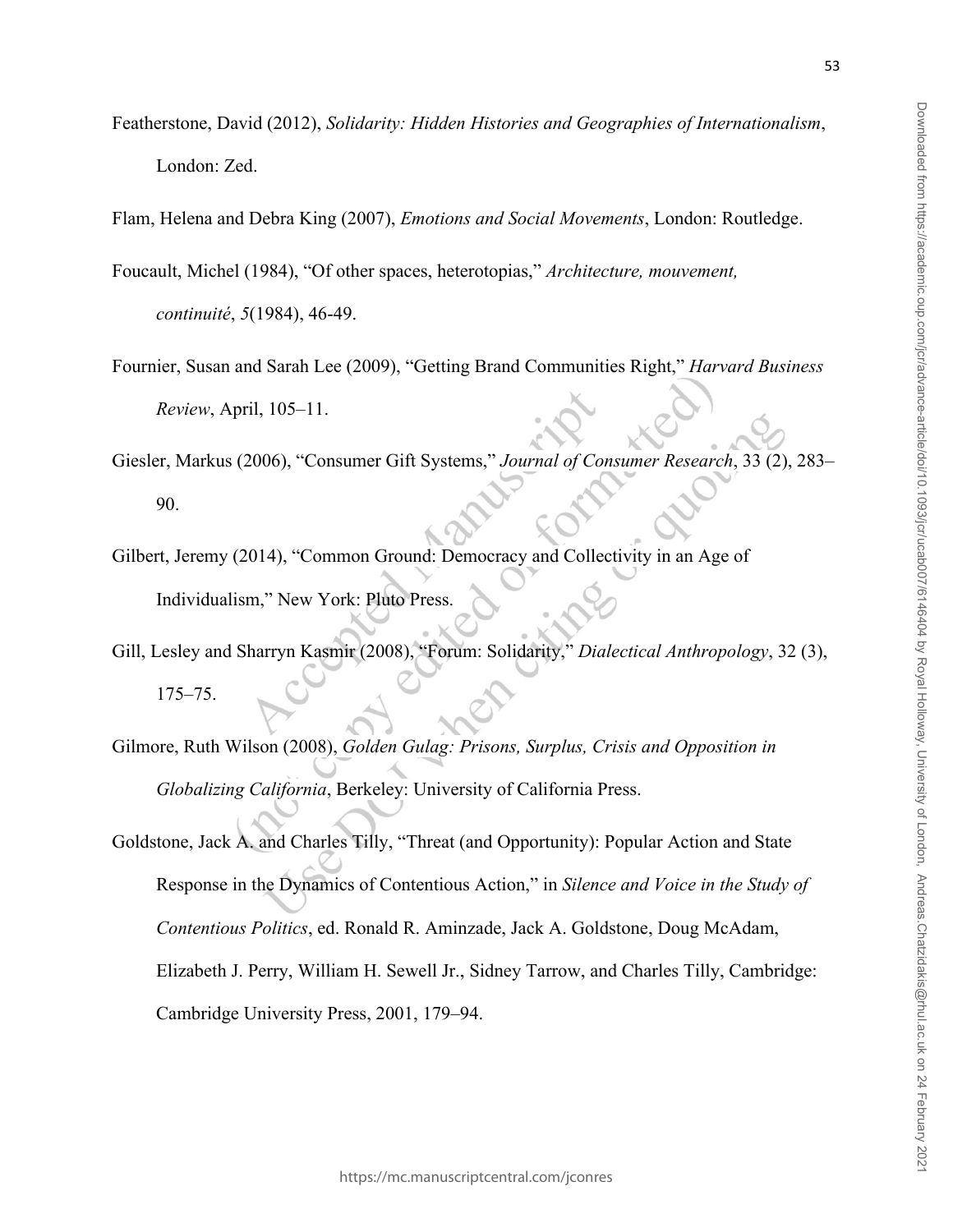- Gollnhofer, Joanna F., Henri H. Weijo, and John W. Schouten (2019), "Consumer Movements and Value Regimes: Fighting Food Waste in Germany by Building Alternative Object Pathways," *Journal of Consumer Research*, 46 (3), 460–82.
- Gongaware, Timothy B. (2011), "Keying the Past to the Present: Collective Memories and Continuity in Collective Identity Change," *Social Movement Studies*, 10 (1), 39–54.
- Goodwin, Jeff (1997), "The Libidinal Constitution of a High-Risk Social Movement: Affectual Ties and Solidarity in the Huk Rebellion, 1946 to 1954," *American Sociological Review*, 62 (1), 53–69.
- Goodwin, Jeff, James M. Jasper, and Francesca Polletta (2001), *Passionate Politics: Emotions and Social Movements*. Chicago: University of Chicago Press.
- Goodwin, Jeff and Steven Pfaff (2001), "Emotion Work in High-Risk Social Movements: Managing Fear in the U.S. and East German Civil Rights Movements," in *Passionate Politics: Emotions and Social Movements*, ed. Jeff Goodwin, James Jasper, and Francesca Polletta, Chicago: University of Chicago Press, 282–302.
- Gorski, Paul, Stacy Lopresti-Goodman, and Dallas Rising (2019), "Nobody is Paying me to Cry: The Causes of Activist Burnout in United States Animal Rights Activists," *Social Movement Studies,* 18 (3), 364-380.
- Gopaldas, Ahir (2014), "Marketplace Sentiments," *Journal of Consumer Research*, 41 (4), 995– 1014.
- Graeber, David (2002), "The New Anarchists," *New Left Review*, *13*(6), 61-73.
- Gusfield, J. R. (1975), *Community: A Critical Response*, New York: Harper.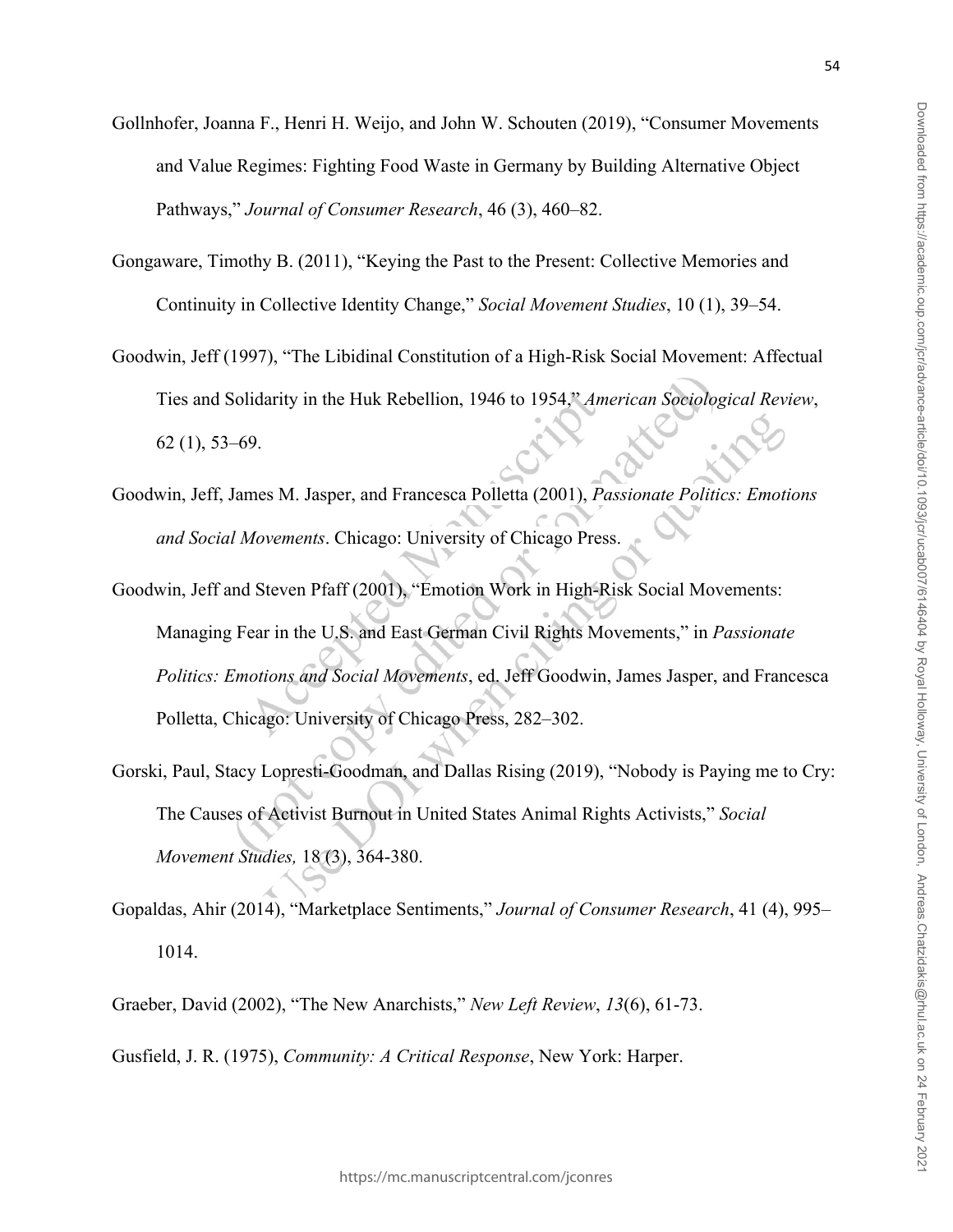- Handelman, Jay and Eileen Fischer (2018), "Contesting Understandings of Contestation:
	- Rethinking Perspectives on Activism," in *The Sage Handbook of Consumer Culture*, ed.
	- Olga Kravets, Pauline Maclaran, Steven Miles and Alladi Venkatesh, London: Sage, 256– 72.
- Hoelscher, Vera (2017), "Shared Offline and Online Spaces of Ethical Consumption Communities," Unpublished doctoral dissertation, London: Royal Holloway, University of London.
- Holloway, John (2010), *Crack Capitalism*, New York: Pluto Press.
- Holzer, Boris (2006), "Political Consumerism between Individual Choice and Collective Action: Social Movements, Role Mobilization and Signalling," *International Journal of Consumer Studies*, 30 (5), 405–15.
- Howard-Grenville, Jennifer, Matthew L. Metzger, and Alan D. Meyer (2013), "Rekindling the Flame: Processes of Identity Resurrection," *Academy of Management Journal*, 56(1), 113- 136.
- Howell, Sharon, Michael D. Doan, and Ami Harbin (2019), "Detroit to Flint and Back Again: Solidarity Forever," *Critical Sociology*, 45 (1), 63–83.
- Humphreys, Ashlee and Craig J. Thompson (2014), "Branding Disaster: Reestablishing Trust through the Ideological Containment of Systemic Risk Anxieties," *Journal of Consumer Research*, 41 (4), 877–910.
- Hunt, Scott A. and Robert D. Benford (2004), "Collective Identity, Solidarity, and Commitment," in *The Blackwell Companion to Social Movements*, ed. David A. Snow, Sarah A. Soule, and Hanspeter Kriesi, Oxford: Blackwell, 433–57.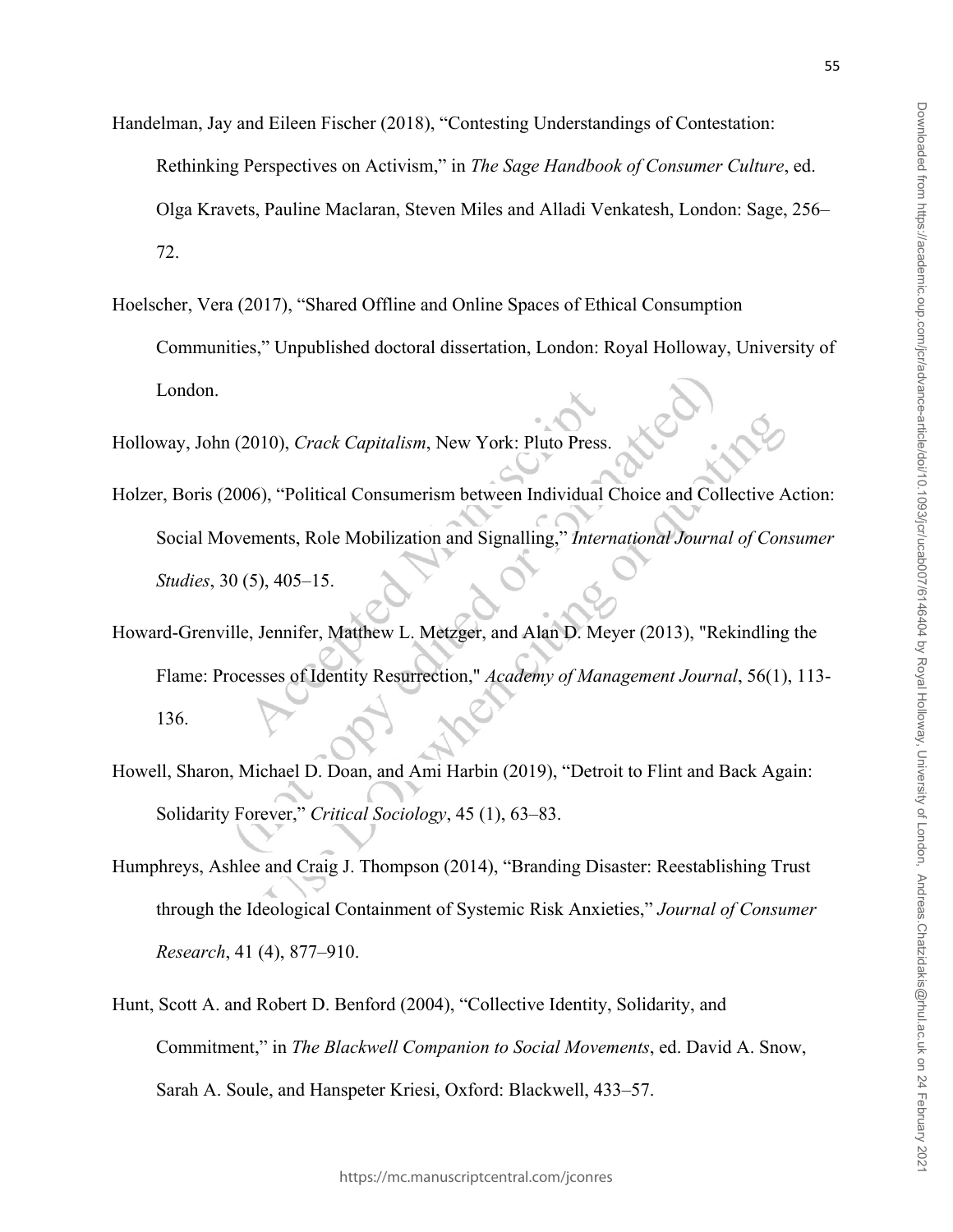- Husemann, Katharina C. and Giana M. Eckhardt (2019), "Consumer Deceleration," *Journal of Consumer Research*, 45(6), 1142-1163.
- Illich, Ivan (1971), *Deschooling Society*, New York: Harper and Row.
- Kaika, Maria and Lazaros Karaliotas (2016), "The Spatialization of Democratic Politics: Insights from Indignant Squares," *European Urban and Regional Studies*, 23 (4), 556–70.
- Karanika, Katerina and Margaret K. Hogg (2016), "Consumption Through the Ambivalent Prism of Intergenerational Support," *European Journal of Marketing*, 50 (3–4), 575–601.

Komter, Aafke (2005), *Social Solidarity and the Gift*, Cambridge: Cambridge University Press.

- Kozinets, Robert V. (2002), "Can Consumers Escape the Market? Emancipatory Illuminations from Burning Man," *Journal of Consumer Research*, 29 (1), 20–38.
- Kozinets, Robert V. and Jay M. Handelman (2004), "Adversaries of Consumption: Consumer Movements, Activism, and Ideology," *Journal of Consumer Research*, 31 (3), 691–704.
- Lawston, Jodie M. (2009), "Managing Organizational Emotions: Framing Feelings of Illegitimacy in the Radical Women's Prison Movement," *Sociological Focus*, 42 (4), 350– 72.
- Leontidou, Lila (2010), "Urban Social Movements in Weak Civil Societies: The Right to the City and Cosmopolitan Activism in Southern Europe," *Urban Studies*, 47 (6), 1179–203.
- Luedicke, Marius K., Craig J. Thompson, and Markus Giesler (2010), "Consumer Identity Work as Moral Protagonism: How Myth and Ideology Animate a Brand-Mediated Moral Conflict," *Journal of Consumer Research*, 36 (6), 1016–32.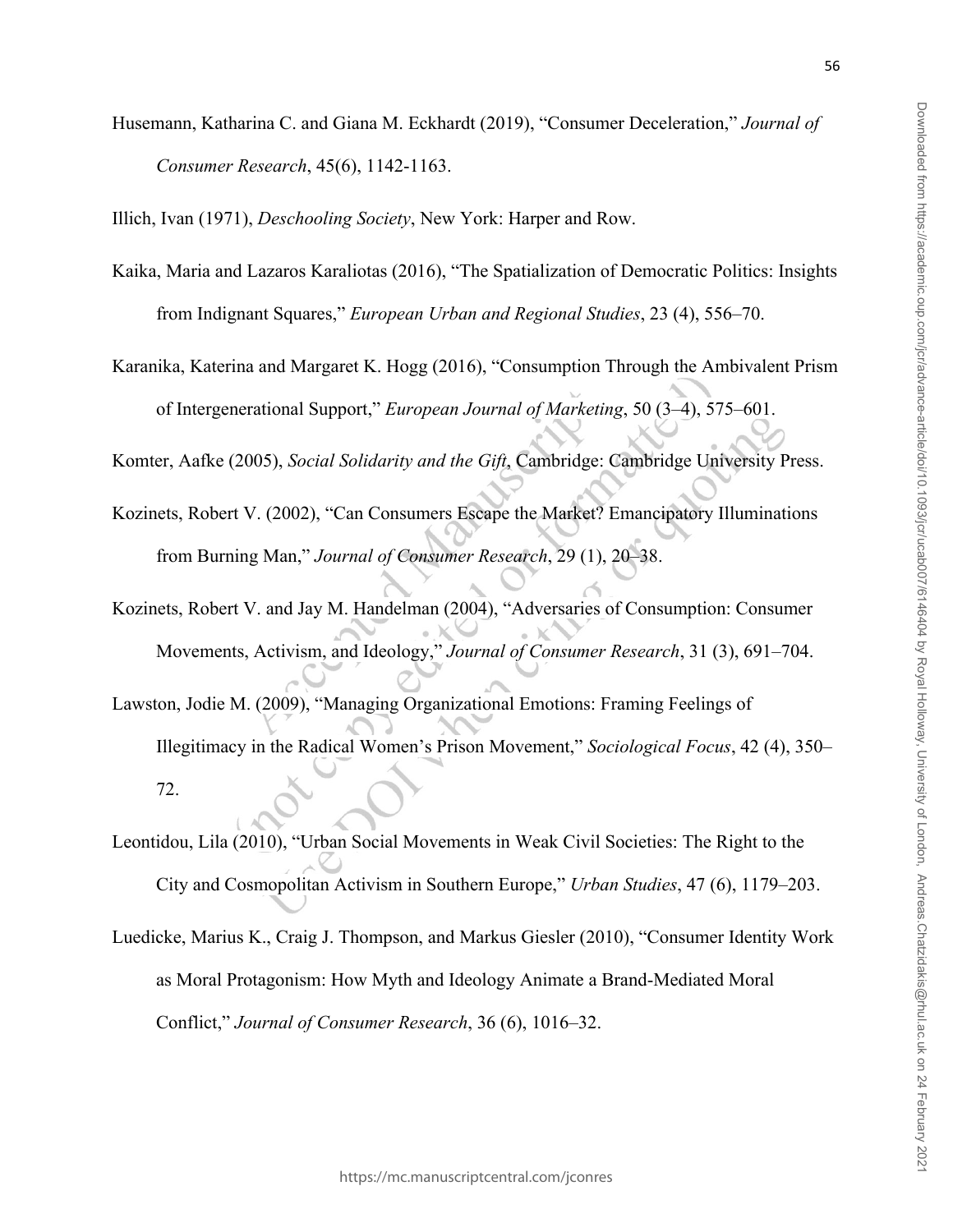Magoulios, George, Dimitrios Kydros, and Stergios Athianos (2015), "The Economic Crisis

(2008) and Effects on Income. The Case of Greece," *Procedia Economics and Finance*, 19, 27–36.

Massey, Doreen (1991), "A Global Sense of Place," *Marxism Today*, 35 (6), 24–9

Mauss, Marcel (1925), *The Gift* (trans. I. Cunnison), London: Cohen and West.

- Mavridis, Symeon (2018), Greece's Economic and Social Transformation 2008–2017," *Social Sciences*, 7 (1), 1–14.
- McAlexander, James H., Beth Leavenworth Dufault, Diane M. Martin, and John W. Schouten (2014), "The Marketization of Religion: Field, Capital, and Consumer Identity," *Journal of Consumer Research*, 41 (3), 858–75.
- McCracken, Grant (1988), *The Long Interview*, Thousand Oaks, CA: Sage.
- Melucci, Alberto (1988), "Getting Involved: Identity and Mobilization in Social Movements," in *From Structure to Action: Comparing Social Movement Research Across Cultures*, ed. Bert Klandermans, Hanspeter Kriesi, and Sidney G. Tarrow, Greenwich, CT: JAI Press, 329–48.
- Mendez, Kaitlynn, Jessica Ringrose, and Jessalynn Keller (2019), *Digital Feminist Activism: Girls and Women Fight Back Against Rape Culture*, Oxford: Oxford University Press.
- Micheletti, Michele and Dietlind Stolle (2008), "Fashioning Social Justice through Political Consumerism, Capitalism, and the Internet," *Cultural Studies*, 22 (5), 749–69.
- Micheletti, Michele, Dietlind Stolle, and Daniel Berlin (2012), "Habits of Sustainable

Citizenship: The Example of Political Consumerism,"

https://helda.helsinki.fi/bitstream/handle/10138/34228/12\_09\_micheletti-stolle-berlin.pdf.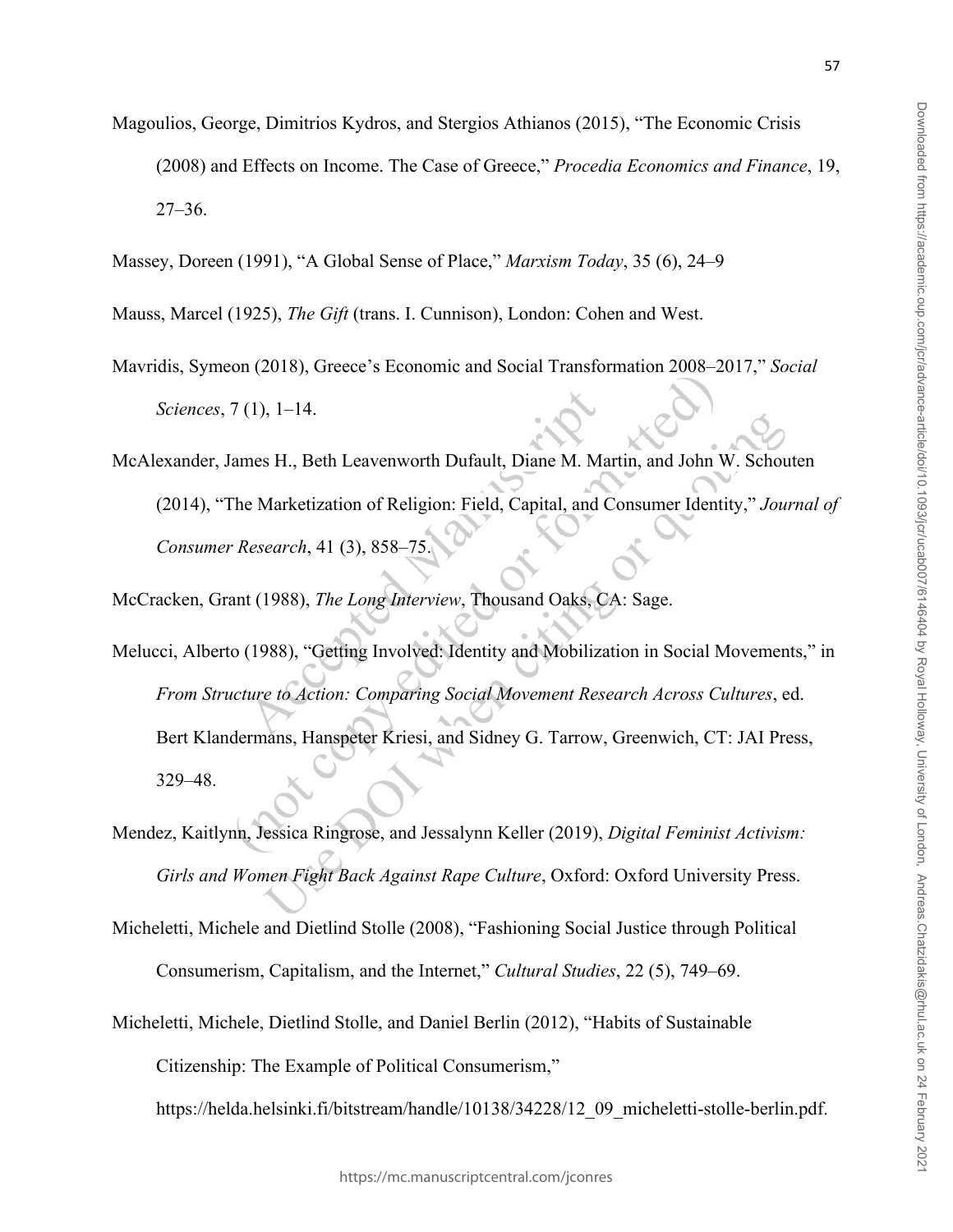- Miles, Matthew B. and Michael A. Huberman (1994), *An Expanded Sourcebook: Qualitative Data Analysis*, 2nd ed., Thousand Oaks, CA: Sage.
- Mizruchi, Ephraim Harold (1983), *Regulating Society: Marginality and Social Control in Historical Perspective*, New York: Free Press.
- Muñiz Jr., Albert M. and Thomas C. O'Guinn (2001), "Brand Community," *Journal of Consumer Research*, 27 (4), 412–32.
- Muñiz Jr., Albert M. and Hope Jensen Schau (2005), "Religiosity in the Abandoned Apple Newton Brand Community," *Journal of Consumer Research*, 31 (4), 737–

Nisbet, Robert A. (1966), *The Sociological Traditions*, New York: Basic Books.

- Oosterlynck, Stijn, Nick Schuermans, and Maarten Loopmans, eds. (2017), *Place, Diversity and Solidarity*, London: Routledge.
- Papataxiarchis, Evthymios (2016), "Being 'there': At the Front Line of the 'European Refugee Crisis'—Part 1,"*Anthropology Today*, 32 (2), 5–9.
- Parmentier, Marie-Agnès, and Eileen Fischer (2015), "Things Fall Apart: The Dynamics of Brand Audience Dissipation," *Journal of Consumer Research*, 41(5), 1228–1251.
- Penny, Laurie and Molly Crabapple (2012), *Discordia: Six Nights in Crisis Athens*, London: Vintage Digital.
- Pigott, Anna (2019), "Extinction Rebellion's Regenerative Culture Could Be Just as Revolutionary as Its Demands", *Open Democracy,*
- [https://www.opendemocracy.net/en/opendemocracyuk/extinction-rebellions-regenerative-](https://www.opendemocracy.net/en/opendemocracyuk/extinction-rebellions-regenerative-culture-could-be-just-as-revolutionary-as-its-demands/)

[culture-could-be-just-as-revolutionary-as-its-demands/](https://www.opendemocracy.net/en/opendemocracyuk/extinction-rebellions-regenerative-culture-could-be-just-as-revolutionary-as-its-demands/)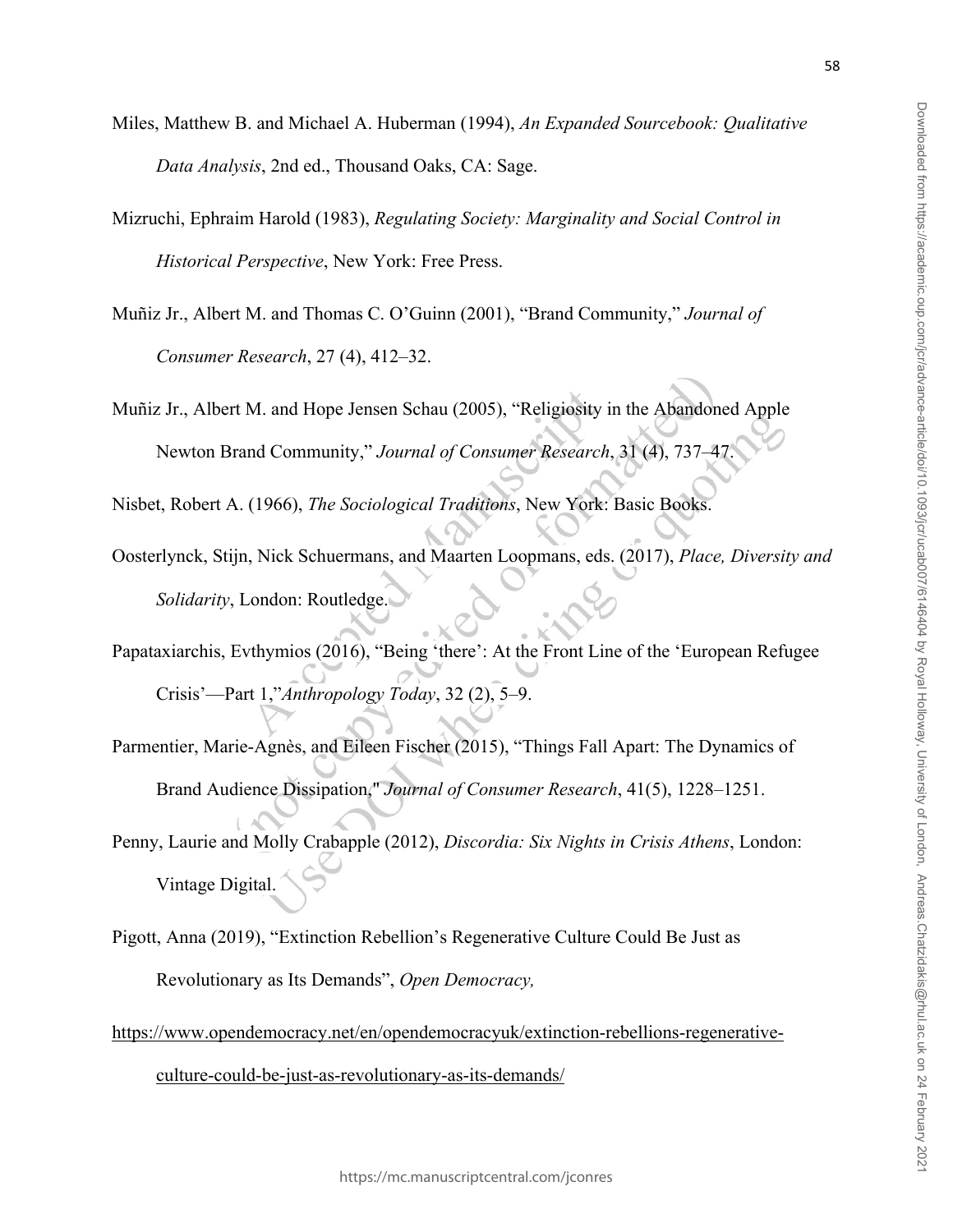Portwood-Stacer, Laura (2012), "Anti-consumption as Tactical Resistance: Anarchists,

Subculture, and Activist Strategy," *Journal of Consumer Culture*, 12 (1), 87–105.

- Rakopoulos, Theodoros (2015), Solidarity's Tensions: Informality, Sociality, and the Greek Crisis," *Social Analysis*, 59 (3), 85–104.
- ——— (2016), "Solidarity: The Egalitarian Tensions of a Bridge-Concept," *Social Anthropology*, 24 (2), 142–51.
- Rorty, Richard (1989), *Contingency, Irony, and Solidarity*, Cambridge: Cambridge University Press.
- Ross, Gretchen R., Margaret G. Meloy and Kurt A. Carlson (2020), "Preference Refinement after a Budget Contraction," *Journal of Consumer Research,* 47(3), 412-430.
- Scaraboto, Daiane and Eileen Fischer (2013), "Frustrated Fatshionistas: An Institutional Theory Perspective on Consumer Quests for Greater Choice in Mainstream Markets," *Journal of Consumer Research*, 39 (6), 1234–57.
- Schouten, John W. and James McAlexander (1995), "Subcultures of Consumption: An Ethnography of the New Bikers," *Journal of Consumer Research*, 22 (1), 43–61.
- Sennett, Richard (1998), *The Corrosion of Character: The Personal Consequences of Work in the New Capitalism*, New York: W. W. Norton.
- Sewell, William H. (2001), "Spaces in Contentious Politics," in *Silence and Voice in the Study of Contentious Politics*, ed. Ronald R. Aminzade, Jack A. Goldstone, Doug McAdam, Elizabeth Perry, William H. Sewell Jr., Sidney Tarrow, and Charles Tilly, Cambridge: Cambridge University Press, 51–88.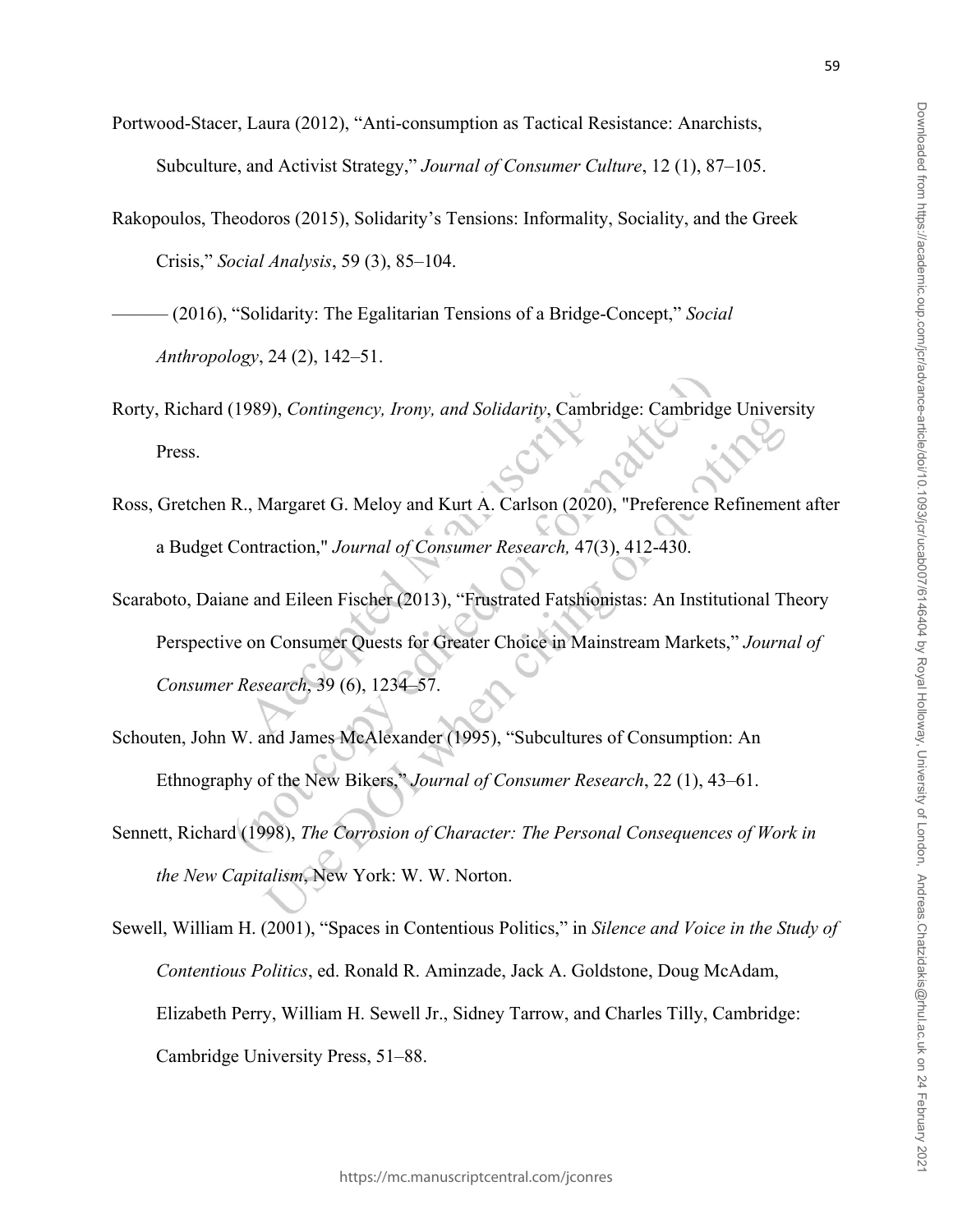- Shah, Dharan V., Douglas M. McLeod, Lewis Friedland, and Michelle R. Nelson (2007), "The Politics of Consumption/The Consumption of Politics," *Annals of the American Academy*, 6 (15), 217–35.
- Shepard, Benjamin (2012), *Play, Creativity, and Social Movements: If I Can't Dance, It's Not My Revolution*, New York: Routledge.
- Sherry, John F. Jr., ed. (1998), *Servicescapes: The Concept of Place in Contemporary Markets*, Lincolnwood, IL: NTC Business Press.
- Snow, David A. and Robert D. Benford (1992), "Master Frames and Cycles of Protest," in *Frontiers in Social Movement Theory*, ed. Aldon D. Morris and Carol McClurg Mueller, New Haven, CT: Yale University Press, 133–55
- Spiggle, Susan (1994), "Analysis and Interpretation of Qualitative Data in Consumer Research," *Journal of Consumer Research*, 21 (3), 491–503.
- Spyropoulos, Takis (2013), *Χ-άρχεια Uncensored: Τα συνθήματα και τα Graffiti τών Εξαρχείων 2009-2012* [*X-archeia Uncensored: The Words and Graffiti of Exarcheia, 2009–2012*], Athens: Rakosilektis.
- Stjernø, Steinar (2004), *Solidarity in Europe: The History of an Idea* (Cambridge: Cambridge University Press).
- Stolle, Dietlind, Marc Hooghe, and Michele Micheletti (2005), "Politics in the Supermarket: Political Consumerism as a Form of Political Participation," *International Political Science Review*, 26 (3), 245–69.
- Strauss, Anselm and Juliet Corbin (1990), *Basics of Qualitative Research: Grounded Theory Procedures and Techniques*, Thousand Oaks, CA: Sage.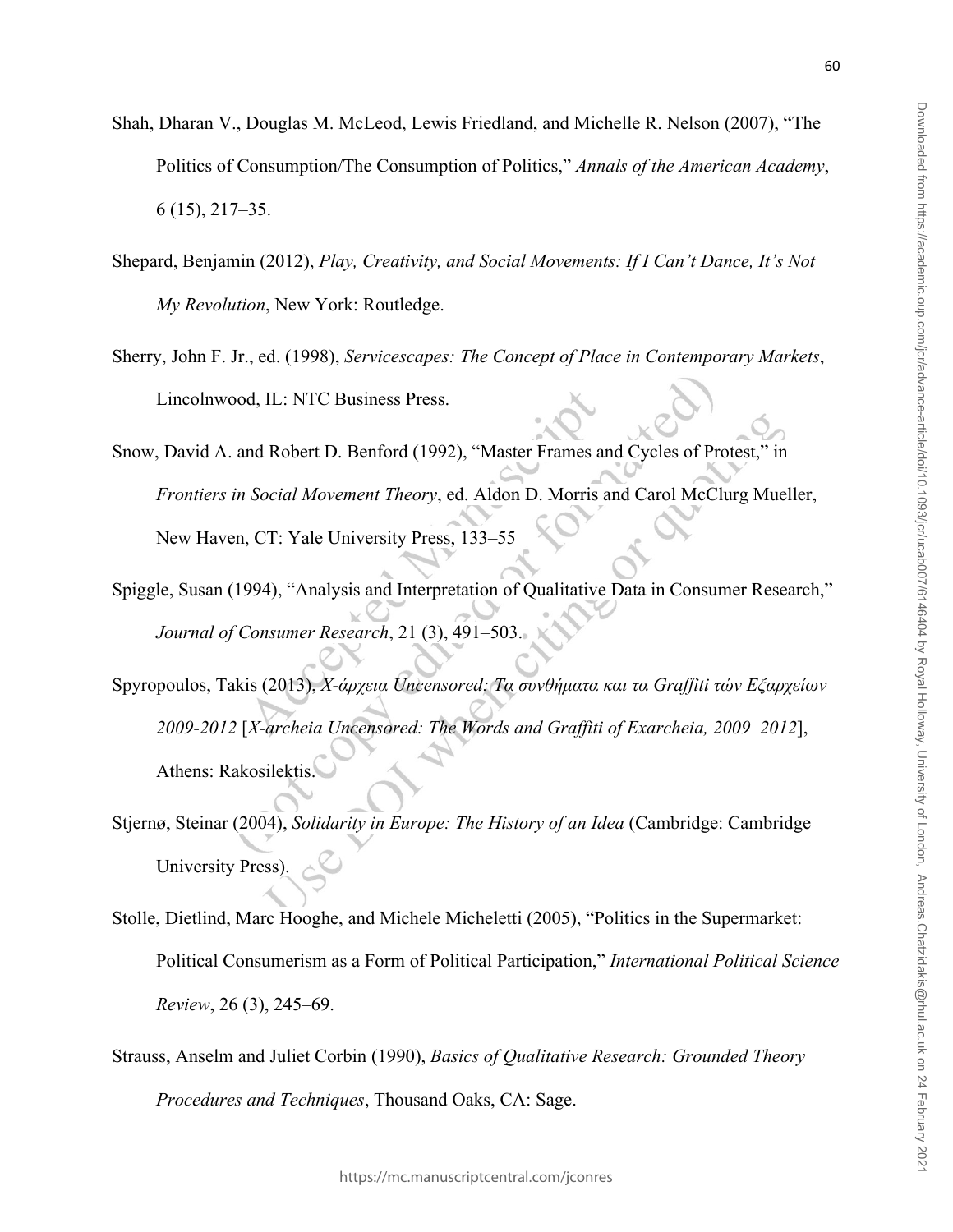- Swyngedouw, Erik (2011), "Interrogating Post-Democratization: Reclaiming Egalitarian Political Spaces," *Political geography,* 30(7), 370-380.
- Tarrow, Sidney G. (2011), *Power in Movement: Social Movements and Contentious Politics*, 3rd ed., New York: Cambridge University Press.
- Taylor, Verta (1989), "Social Movement Continuity: The Women's Movement in Abeyance," *American Sociological Review*, 54 (5), 761–75.
- Thomas, Chalmers Thomas, Linda L. Price, and Hope Jensen Schau (2013), "When Differences Unite: Resource Dependence in Heterogeneous Consumption Communities," *Journal of Consumer Research*, 39 (5), 1010–33.
- Thompson, Craig J. and Gokcen Coskuner‐Balli (2007), "Countervailing Market Responses to Corporate Co-optation and the Ideological Recruitment of Consumption Communities," *Journal of Consumer Research* 34 (2), 135–52.
- Thompson, Craig J. and Zeynep Arsel (2004), "The Starbucks Brandscape and Consumers'(anticorporate) Experiences of Glocalization," *Journal of Consumer Research*, 31 (3), 631–42.
- Thompson, Craig J., Aric Rindfleisch, and Zeynep Arsel (2006), "Emotional Branding and the Strategic Value of the Doppelgänger Brand Image," *Journal of Marketing*, 70 (1), 50–64.

Tönnies, Ferdinand (1955), *Community and Association*, London: Routledge and Kegan Paul.

Vaiou, Dina and Ares Kalandides (2016), "Practices of Collective Action and Solidarity:

Reconfigurations of the Public Space in Crisis-Ridden Athens, Greece," *Journal of* 

*Housing and the Built Environment*, 31 (3), 457–70.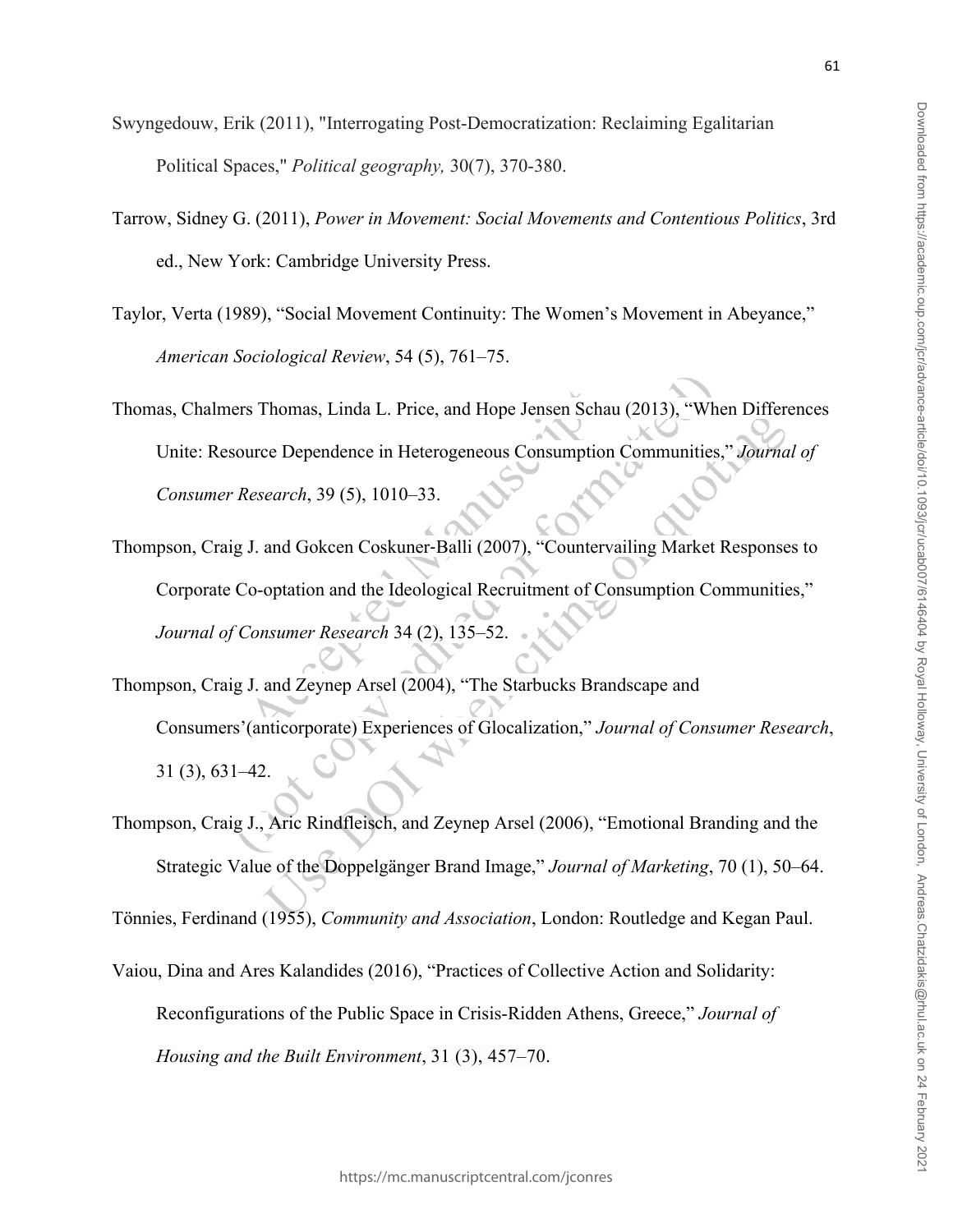- Valor, Carmen, Estela M. Díaz and Amparo Merino (2017), "The Discourse of the Consumer Resistance Movement Adversarial and Prognostic Framings through the Lens of Power," *Journal of Macromarketing*, 13 (1), 72–84.
- Varkarolis, Orestis (2012), *Δημιουργικές aντιστάσεις και αντεξουσία: Εγχειρήματα και προβληματισμοί του ριζοσπαστικού κινήματος στον 21ο αιώνα* [*Creative Resistance and Anti-Power: Projects and Problematizations of 21st-Century Radical Movement*], Athens: To Pagkaki.
- Varman, Rohit and Ismael Al-Amoudi (2016), "Accumulation through Derealization: How Corporate Violence Remains Unchecked," *Human Relations*, 69 (10) 1909–35.
- Varman, Rohit and Russell W. Belk (2009), "Nationalism and Ideology in an Anti-consumption Movement," *Journal of Consumer Research*, 36 (4), 686–700.
- Véron, Ophélie (2016), "(Extra)ordinary Activism: Veganism and the Shaping of Hemeratopias," *International Journal of Sociology and Social Policy*, 36 (11–12), 756–73.
- Vikas, Ram Manohar, Rohit Varman, and Russell W. Belk (2015), "Status, Caste, and Market in a Changing Indian Village," *Journal of Consumer Research*, 42 (3), 472–98.
- Visconti, Luca M., John F. Sherry Jr., Stefania Borghini, and Laurel Anderson (2010), "Street Art, Sweet Art? Reclaiming the 'Public' in Public Place," *Journal of Consumer Research*, 37 (3), 511–29.
- Vradis, Antonis and Dimitris Dalakoglou (2011), eds. *Revolt and Crisis in Greece: Between a Present Yet to Pass and a Future Still to Come*, Oakland, CA: AK Press and Occupied London.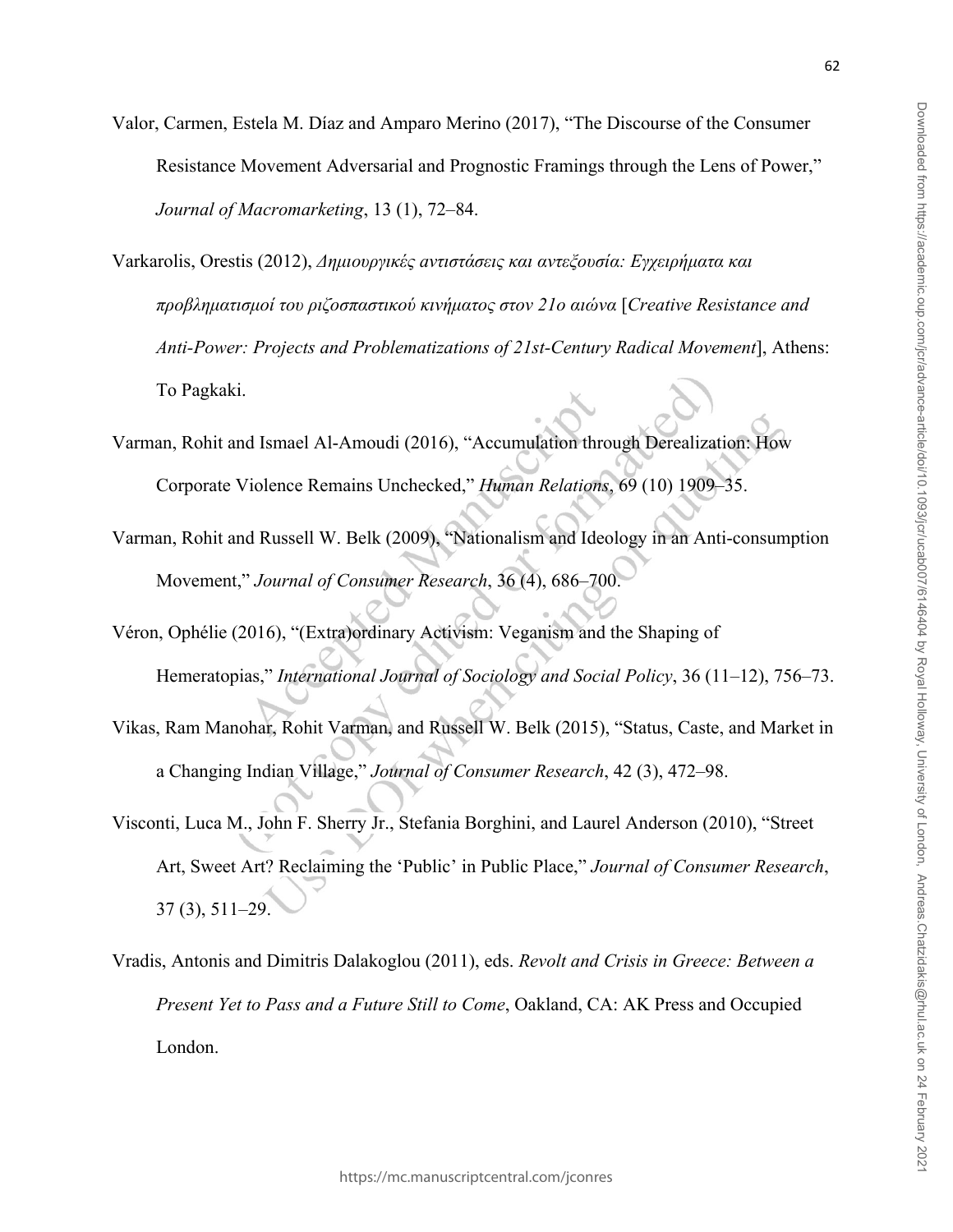- Weber, Max (1947), *The Theory of Social and Economic Organization*, trans. A. M. Henderson and Talcott Parsons, New York: Free Press.
- Weijo, Henri A., Diane M. Martin, and Eric J. Arnould (2018), "Consumer Movements and Collective Creativity: The Case of Restaurant Day," *Journal of Consumer Research*, 45 (2), 251–74.
- Weinberger, Michelle F. and Melanie Wallendorf (2012), "Intracommunity Gifting at the Intersection of Contemporary Moral and Market Economies," *Journal of Consumer Research*, 39 (1), 74–92.
- Woermann, Niklas and Joonas Rokka (2015), "Timeflow: How Consumption Practices Shape Consumers' Temporal Experiences," *Journal of Consumer Research*, 42 (6), 1486–508.
- Yates, Luke (2015), "Everyday Politics, Social Practices and Movement Networks: Daily Life in<br>Barcelona's Social Centres," *British Journal of Sociology*, 66 (2), 236–58. Barcelona's Social Centres," *British Journal of Sociology*, 66 (2), 236–58.